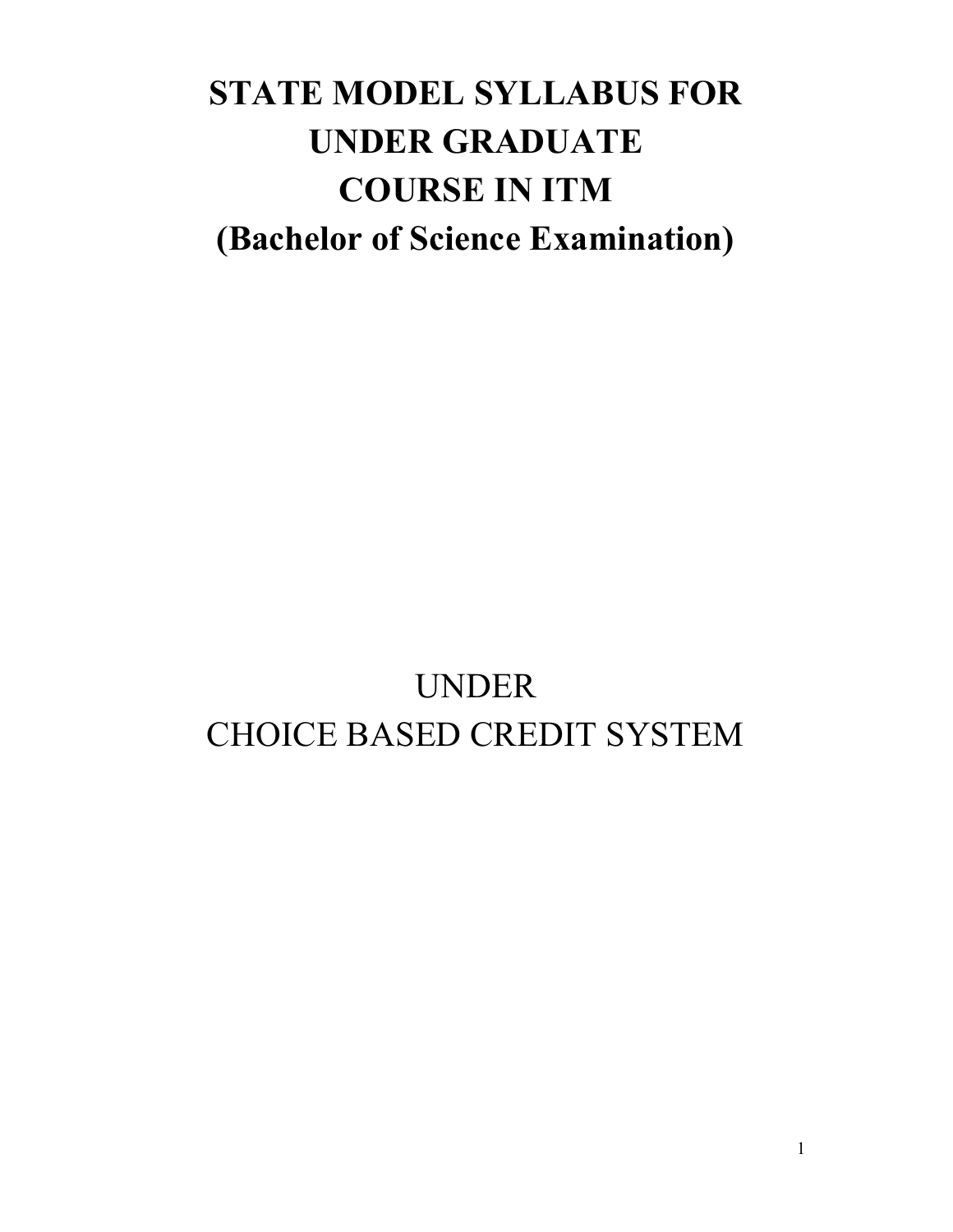# **Course structure of B. Sc. (ITM)**

# **COMMON SYLLABUS FOR B.Sc. (ITM)**

#### **Preamble**

Information and Communication Technology (ICT) has today become integral part of all industry domains as well as fields of academics and research. The industry requirements and technologies have been steadily and rapidly advancing. Organizations are increasingly opting for open source systems. A genuine attempt has been made while designing the syllabus for this 3- year B. Sc. (ITM) course. It prepare the students for a career in Software industry. The core philosophy of overall syllabus is to:

a. Introduce emerging trends to the students in gradual way,

b. Groom the students for the challenges of ICT industry

The Government of Odisha has initiated several measures to bring equity, efficiency and excellence in the Higher Education System of the State of Odisha in line with the University Grants Commission (UGC). The important measures taken to enhance academic standards and quality in higher education include innovation and improvements in curriculum, teaching-learning process, examination and evaluation systems, besides governance and other matters.

The Government of Odisha has formulated various regulations and guidelines from time to time to improve the higher education system and maintain minimum standards and quality across the Universities & Colleges in Odisha in line with UGC. The academic reforms recommended by the UGC in the recent past have led to overall improvement in the higher education system. However, due to lot of diversity in the system of higher education, there are multiple approaches followed by universities towards examination, evaluation and grading system. While the Universities and Colleges must have the flexibility and freedom in designing the examination and evaluation methods that best fits the curriculum, syllabi and teaching–learning methods, there is a need to devise a sensible system for awarding the grades based on the performance of students. Presently the performance of the students is reported using the conventional system of marks secured in the examinations or grades or both. The conversion from marks to letter grades and the letter grades used vary widely across the Universities and Colleges in the states as well as the country. This creates difficulty for the academia and the employers to understand and infer the performance of the students graduating from different universities and colleges based on grades.

 The grading system is considered to be better than the conventional marks system and hence it has been followed in the top institutions in India and abroad. So, it is desirable to introduce uniform grading system. This will facilitate student mobility across institutions within and across countries and also enable potential employers to assess the performance of students. To bring in the desired uniformity, in grading system and method for computing the cumulative grade point average (CGPA) based on the performance of students in the examinations, the UGC has formulated these guidelines, which is being adopted by the state of Odisha.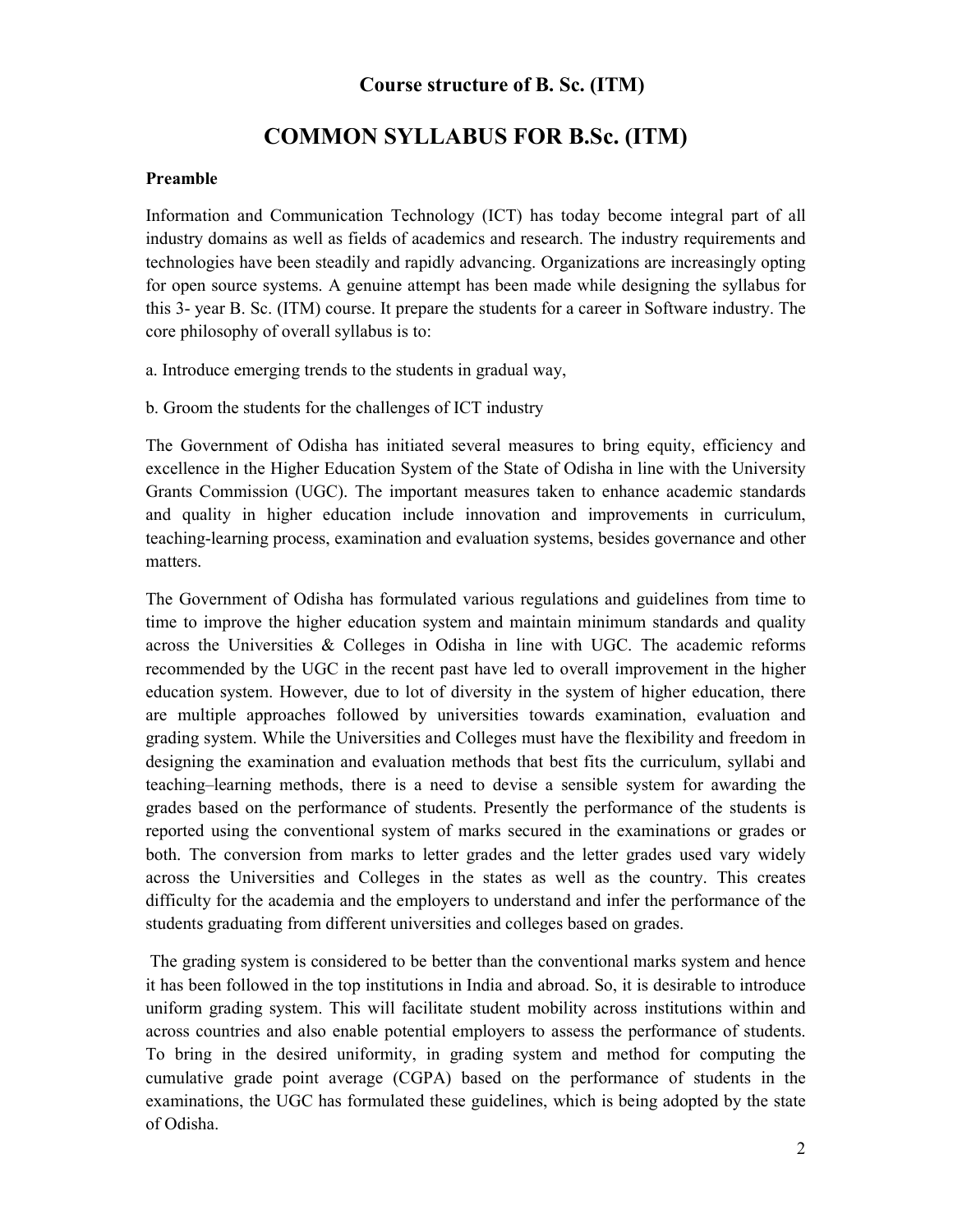**CHOICE BASED CREDIT SYSTEM (CBCS)**: The CBCS provides an opportunity for the students to choose courses from the prescribed courses comprising core, elective/minor or skill based courses. The courses can be evaluated following the grading system, which is considered to be better than the conventional marks system. Therefore, it is necessary to introduce uniform grading system in the entire higher education in Odisha. This will benefit the students to move across institutions within Odisha to begin with and across states and countries. The uniform grading system will also enable potential employers in assessing the performance of the candidates. In order to bring uniformity in evaluation system and computation of the Cumulative Grade Point Average (CGPA) based on student's performance in examinations, the UGC has formulated the guidelines to be followed.

Outline of Choice Based Credit System:

1. **Core Course**: A course, which should compulsorily be studied by a candidate as a core requirement is termed as a Core course.

**2. Elective Course**: Generally, a course which can be chosen from a pool of courses and which may be very specific or specialized or advanced or supportive to the discipline/ subject of study or which provides an extended scope or which enables an exposure to some other discipline/subject/domain or nurtures the candidate's proficiency/skill is called an Elective Course.

**2.1 Discipline Specific Elective (DSE) Course**: Elective courses may be offered by the main discipline/subject of study is referred to as Discipline Specific Elective. The University/Institute may also offer discipline related Elective courses of interdisciplinary nature (to be offered by main discipline/subject of study).

**2.2 Dissertation/Project**: An elective course designed to acquire special/advanced knowledge, such as supplement study/support study to a project work, and a candidate studies such a course on his own with an advisory support by a teacher/faculty member is called dissertation/project.

**2.3 Generic Elective/ Inter-disciplinary (GE/ IC) Course**: An elective course chosen generally from an unrelated discipline/subject, with an intention to seek exposure is called a Generic Elective/ Inter-disciplinary.

**P.S**.: A core course offered in a discipline/subject may be treated as an elective by other discipline/subject and vice versa and such electives may also be referred to as Generic Elective.

3. **Ability Enhancement Courses (AEC)/Competency Improvement Courses/Skill Development Courses/Foundation Course**: They ((i) Environmental Science, (ii) English/MIL Communication) are mandatory for all disciplines. AEC courses are valuebased and/or skill-based and are aimed at providing hands-on-training, competencies, skills, etc.

**Project work/Dissertation** is considered as a special course involving application of knowledge in solving / analyzing /exploring a real life situation / difficult problem. A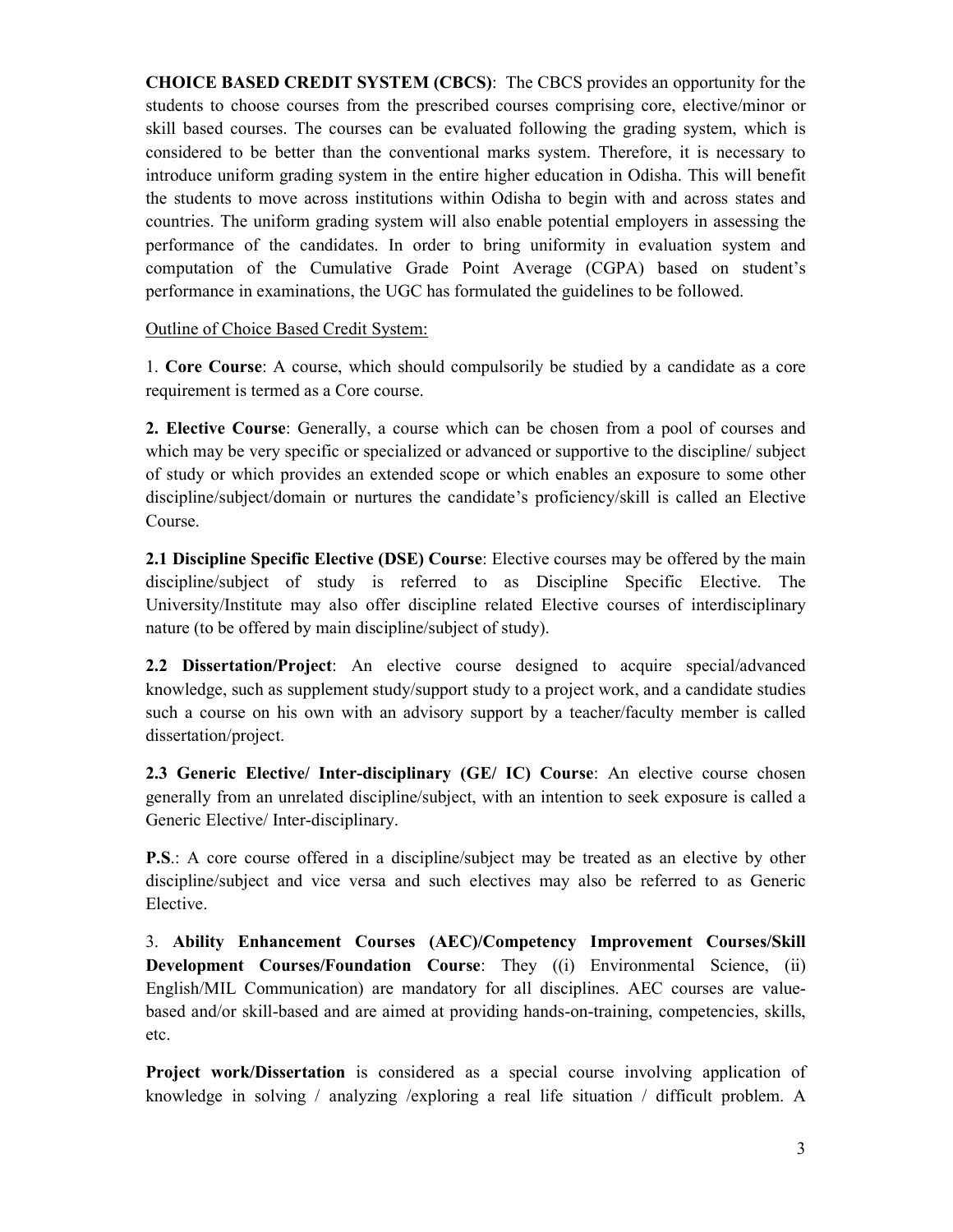Project/Dissertation work would be of 6 credits. A Project/Dissertation work may be given in lieu of a discipline specific elective paper.

# **GUIDELINES FOR PROJECT FORMULATION**

As the project work constitutes a major component in most of the professional programs and it is to be carried out with due care and should be executed with seriousness by the candidates.

# **TYPE OF PROJECT**

As majority of the students are expected to work out a real-life project in some industry/research and development laboratories/educational institutions/software companies, it is suggested that the project is to be chosen which should have some direct relevance in day-to-day activities of the candidates in his/her institution. It is not mandatory for a student to work on a real-life project. The student can formulate a project problem with the help of Guide.

#### **PROJECT PROPOSAL (SYNOPSIS)**

The project proposal should be prepared in consultation with the guide. The project proposal should clearly state the project objectives and the environment of the proposed project to be undertaken. The project work should compulsorily include the software development. The project proposal should contain complete details in the following form:

1. Title of the Project

2. Introduction and Objectives of the Project

3. Project Category (RDBMS/OOPS/Networking/Multimedia/Artificial Intelligence/Expert Systems etc.)

4. Analysis (DFDs at least up to second level, ER Diagrams/ Class Diagrams/ Database Design etc. as per the project requirements).

5. A complete structure which includes: Number of modules and their description to provide an estimation of the student's effort on the project. Data Structures as per the project requirements for all the modules. Process Logic of each module. Testing process to be used. Reports generation

6. Tools / Platform, Hardware and Software Requirement specifications

7. Future scope and further enhancement of the project.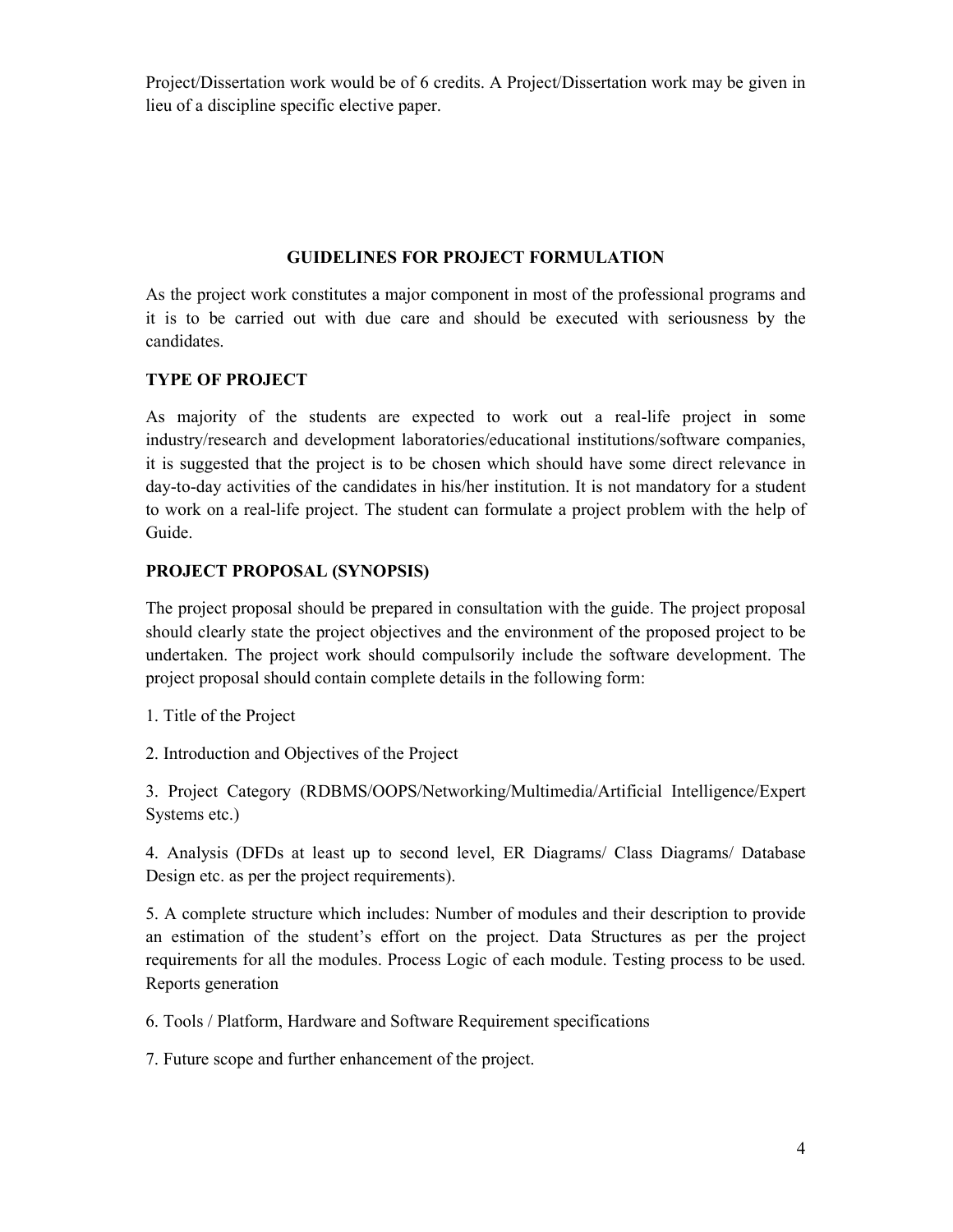| <b>SEME</b>  | <b>COURSE OPTED</b>                 | <b>COURSE NAME</b>                  | <b>CREDITS</b> |
|--------------|-------------------------------------|-------------------------------------|----------------|
| <b>STER</b>  |                                     |                                     |                |
| I            | <b>Ability Enhancement Course-1</b> | AEC-1 (Environmental Science)       | $\overline{4}$ |
|              | Core Course-1                       | Digital Logic                       | $\overline{4}$ |
|              | Core Course-1 Practical/Tutorial    | Digital Logic LAB                   | $\overline{2}$ |
|              | Core Course-2                       | Programming using C                 | $\overline{4}$ |
|              | Core Course-2 Practical/Tutorial    | Programming using C LAB             | $\overline{2}$ |
|              | Generic Elective/Interdisciplinary  | $GE/IC-1$                           | $\overline{4}$ |
|              | Course -1                           | (Discrete Mathematical Structures)  |                |
|              | Generic Elective/Interdisciplinary  | GE/IC-1 LAB/Tutorial (Discrete      | $\overline{2}$ |
|              | Course -1 Practical/Tutorial        | Mathematical Structures LAB)        |                |
| $\mathbf{I}$ | <b>Ability Enhancement Course-2</b> | AEC-2 (English/ MIL Communication)  | $\overline{4}$ |
|              | Core Course-3                       | Computer Organization               | $\overline{4}$ |
|              | Core Course-3 Practical / Tutorial  | <b>Computer Organization LAB</b>    | $\overline{2}$ |
|              | Core Course-4                       | Data Structures                     | $\overline{4}$ |
|              | Core Course-4 Practical/Tutorial    | Data Structures LAB                 | $\overline{2}$ |
|              | Generic Elective/Interdisciplinary  | $GE/IC-2$                           | $\overline{4}$ |
|              | Course -2                           | (Numerical Techniques)              |                |
|              | Generic Elective/Interdisciplinary  | GE/IC-2 LAB/Tutorial                | $\overline{2}$ |
|              | Course -2 Practical/Tutorial        | (Numerical Techniques LAB)          |                |
| III          | Core Course-5                       | Programming using C++               | $\overline{4}$ |
|              | Core Course-5 Practical/Tutorial    | Programming using C++ LAB           | $\overline{2}$ |
|              | Core Course-6                       | Database Systems                    | $\overline{4}$ |
|              | Core Course-6 Practical/Tutorial    | Database Systems LAB                | $\overline{2}$ |
|              | Core Course-7                       | Principles of Management            | $\overline{4}$ |
|              | Core Course-7 Practical/Tutorial    | Principles of Management Tutorial   | $\overline{2}$ |
|              | Skill Enhancement Course-1          | SEC-1 (Python Programming)          | $\overline{4}$ |
|              | Generic Elective/Interdisciplinary  | $GE/IC-3$                           | $\overline{4}$ |
|              | Course -3                           | (Statistical Techniques)            |                |
|              | Generic Elective/Interdisciplinary  | GE/IC-3 LAB/Tutorial                | $\overline{2}$ |
|              | Course -3 Practical/Tutorial        | (Statistical Techniques LAB)        |                |
| IV           | Core Course-8                       | <b>JAVA</b> Programming             | $\overline{4}$ |
|              | Core Course-8 Practical/Tutorial    | <b>JAVA Programming LAB</b>         | $\overline{2}$ |
|              | Core Course-9                       | <b>Business Accounting</b>          | $\overline{4}$ |
|              | Core Course-9 Practical/Tutorial    | <b>Business Accounting Tutorial</b> | $\overline{2}$ |
|              | Core Course-10                      | <b>Operating Systems</b>            | $\overline{4}$ |
|              | Core Course-10 Practical/Tutorial   | <b>Operating Systems LAB</b>        | $\overline{2}$ |
|              | Skill Enhancement Course-2          | SEC-2 (Android Programming)         | $\overline{4}$ |
|              | Generic Elective/Interdisciplinary  | GE/IC-4                             | $\overline{4}$ |
|              | Course -4                           | (Operations Research)               |                |
|              | Generic Elective/Interdisciplinary  | GE/IC-4 LAB/Tutorial                | $\overline{2}$ |
|              | Course -4 Practical/Tutorial        | (Operations Research LAB)           |                |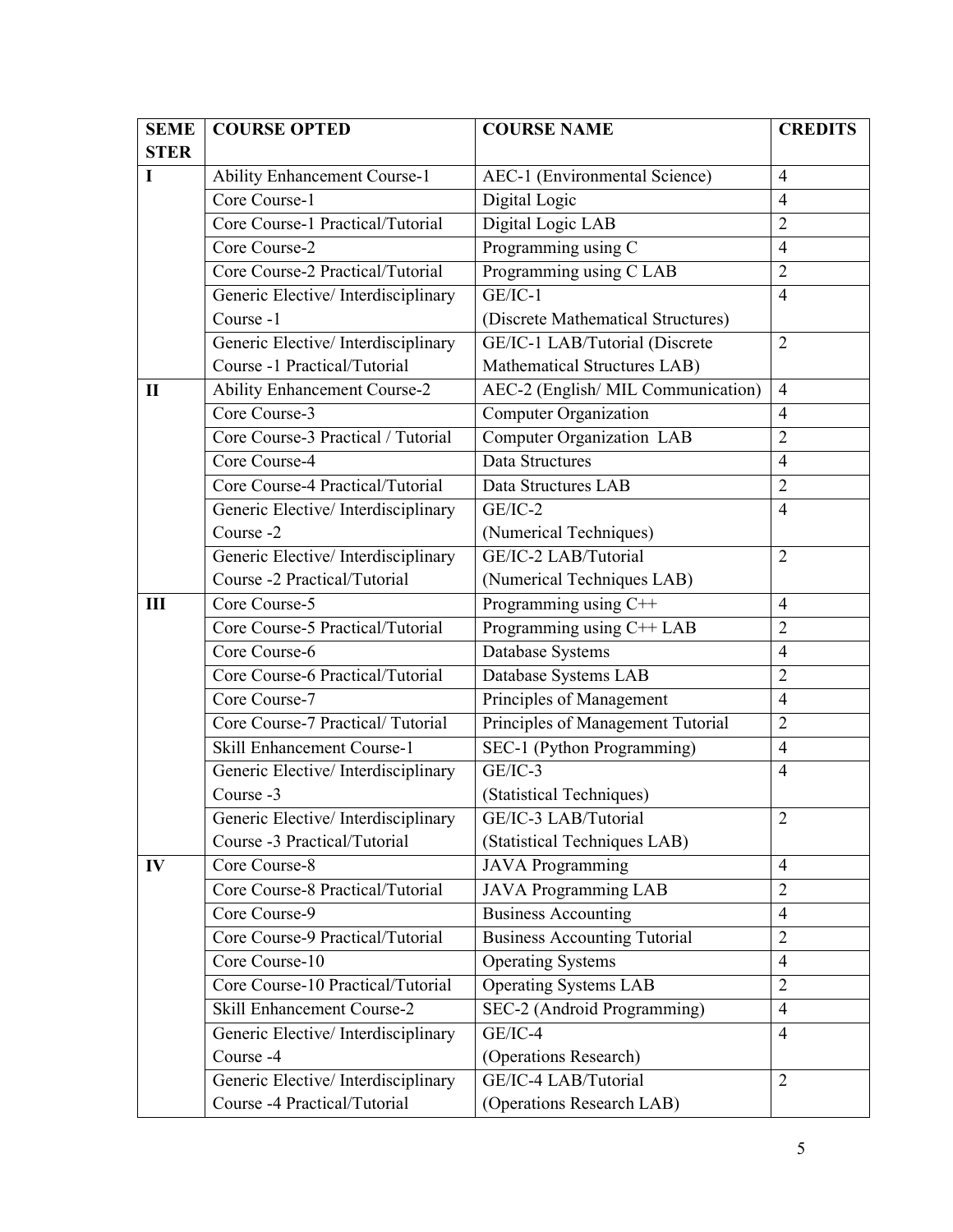| $\mathbf{V}$ | Core Course-11                    | Web Technology                        | 4              |
|--------------|-----------------------------------|---------------------------------------|----------------|
|              | Core Course-11 Practical/Tutorial | Web Technology LAB                    | $\overline{2}$ |
|              | Core Course-12                    | Software Engineering                  | $\overline{4}$ |
|              | Core Course-12 Practical/Tutorial | Software Engineering Lab              | $\overline{2}$ |
|              | Discipline Specific Elective-1    | DSE-1 (Data Science)                  | $\overline{4}$ |
|              | Discipline Specific Elective-1    | DSE-1 LAB/Tutorial                    | $\overline{2}$ |
|              | Practical/Tutorial                | (Data Science LAB)                    |                |
|              | Discipline Specific Elective-2    | DSE-2 (Managerial Economics)          | $\overline{4}$ |
|              | Discipline Specific Elective-2    | DSE-2 LAB/Tutorial                    | $\overline{2}$ |
|              | Practical/Tutorial                | (Managerial Economics Tutorial)       |                |
| VI           | Core Course-13                    | <b>Management Accounting</b>          | $\overline{4}$ |
|              | Core Course-13 Practical/Tutorial | <b>Management Accounting Tutorial</b> | $\overline{2}$ |
|              | Core Course-14                    | <b>Computer Networks</b>              | $\overline{4}$ |
|              | Core Course-14 Practical/Tutorial | <b>Computer Networks LAB</b>          | $\overline{2}$ |
|              | Discipline Specific Elective-3    | DSE-3 (Financial Management)          | $\overline{4}$ |
|              | Discipline Specific Elective-3    | DSE-3 LAB/Tutorial                    | $\overline{2}$ |
|              | Practical/Tutorial                | (Financial Management Tutorial)       |                |
|              | Discipline Specific Elective-4    | DSE-4 (Project Work / E-Commerce)     | 6/4            |
|              | Discipline Specific Elective-4    | DSE-4 LAB/Tutorial (E-Commerce        | $\overline{2}$ |
|              |                                   |                                       |                |
|              | Practical/Tutorial                | Tutorial)                             |                |

#### **CORE Papers:**

- **CORE 1: Digital Logic**
- **CORE 2: Programming Using C**
- **CORE 3: Computer Organization**
- **CORE 4: Data Structure**
- **CORE 5: Programming Using C++**
- **CORE 6: Database Systems**
- **CORE 7: Principles of Management**
- **CORE 8: Java Programming**
- **CORE 9: Business Accounting**
- **CORE 10: Operating Systems**
- **CORE 11: Web Technologies**
- **CORE 12: Software Engineering**
- **CORE 13: Management Accounting**
- **CORE 14: Computer Networks**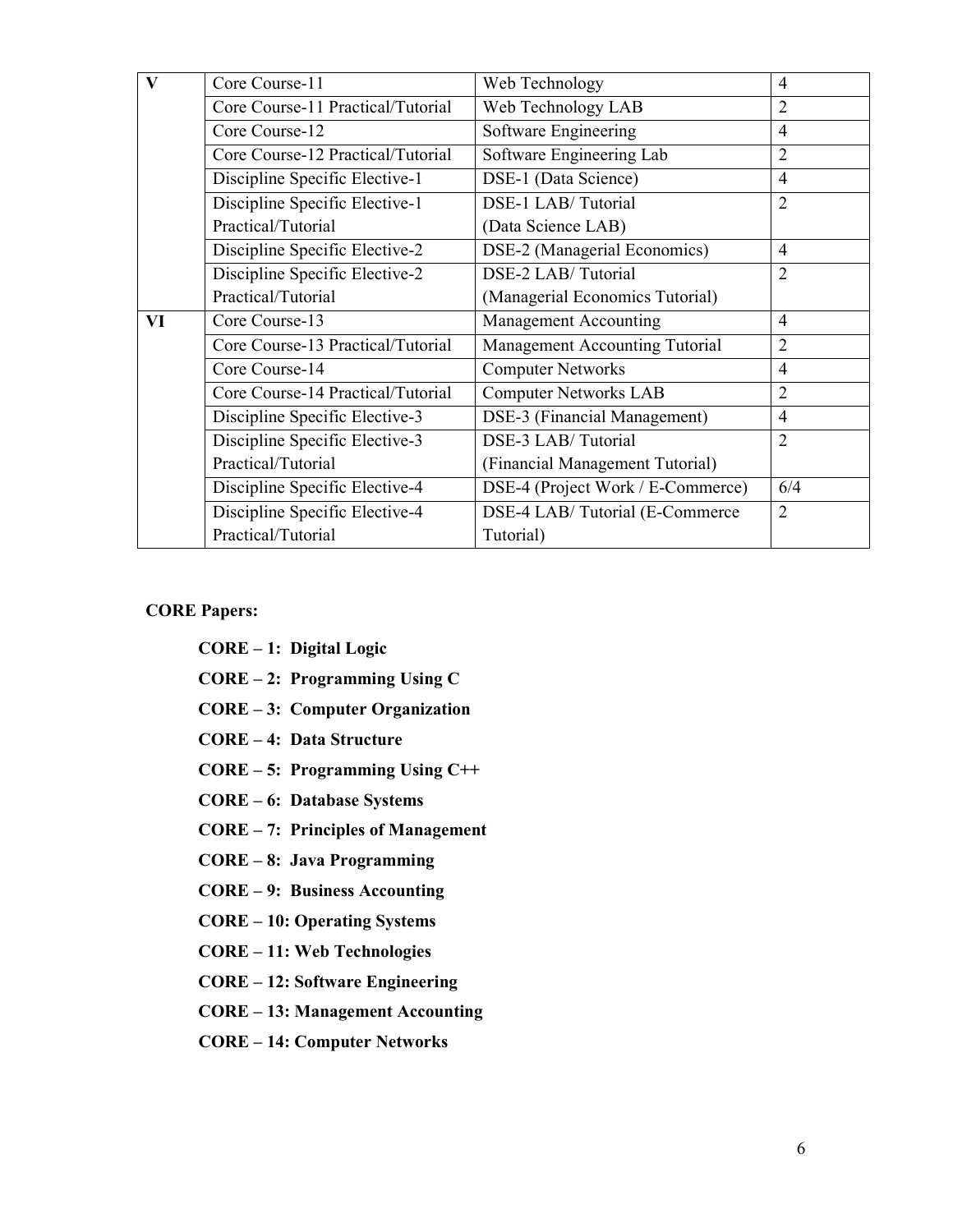**Discipline Specific Electives (DSE) Papers:**

**DSE–1: Data Science** 

 **DSE–2: Managerial Economics**

**DSE–3: Financial Management** 

**DSE–4: Project Work / E-Commerce** 

**Skill Enhancement Courses (SEC):**

**SEC – 1: Python Programming** 

**SEC – 2: Android Programming** 

**Ability Enhancement Courses (AEC):** 

 **AEC – 1: Environmental Science.** 

 **AEC – 2: English/ MIL Communication.** 

**Generic Elective (GE)/ Interdisciplinary Course (IC):** 

 **GE/IC – 1: Discrete Mathematical Structures** 

 **GE/IC – 2: Numerical Techniques** 

 **GE/IC – 3: Statistical Techniques** 

**GE/IC – 4: Operations Research**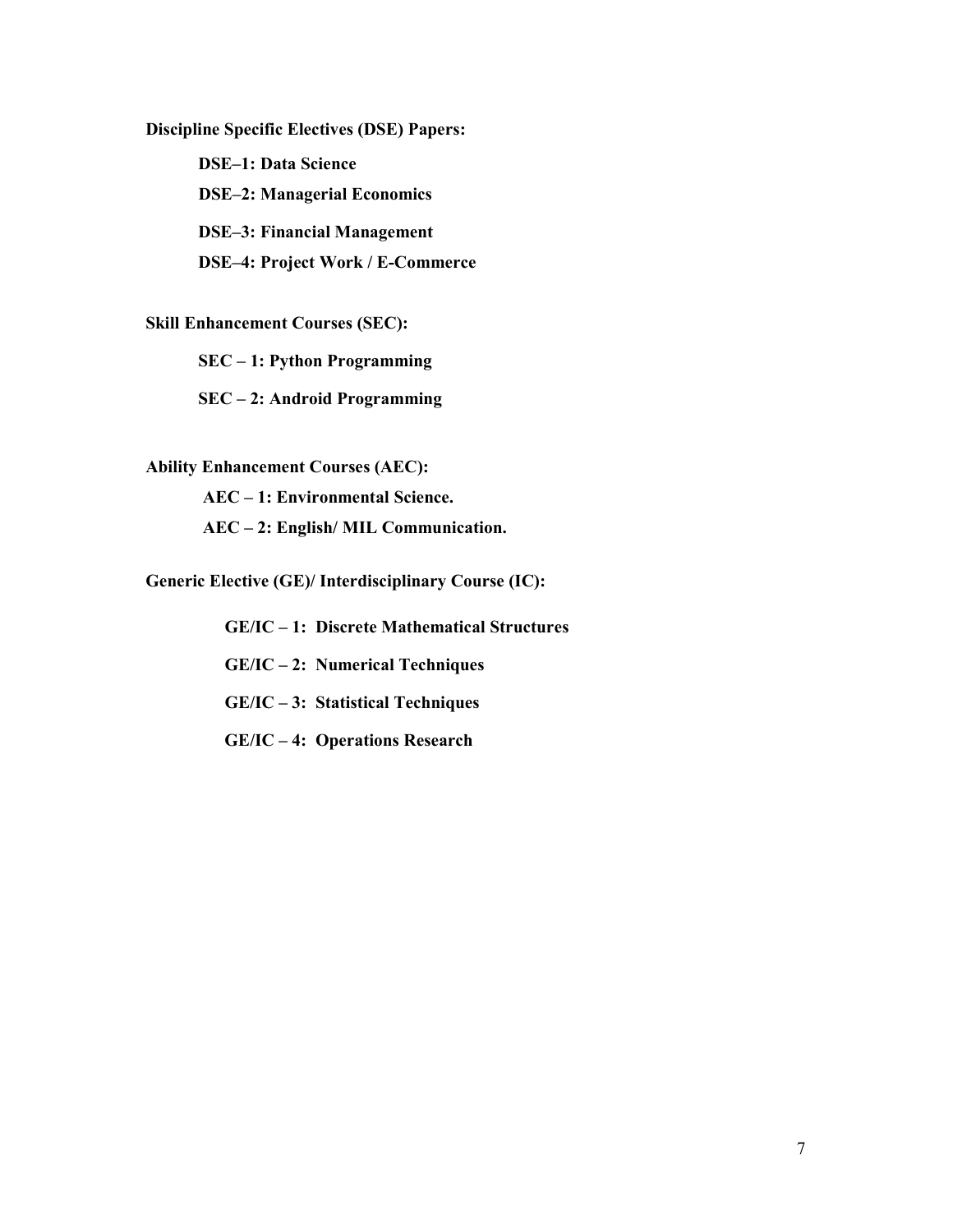# **Detailed Syllabus**

# **CORE–1: DIGITAL LOGIC**

# **OBJECTIVES**

- To understand different methods used for the simplification of Boolean functions and binary arithmetic.
- To design and implement combinational circuits, synchronous & asynchronous sequential circuits.
- To study in detail about Semiconductor Memory Systems.

# **Unit-1**

Character Codes, Decimal System, Binary System, Decimal to Binary Conversion, Hexadecimal Notation, Boolean Algebra, Basic Logic Functions: Electronic Logic Gates, Synthesis of Logic Functions, Minimization of Logic Expressions, Minimization using Karnaugh Maps, Synthesis with NAND and NOR Gates, Tri-State Buffers

# **Unit-2**

Arithmetic: Addition and Subtraction of Signed Numbers, Addition/ Subtraction Logic Unit, Design of Fast Adders: Carry-Lookahead Addition, Multiplication of Positive Numbers, Signed-Operand Multiplication: Booth Algorithm, Fast Multiplication: Bit-Pair Recodng Multipliers, Carry-Save Addition of Summands, Integer Division, Floating-Point Numbers and Operations: IEEE Standard for Floating-Point Numbers, Arithmetic Operations on Floating-Point Numbers, Guard Bits and Truncation, Implementing Floating-Point Operations.

# **Unit-3**

Flip-Flops, Gated Latches, Master-Slave Flip-Flops, Edge-Triggering, T Flip-Flops, JK Flip-Flops. Registers and Shift Registers, Counters, Decoders, Multiplexers, Programmable Logic Devices (PLDs), Programmable Array Logic (PAL), Complex Programmable Logic Devices (CPLDs), Field-Programmable Gate Array (FPGA), Sequential Circuits, UP/ DOWN Counters, Timing Diagrams, The Finite State Machine Model, Synthesis of Finite State Machines.

# **Unit-4**

Memory System: Semiconductor RAM Memories, Internal Organization of Memory Chips, Static Memories, Asynchronous DRAMS, Synchronous DRAMS, Structure of Large Memories, Memory System Considerations, RAMBUS Memory. Read-Only Memories: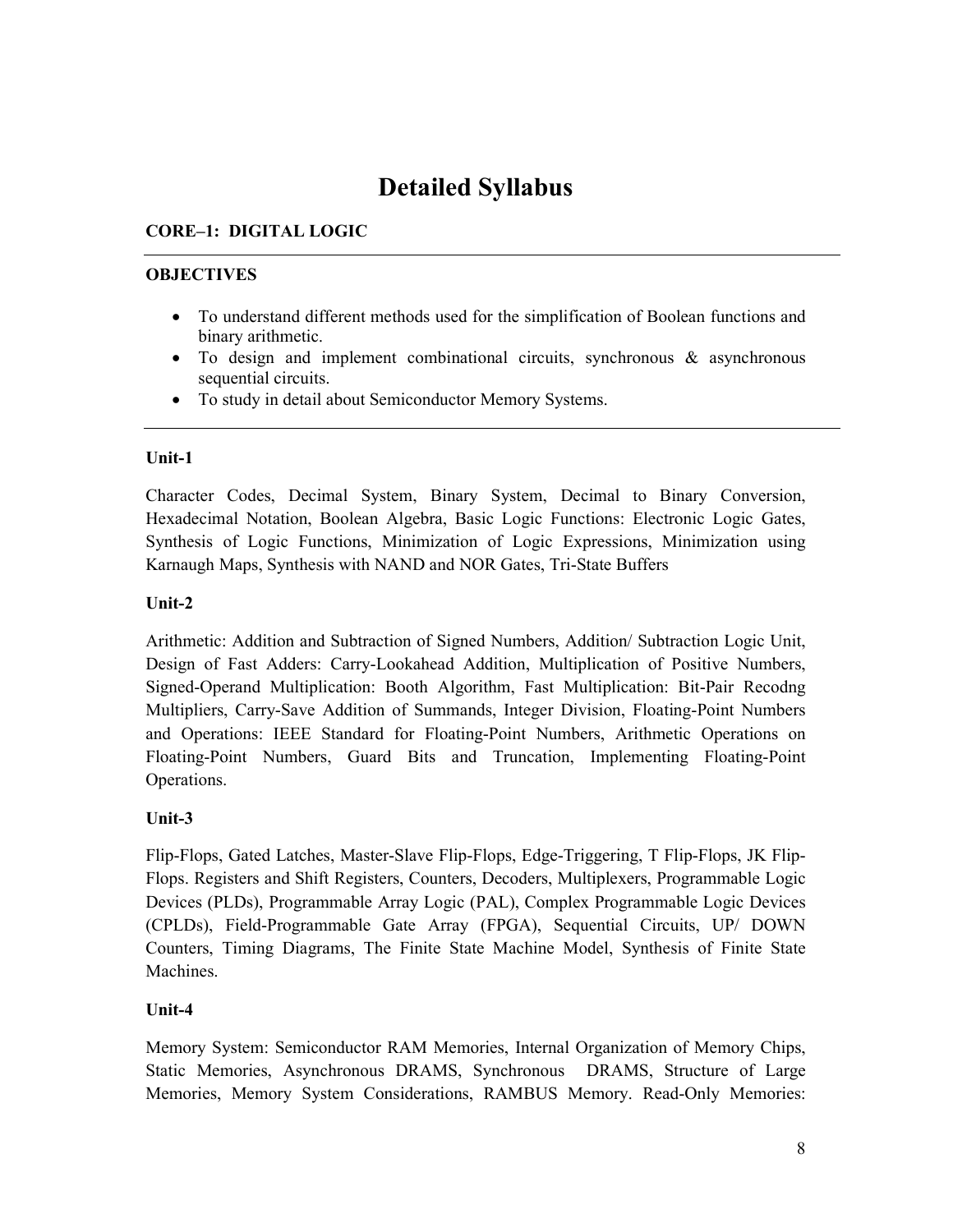ROM, PROM, EPROM, EEPROM, Flash Memory, Speed, Size, and Cost of Memory. Secondary Storage: Magnetic Hard Disks, Optical Disks, Magnetic Tape Systems.

#### **Text Books**:

1. Carl Hamacher, Z. Vranesic, S. Zaky: Computer Organization, 5/e (TMH)

#### **Reference Books:**

1. M. Morris Mano: Digital Logic and Computer Design, Pearson

# **CORE–1 Practical: Digital Logic Lab**

1. Introduction to Xilinx software (VHDL)

#### **Write the VHDL code for**

- 2. Realizing all logic gates.
- 3. Combination Circuit.
- 4. ADDER.
- 5. SUBTRACTOR.
- 6. MUX.
- 7. DE-MUX.
- 8. Encoder.
- 9. Decoder.
- 10. PAL.
- 11. PLA.

# **Write the VHDL program for the following Sequential Logic Circuits**

- 12. Flip Flops.
- 13. Shift Registers.
- 14. Counters.
- 15. Memory Elements.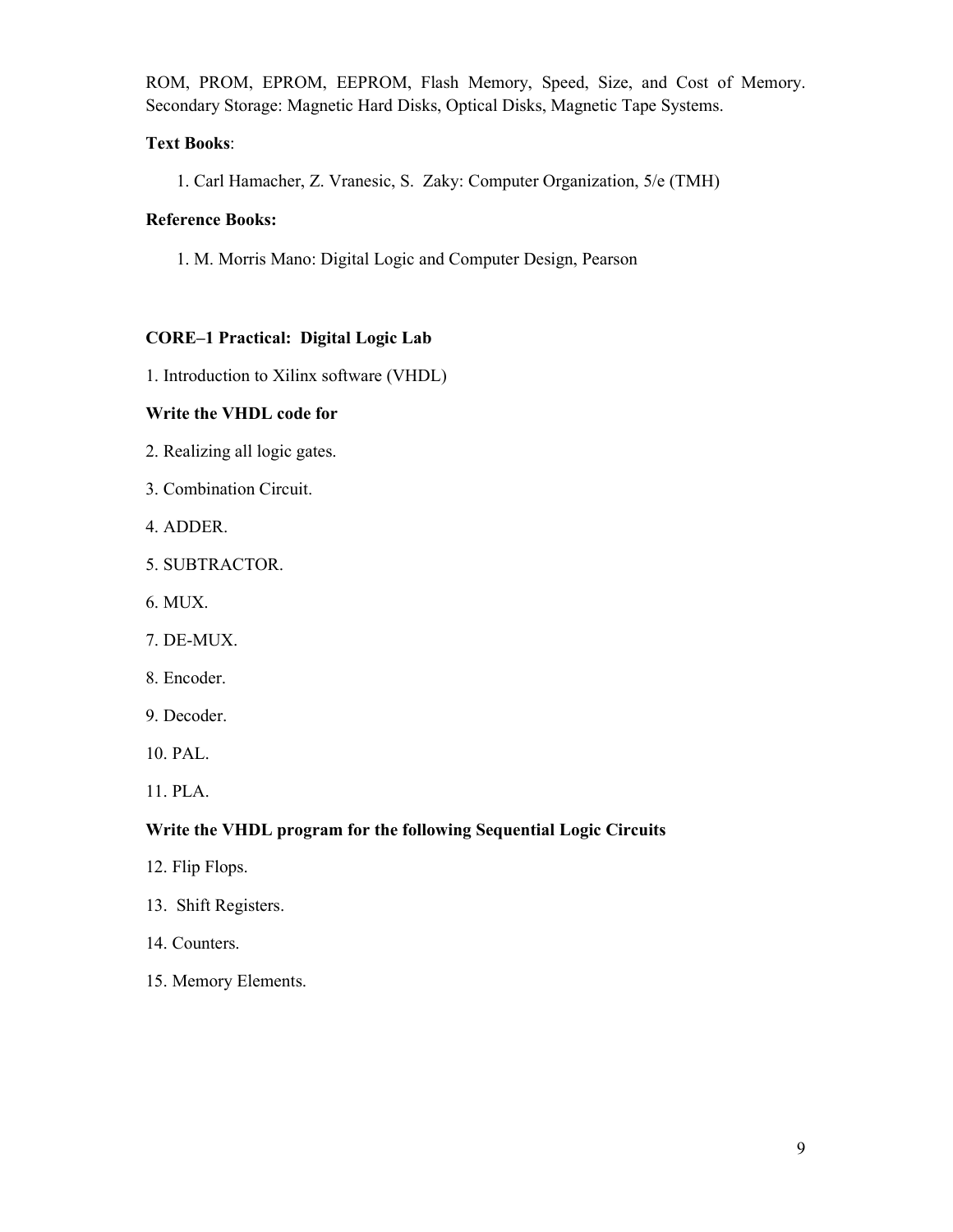#### **CORE–2: PROGRAMMING USING C**

#### **OBJECTIVES:**

- To learn basics of C programming language.
- To be able to develop logics to create programs/ applications in C.

#### **Unit-1**

**Introduction**: Introduction to Programming Language, Introduction to C Programming, Keywords & Identifiers, Constants, Variables, Input and Output Operations, Compilation and pre-processing, **Data types**: Different data types, Data types qualifier, modifiers, Memory representation, size and range, **Operators:** Operators (Arithmetic, Relational, Logical, Bitwise, Assignment & compound assignment, Increment & Decrement, Conditional), Operator types (unary, binary, ternary). Expressions, Order of expression (Precedence and associativity)

**Control structures**: Decision Making and Branching (Simple IF Statement, IF…ELSE Statement, Nesting IF… ELSE Statement, ELSE IF Ladder), Selection control structure (Switch Statement).

#### **Unit-2**

**Loops:** The WHILE Statement, The DO…WHILE Statement, The FOR Statement, Jumps in Loops, **Array:** Concept of Array, Array Declaration, types of array (one and multiple dimension), Character Arrays and Strings, Subscript and pointer representation of array, Array of Pointers, Limitation of array, **Pointers**: Concept of Pointer (null pointer, wild pointer, dangling pointer, generic pointer), Pointer Expressions, Accessing the Address of a Variable, Declaring Pointer Variables, Initializations of Pointer Variable, Accessing a Variable through its Pointer, Pointer arithmetic.

#### **Unit-3**

**Storage class**: Types (auto, register, static, extern), scope rules, declaration and definition. **Function**: Function & types (User defined function, library function) Function Definition, Declaration, Function Calls, Header file and library, Function Arguments, string handling function (strlen, strcmp, strcpy, strncpy, strcat, strstr), Function recursion, Functions Returning Pointers, Pointers to Functions, Command line arguments, Application of pointer (dynamic memory allocation).

#### **Unit-4**

**Structure and Union:** Defining, Declaring, Accessing, Initialization Structure, nested structure, self-referential structure, bit-field, Arrays of Structures, Structures and Functions, Unions, difference between structure and union, active data member, structure within union, Self-referential Structure.

**File**: File Management in C, Defining and Opening a File, File opening modes (read, write, append), Closing a File, File operations, file and stream, Error Handling During I/O Operations, sequential and random access file, low level and high level file.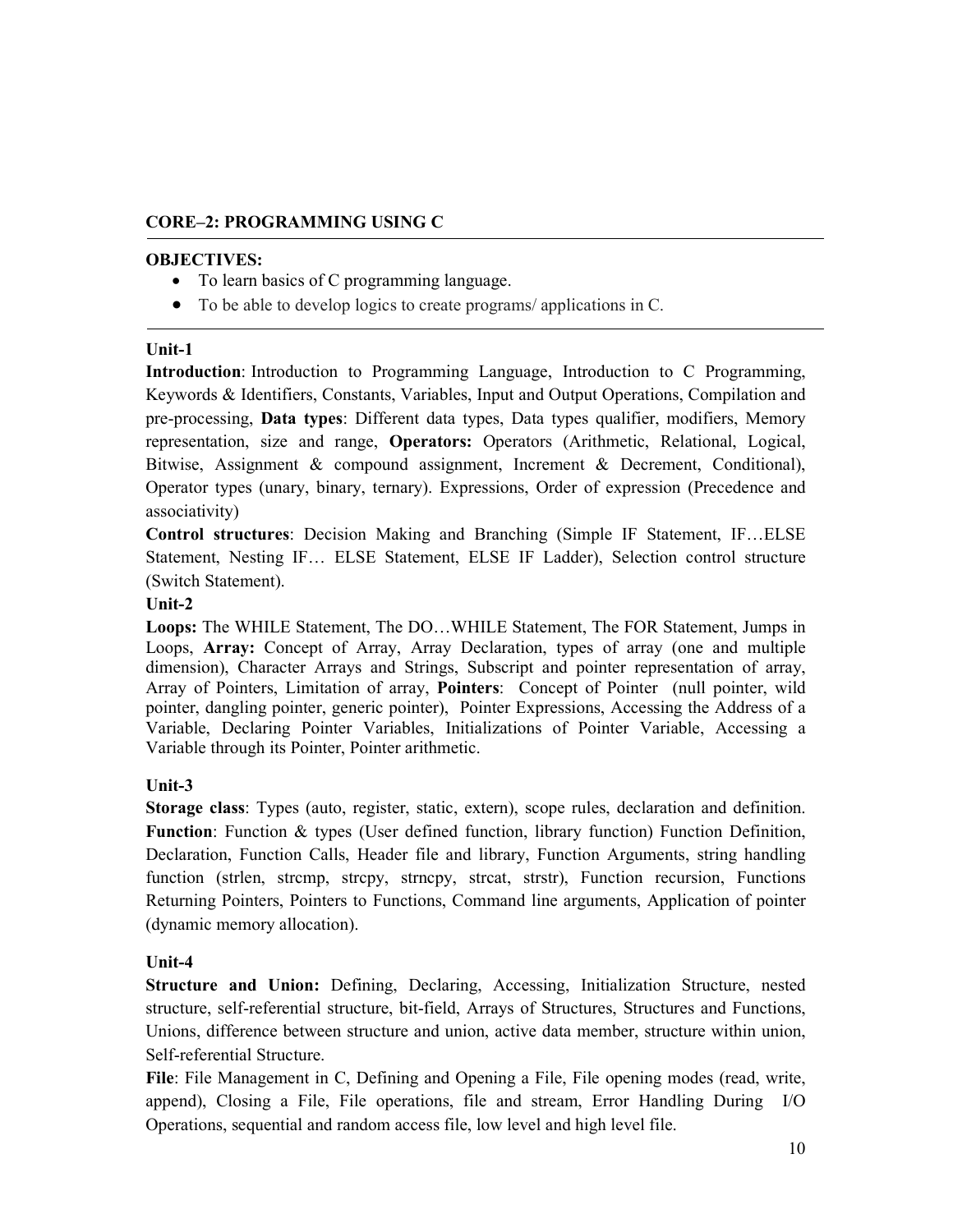#### **Text Books**:

1. E. Balagurusamy, "Programming in ANSI C", 4/e, (TMH)

# **Reference Books:**

- 1. B. Kernighan & Dennis Ritchie, "The C Programming Language", 2/e PHI
- 2. Paul Deitel, Harvey Deitel, "C: How to Program", 8/e, Prentice Hall.
- 3. P.C. Sethi, P.K. Behera, "Programming using C", Kalyani Publisher, Ludhiana

# **Core-2 Practical/Tutorial: Programming Fundamentals using C Lab**

- 1. Write a Program to find greatest among three numbers.
- 2. Write a Program to all arithmetic operation using switch case.
- 3. Write a Program to print the sum and product of digits of an integer.
- 4. Write a Program to reverse a number.
- 5. Write a Program to compute the sum of the first n terms of the following series

$$
S = 1 + 1/2 + 1/3 + 1/4 + \dots
$$

- 6. Write a Program to compute the sum of the first n terms of the following series S =1-2+3-4+5…………….
- 7. Write a function that checks whether a given string is Palindrome or not. Use this function to find whether the string entered by user is Palindrome or not.
- 8. Write a function to find whether a given no. is prime or not. Use the same to generate the prime numbers less than 100.
- 9. Write a Program to compute the factors of a given number.
- 10. Write a program to swap two numbers using macro.
- 11. Write a Program to print a triangle of stars as follows (take number of lines from user):

| *       |
|---------|
| ***     |
| *****   |
| ******* |
|         |

12. Write a Program to perform following actions on an array entered by the user:

- a) Print the even-valued elements
- b) Print the odd-valued elements
- c) Calculate and print the sum and average of the elements of array
- d) Print the maximum and minimum element of array
- e) Remove the duplicates from the array
- f) Print the array in reverse order

The program should present a menu to the user and ask for one of the options. The menu should also include options to re-enter array and to quit the program.

- 13. Write a Program that prints a table indicating the number of occurrences of each alphabet in the text entered as command line arguments.
- 14. Write a program that swaps two numbers using pointers.
- 15. Write a program in which a function is passed address of two variables and then alter its contents.
- 16. Write a program which takes the radius of a circle as input from the user, passes it to another function that computes the area and the circumference of the circle and displays the value of area and circumference from the main( ) function.
- 17. Write a program to find sum and average of n elements entered by the user. To write this program, allocate memory dynamically using malloc( ) / calloc( ) functions.
- 18. Write a menu driven program to perform following operations on strings:
	- a) Show address of each character in string
	- b) Concatenate two strings without using strcat function.
	- c) Concatenate two strings using strcat function.
	- d) Compare two strings
	- e) Calculate length of the string (use pointers)
	- f) Convert all lowercase characters to uppercase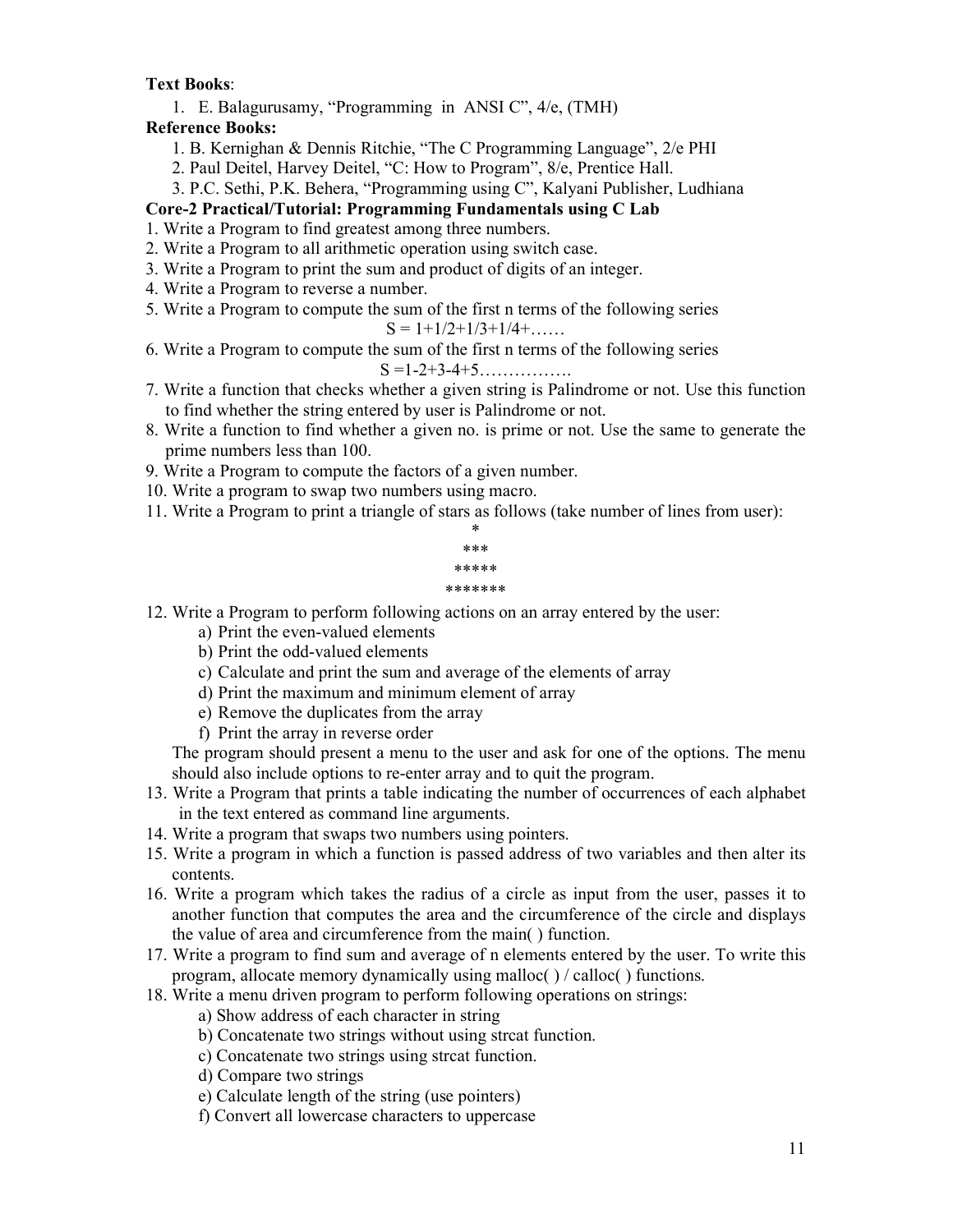- g) Convert all uppercase characters to lowercase
- h) Calculate number of vowels
- i) Reverse the string
- 19. Given two ordered arrays of integers, write a program to merge the two-arrays to get an ordered array.
- 20. Write a program to copy the content of one file to other.

# **CORE–3: COMPUTER ORGANIZATION**

#### **OBJECTIVES**

- To study the basic organization of digital computers (CPU, memory, I/O, software).
- To have a better understanding and utilization of digital computers.
- To be familiar with Assembly Language Programming (ALP)

#### **Unit-1**

Basic Structure of Computers: Computer Types, Functional Units, Input Unit, Memory Unit, Arithmetic and Logic Unit, Output Unit, Control Unit, Basic Operational Concepts, Bus Structures, Software. Machine Instructions and Programs: Numbers, Arithmetic Operations, and Characters: Number Representation, Addition of Positive Numbers, Addition and Subtraction of Signed Numbers, Overflow of Integer Arithmetic, Floating-Point Numbers & Operations, Characters, Memory Locations and Addresses, Byte Addressability, Word Alignment, Accessing Numbers, Characters, and Character Strings, Memory Operations, Instructions and Instruction Sequencing, Register Transfer Notation, Basic Instruction Types, Instruction Execution and Straight-Line Sequencing, Branching, Condition Codes, Generating Memory Addresses, Addressing Modes, Implementation of Variables and Constants, Indirection and Pointers, Indexing and Arrays, Relative Addressing.

#### **Unit-2**

Basic Processing Unit: Register Transfers, Performance on Arithmetic or Logic Operation, fetching a Word from Memory, Storing a Word in Memory. Execution of a Complete Instruction, Branch Instruction, Multiple Bus Organization Hardwired Control, A Complete Processor. Micro-programmed Control: Microinstructions, Microprogram Sequencing, Wide-Branch Addressing, Microinstructions with Next-Address Field, Prefetching Microinstructions, Emulation.

# **UNIT-3**

Input/ Output Organization: Accessing I/O Devices, Interrupts, Interrupt Hardware, Enabling & Disabling Interrupts, Handling Multiple Devices, Controlling Device Requests, Exceptions. Direct Memory Access, Bus Arbitration, Buses, Synchronous Bus, Asynchronous Bus, Interface Circuits: Parallel Port, Serial Port, Standard I/O Interfaces, Peripheral Component Interconnect (PCI) Bus, SCSI Bus, Universal Serial Bus (USB)

# **Unit-4**

Pipelining: Role of Cache Memory, Pipeline Performance, Data Hazards: Operand Forwarding, Handling Data Hazards in Software, Side Effects. Instruction Hazards: Unconditional Branches, Conditional Branches and Branch Prediction. Influence on Instruction Sets: Addressing Modes, Condition Codes, Data path and Control Considerations. Superscalar Operation: Out-of-Order Execution, Execution Completion, Dispatch Operation, RISC & CISC Processors.

# **Text Books**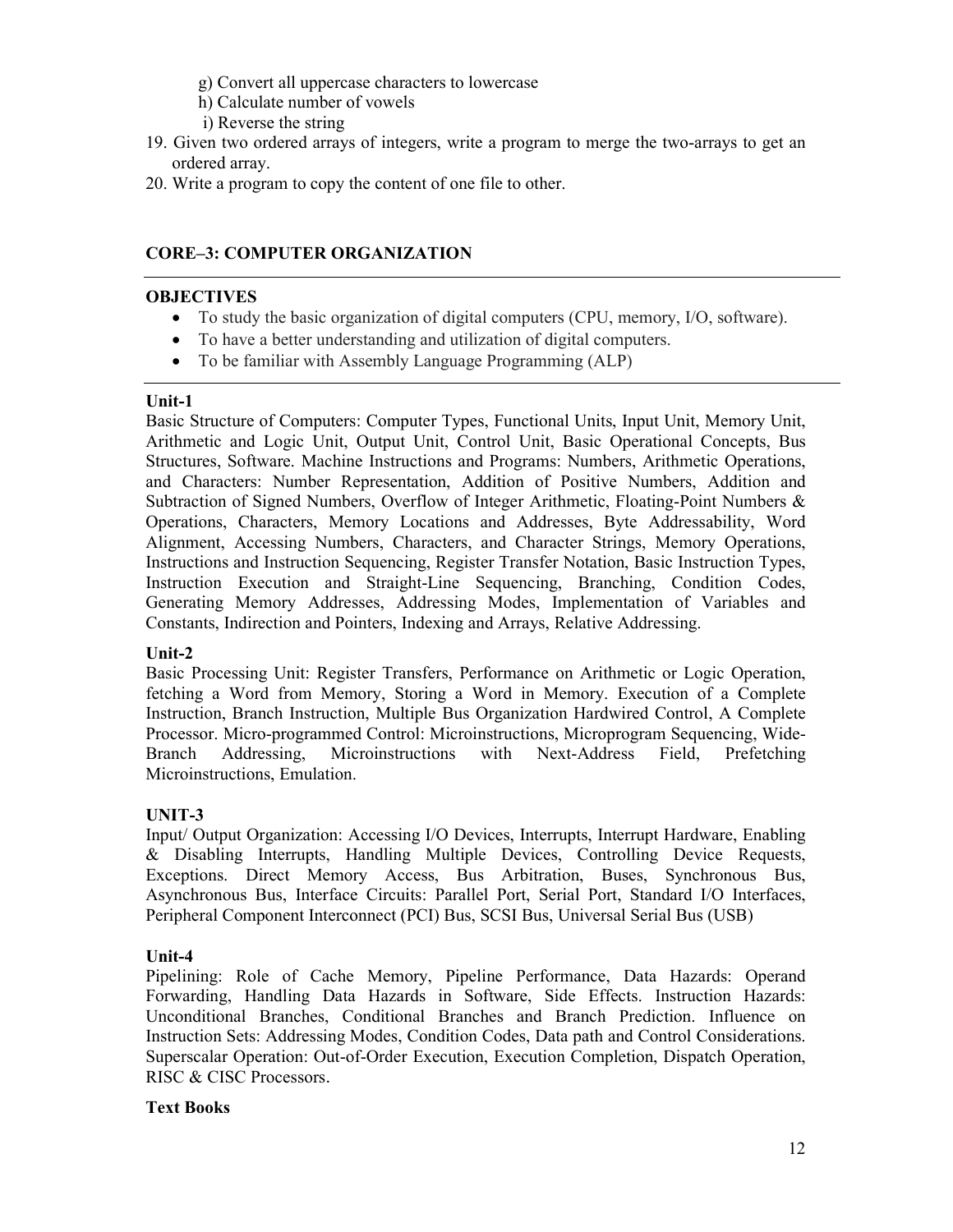1. Carl Hamacher, Z. Vranesic, S. Zaky: Computer Organization, 5/Ed (TMH)

- **Reference Books** 
	- 1. William Stallings: Computer Organization and Architecture (Design for Performance), 9/Ed
	- 2. S. Brown, & Z. Vranesic, "Fundamentals of Digital Logic Design with VHDL", 2/Ed, McGraw-Hill

# **CORE–3 Practical/Tutorial: Computer Organization Lab**

- 1. Study of the complete Architecture of 8085 Microprocessor along with its instruction set.
- 2. Introduction to GNU Simulator 8085, with its features.
- 3. Write an Assembly Language Program to add N consecutive numbers.
- 4. Write an Assembly Language Program to find the smallest and largest number from a given series.
- 5. Write an Assembly Language Program for subtraction of two 8-bit numbers.
- 6. Write an Assembly Language Program for displaying a Rolling message "Hello 123".
- 7. Write an Assembly Language Program to perform ASCII to Decimal conversion.
- 8. Write an Assembly Language Program to add two unsigned binary numbers.
- 9. Write an Assembly Language Program to subtraction of two unsigned binary numbers.

# **Demonstrate the followings:**

- 10. Assembling and Dis-assembling of computer.
- 11. Trouble shooting in Computer.

# **CORE–4: DATA STRUCTURE**

# **OBJECTIVES**

- To learn how the choice of data structures impacts the performance of programs.
- To study specific data structures such as arrays, linear lists, stacks, queues, hash tables, binary trees, binary search trees, heaps and AVL trees.
- To learn efficient searching and sorting techniques.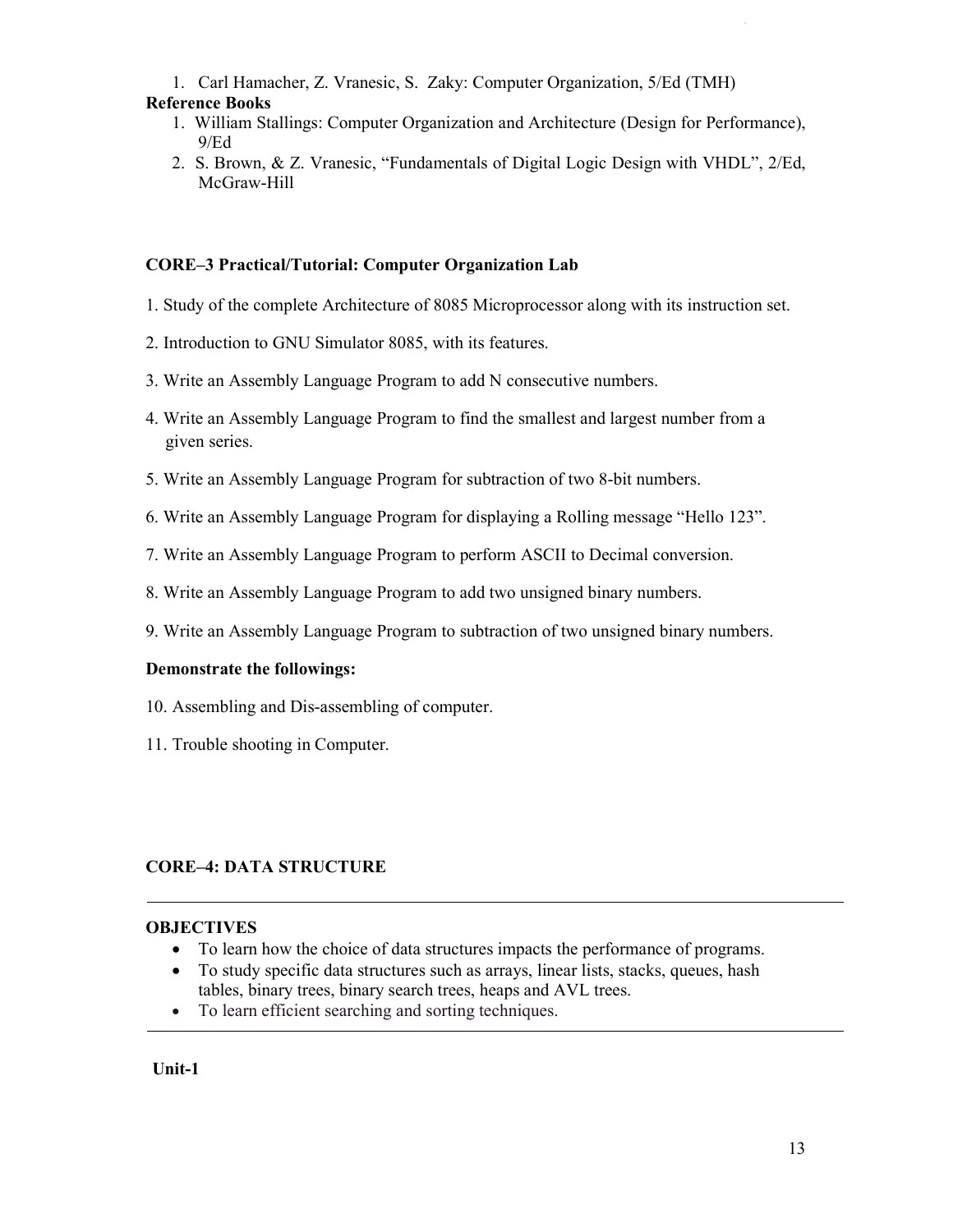**Introduction:** Basic Terminology, Data structure, Time and space complexity, Review of Array, Structures, Pointers.

**Linked Lists:** Dynamic memory allocation, representation, Linked list insertion and deletion, Searching, Traversing in a list, Doubly linked list, Sparse matrices.

# **Unit-2**

**Stack:** Definition, Representation, Stack operations, Applications (Infix–Prefix–Postfix Conversion & Evaluation, Recursion).

**Queues:** Definition, Representation, Types of queue, Queue operations, Applications.

# **Unit-3**

 **Trees:** Tree Terminologies, General Tree, Binary Tree, Representations, Traversing, BST, Operations on BST, Heap tree, AVL Search Trees, M-way search tree, Applications of all trees.

# **Unit-4**

**Sorting:** Exchange sorts, Selection Sort, Bubble sort, Insertion Sorts, Merge Sort, Quick Sort, Radix Sort, Heap sort.

**Searching:** Linear search, Binary search.

# **Text Books:**

1. Classic Data Structure , D. Samanta , PHI , 2/ed.

# **Reference Books:**

- 1. Ellis Horowitz, Sartaj Sahni, "Fundamentals of Data Structures", Galgotia Publications, 2000.
- 2. Sastry C.V., Nayak R, Ch. Rajaramesh, Data Structure & Algorithms, I. K. International Publishing House Pvt. Ltd, New Delhi.

# **CORE – 4 Practical/Tutorial: Data Structure Lab**

# **Write a C/ C++ Program for the followings**

- 1. To insert and delete elements from appropriate position in an array.
- 2. To search an element and print the total time of occurrence in the array.
- 3. To delete all occurrence of an element in an array.
- 4. Array implementation of Stack.
- 5. Array implementation of Linear Queue.
- 6. Array implementation of Circular Queue.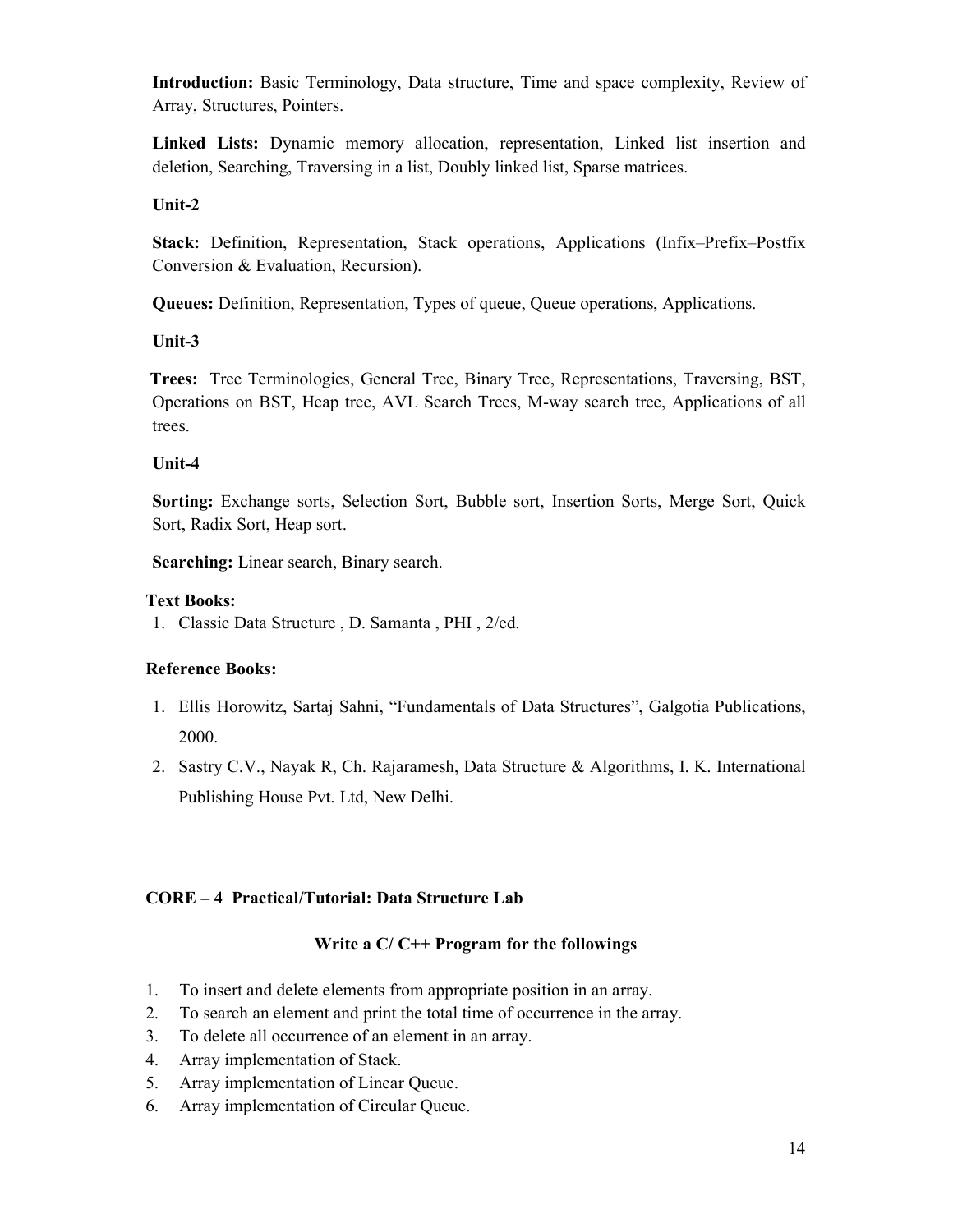- 7. To implement linear linked list and perform different operation such as node insert and delete, search of an item, reverse the list.
- 8. To implement circular linked list and perform different operation such as node insert and delete.
- 9. To implement double linked list and perform different operation such as node insert and delete.
- 10. Linked list implementation of Stack.
- 11. Linked list implementation of Queue.
- 12. Polynomial representation using linked list.
- 13. To implement a Binary Search Tree.
- 14. To represent a Sparse Matrix.
- 15. To perform binary search operation.
- 16. To perform Bubble sort.
- 17. To perform Selection sort.
- 18. To perform Insertion sort.
- 19. To perform Quick sort.
- 20. To perform Merge sort.

# **CORE–5: PROGRAMMING USING C++**

# **OBJECTIVES**

- To know about the Object Oriented Programming concepts.
- To learn basics of C++ programming language.
- To be able to develop logics to create programs/ applications in **C++.**

# **Unit-1**

Principles of Object-Oriented Programming: Object-Oriented Programming (OOP) Paradigm, Basic Concepts of OOP, Benefits of OOP, Characteristics of OOPS, Object Oriented Languages, Applications of OOP.

Introduction to  $C_{++}$ , Difference between C &  $C_{++}$ , Tokens, Data types, Operators, Structure of C++ Program, C++ statements, Expressions and Control Structures.

Functions in C++: Argument passing in function, Inline Functions, Default Arguments, Const. Arguments, Friend function.

# **Unit-2**

Classes and Objects: Defining Member Functions, Making an outside Function Inline, Nested Member Functions, Private Member Functions, Arrays within a Class, Memory Allocation for Objects, Static Data Members, Static Member Functions, Arrays of Objects, Objects as Function Arguments, Friend Functions.

Constructors & Destructors: Constructors, Parameterized Constructors, Constructors with Default Arguments, Dynamic Initialization of Objects, Copy Constructor, Dynamic Constructors, Destructors.

# **Unit-3**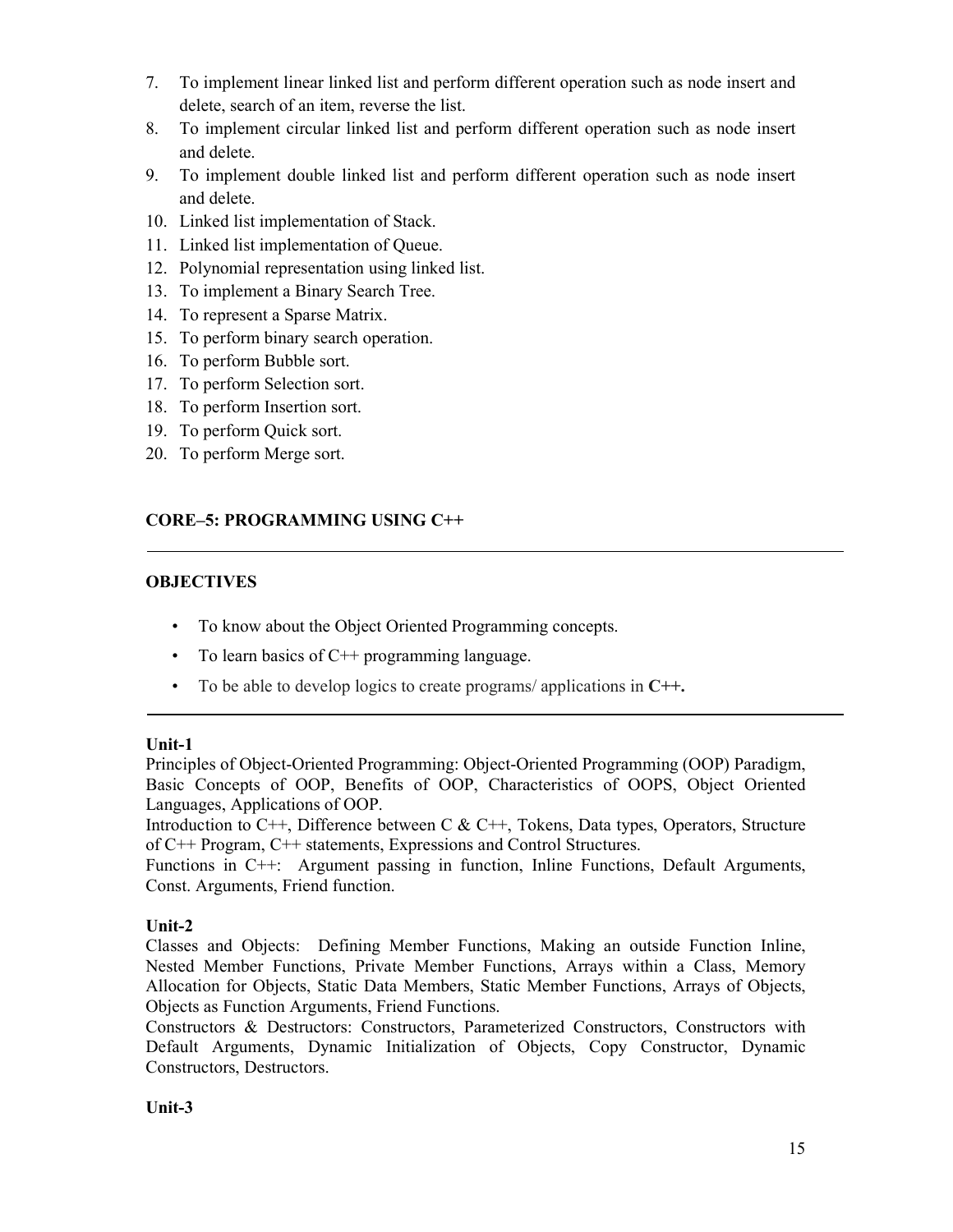Inheritance: Basics of Inheritance, Type of Inheritance, Virtual Base Classes, Abstract Classes, Member Classes, Nesting of Classes. Polymorphism: Pointers, Pointers to Objects, this Pointer, Pointers to Derived Classes, Virtual Functions, Pure Virtual Functions, Function Overloading, Operator Overloading.

#### **Unit-4**

Managing Console I/O Operations: C++ Streams, C++ Stream Classes, Unformatted I/O Operations, Formatted Console I/O Operations, Managing Output with Manipulators.

Files: Classes for File Stream Operations, Opening and Closing a File, Detecting end-of-file, File Modes, File Pointers and their Manipulations, Sequential Input and Output Operations, Updating a File: Random Access, Error Handling during File Operations, Command-line Arguments.

#### **Text Books**

- 1. E. Balgurusawmy, Object Oriented Programming with C++, 4/e (TMH).
- 2. Paul Deitel, Harvey Deitel, "C++: How to Program", 9/e. Prentice Hall.

#### **Reference Books:**

- 1. Bjarne Stroustroup, Programming Principles and Practice using C++, 2/e, Addison-Wesley 2014
- 2. Herbtz Schildt, C++: The Complete reference, MGH, 4/ed.
- 3. P. C. Sethi, P. K. Behera, "Programming in C++"- Kalyani Publisher, Ludhiana

#### **CORE–5 Practical/Tutorial: Programming using C++ Lab**

- 1. Write a Program to find greatest among three numbers using nested if…else statement.
- 2. Write a Program to check a number is prime or not.
- 3. Write a Program to find the GCD and LCM of two numbers.
- 4. Write a program to print the result for following series:  $1! + 2! + 3! + \dots$
- 5. Write a program to print multiplication table from 1 to 10.
- 6. Write a Program for Swapping of two numbers using pass by value.
- 7. Write a Program for Swapping of two numbers using pass by address.
- 8. Write a Program for Swapping of two numbers using pass by reference.
- 9. Write a Program to find sum of four numbers using default argument passing.
- 10. Write a Program to find square and cube of a number using inline function.
- 11. Write a Program to find the factorial of a number.
- 12. Write a Program to find reverse of a number.
- 13. Write a program to find sum of four numbers using default argument passing in member function.
- 14. Write a Program to find area of circle, triangle and rectangle using function overloading.
- 15. Write a program to distinguish the properties of static and non-static ata members.
- 16. Write a program to show the method of accessing static private member function.
- 17. Write a program to show the ways of calling constructors and destructors.
- 18. Write a program to perform ++ operator overloading using member function.
- 19. Write a program to perform ++ operator overloading using friend function.
- 20. Write a program to perform + operator overloading for two complex number addition.
- 21. Write a program to perform + operator overloading for string concatenation.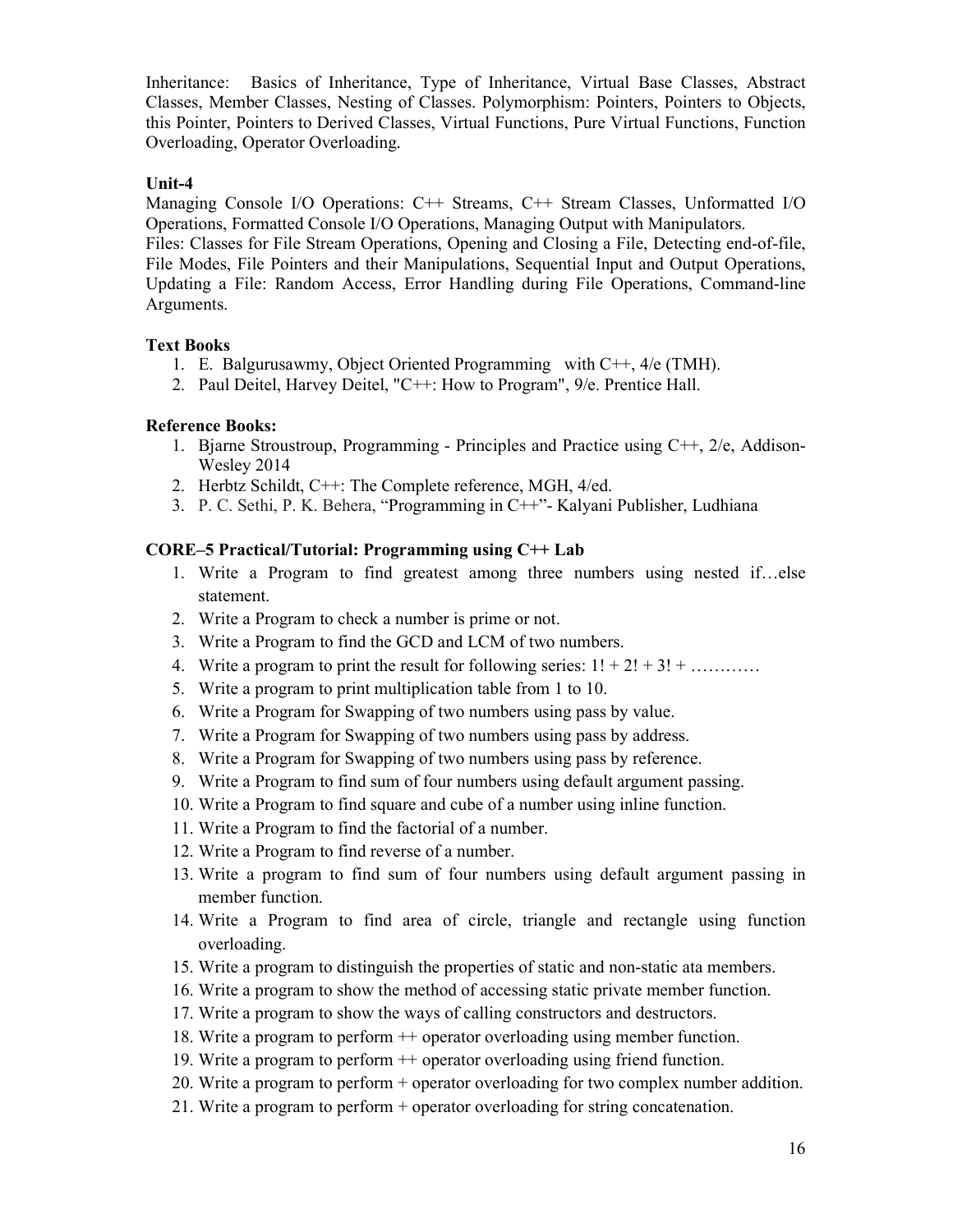- 22. Write a program to perform single inheritance.
- 23. Write a program to perform multiple inheritance.
- 24. Write a program to create an integer array using new operator and find the sum and average of array elements.
- 25. Write a program to implement virtual destructor.
- 26. Create the Person class. Create some objects of this class (by taking information from the user). Inherit the class Person to create two classes Teacher and Student class. Maintain the respective information in the classes and create, display and delete objects of these two classes (Use Runtime Polymorphism).
- 27. Write a program to Copy the contents of one file to other.

# **CORE-6: DATABASE SYSTEMS**

# **OBJECTIVES**

- To learn the fundamental elements of database system.
- To learn the basic concepts of relational database management systems.
- To learn various SQL commands.

#### **Unit-1**

Introduction to Database and Database Users, Database System Concepts and Architecture: data Models, schema, and instances, Conceptual Modeling and Database Design: Entity Relationship (ER) Model: Entity Types, Entity Sets, Attributes, Keys, Relationship Types, Relationship Sets, Roles and Structural Constraints, Weak Entity Types, ER Naming Conventions. Enhanced Entity-Relationship (EER) Model.

# **Unit-2**

Database Design Theory and Normalization: Functional Dependencies, Normal Forms based on Primary Keys, Second and third Normal Forms, Boyce-Codd Normal Form, Multivalued Dependency and Fourth Normal Form, Join Dependencies and Fifth Normal Form.

# **Unit-3**

Relational data Model and SQL: Relational Model Concepts, Basic SQLs, SQL Data Definition and Data types, Constraints in SQL, Retrieval Queries in SQL, INSERT, DELETE, UPDATE Statements in SQL, Relational Algebra and Relational Calculus: Unary Relational Operations: SELECT and PROJECT, Binary Relation: JOIN and DIVISION.

# **Unit-4**

Introduction to Transaction Processing Concepts and Theory: Introduction to Transaction Processing, Transaction and System Concepts, Properties of Transactions, Recoverability, Serializability, Concurrency Control Techniques, Locking techniques for Concurrency Control, Concurrency Control based on Time-Stamp Ordering.

# **Text Book:**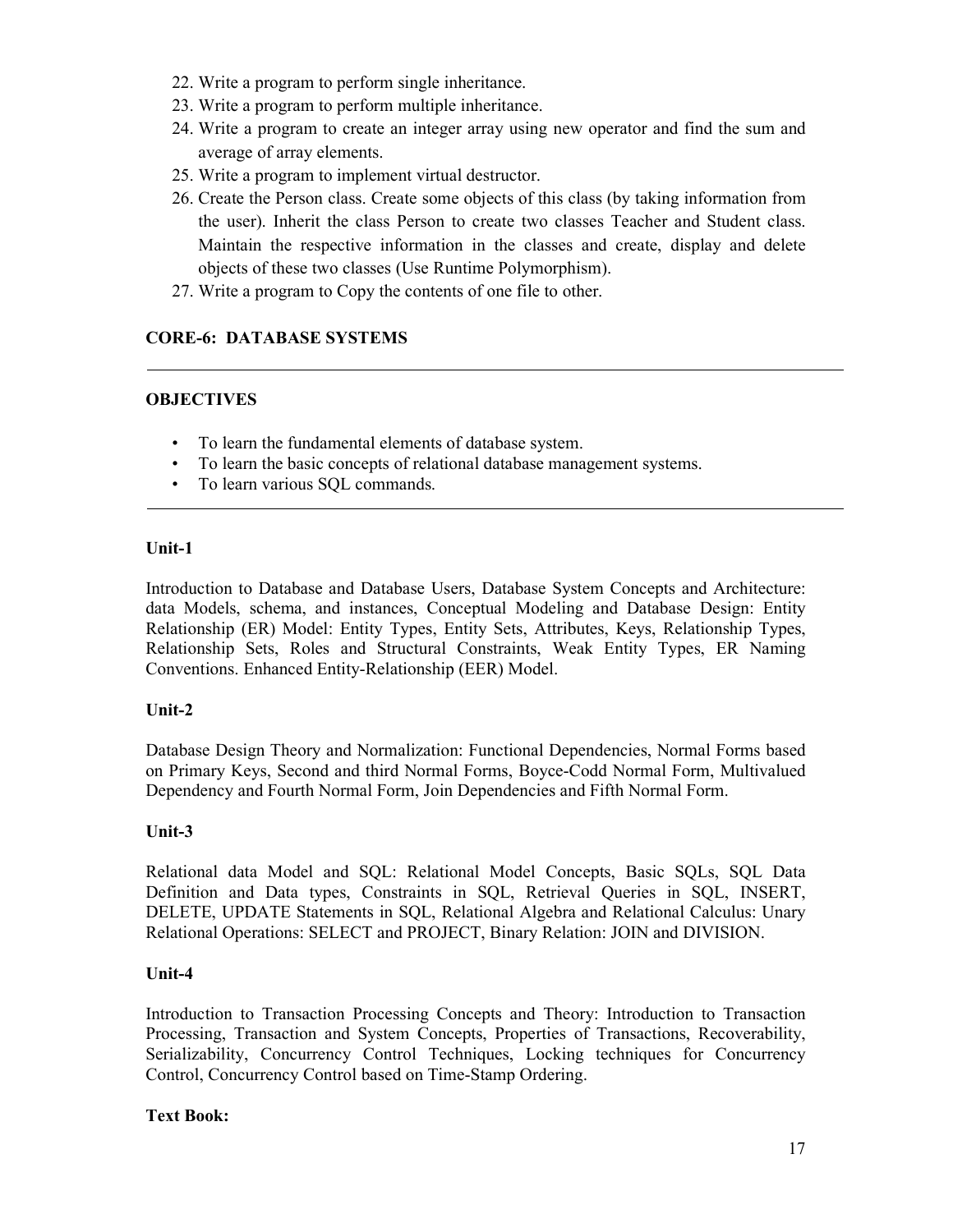1. Fundamentals of Database Systems, 6th edition, Ramez Elmasri, Shamkant B. Navathe, Pearson Education

# **Reference Book:**

1. An Introduction to Database System, Date C. J. - Pearson Education, New Delhi - 2005

#### **CORE-6 Practical/Tutorial: Database Systems Labs**

Create and use the following database schema to answer the given queries.

#### **EMPLOYEE Schema**

| <b>Field</b> | <b>Type</b>      |            |            | <b>NULL KEY DEFAULT</b> |
|--------------|------------------|------------|------------|-------------------------|
| Eno          | Char(3)          | NΟ         | <b>PRI</b> | <b>NIL</b>              |
| Ename        | Varchar $(50)$   | NO         |            | <b>NIL</b>              |
| Job type     | Varchar $(50)$   | NO         |            | <b>NIL</b>              |
| Manager      | Char(3)          | Yes        | FK         | NIL                     |
| Hire date    | Date             | NO         |            | <b>NIL</b>              |
| Dno          | Integer          | <b>YES</b> | FK         | NIL                     |
| Commission   | Decimal $(10,2)$ | <b>YES</b> |            | <b>NIL</b>              |
| Salary       | Decimal $(7,2)$  | NO         |            | NIL                     |

# **DEPARTMENT Schema**

| Field    | <b>Type</b>    | <b>NULL KEY DEFAULT</b> |           |
|----------|----------------|-------------------------|-----------|
| Dno      | Integer        | No PRI                  | NULL.     |
| Dname    | Varchar $(50)$ | Yes                     | NULL      |
| Location | Varchar $(50)$ | Yes                     | New Delhi |

# **Query List**

- 1. Query to display Employee Name, Job, Hire Date, Employee Number; for each employee with the Employee Number appearing first.
- 2. Query to display unique Jobs from the Employee Table.
- 3. Query to display the Employee Name concatenated by a Job separated by a comma.
- 4. Query to display all the data from the Employee Table. Separate each Column by a comma and name the said column as THE\_OUTPUT.
- 5. Query to display the Employee Name and Salary of all the employees earning more than \$2850.
- 6. Query to display Employee Name and Department Number for the Employee No= 7900.
- 7. Query to display Employee Name and Salary for all employees whose salary is not in the range of \$1500 and \$2850.
- 8. Query to display Employee Name and Department No. of all the employees in Dept 10 and Dept 30 in the alphabetical order by name.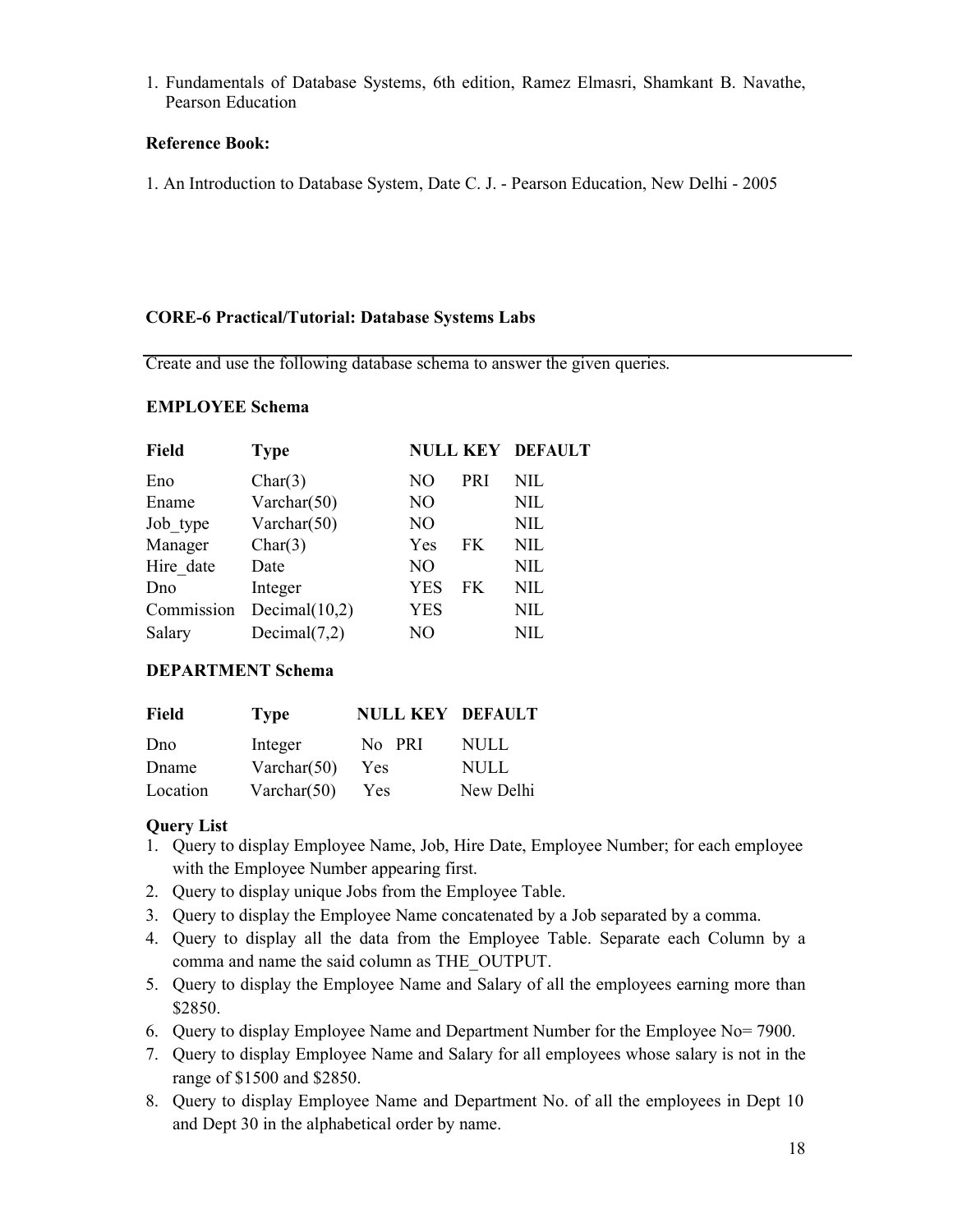- 9. Query to display Name and Hire Date of every Employee who was hired in 1981.
- 10. Query to display Name and Job of all employees who don't have a current Manager.
- 11. Query to display the Name, Salary and Commission for all the employees who earn commission.
- 12. Sort the data in descending order of Salary and Commission.
- 13. Query to display Name of all the employees where the third letter of their name is 'A'.
- 14. Query to display Name of all employees either have two 'R's or have two 'A's in their name and are either in Dept  $No = 30$  or their Mangers Employee  $No = 7788$ .
- 15. Query to display Name, Salary and Commission for all employees whose Commission Amount is 14 greater than their Salary increased by 5%.
- 16. Query to display the Current Date.
- 17. Query to display Name, Hire Date and Salary Review Date which is the 1<sup>st</sup> Mondav after six months of employment.
- 18. Query to display Name and calculate the number of months between today and the date each employee was hired.
- 19. Query to display the following for each employee <E-Name> earns <Salary> monthly but wants <3\*Current Salary>. Label the Column as Dream Salary.
- 20. Query to display Name with the  $1<sup>st</sup>$  letter capitalized and all other letter lower case and length of their name of all the employees whose name starts with 'J', 'A' and 'M'.
- 21. Query to display Name, Hire Date and Day of the week on which the employee started.
- 22. Query to display Name, Department Name and Department No for all the employees.
- 23. Query to display Unique Listing of all Jobs that are in Department # 30.
- 24. Query to display Name, Department Name of all employees who have an 'A' in their name.
- 25. Query to display Name, Job, Department No. and Department Name for all the employees working at the Dallas location.
- 26. Query to display Name and Employee no. Along with their Manger's Name and the Manager's employee no; along with the Employees Name who do not have a Manager.
- 27. Query to display Name, Department No. And Salary of any employee whose department No. and salary matches both the department no. And the salary of any employee who earns a commission.
- 28. Query to display Name and Salaries represented by asterisks, where each asterisk (\*) signifies \$100.
- 29. Query to display the Highest, Lowest, Sum and Average Salaries of all the employees.
- 30. Query to display the number of employees performing the same Job type functions.
- 31. Query to display the no. of managers without listing their names.
- 32. Query to display the Department Name, Location Name, No. of Employees and the average salary for all employees in that department.
- 33. Query to display Name and Hire Date for all employees in the same dept. as Blake.
- 34. Query to display the Employee No. And Name for all employees who earn more than the average salary.
- 35. Query to display Employee Number and Name for all employees who work in a department with any employee whose name contains a 'T'.
- 36. Query to display the names and salaries of all employees who report to King.
- 37. Query to display the department no, name and job for all employees in the Sales department.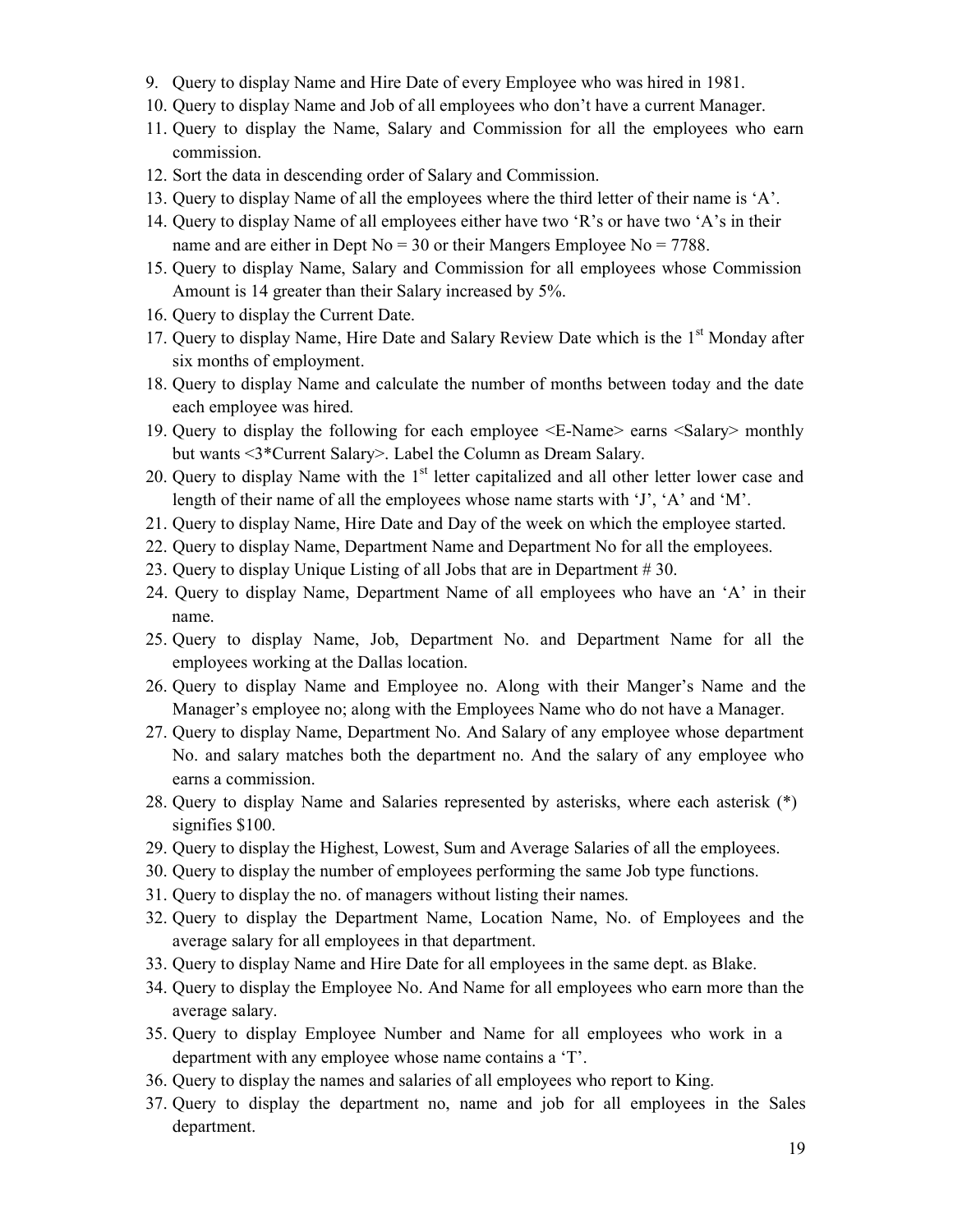#### **CORE–7: PRINCIPLES OF MANAGEMENT**

#### **OBJECTIVES**

- To understand the basic principles of management.
- To provide a basis of understanding towards working of business organization through the process of management.

#### **Unit-1**

**Nature of Management:** Meaning, Definition, it's nature purpose, importance & Functions, Management as Art, Science & Profession- Management as social System Concepts of management-Administration-Organization.

**Evolution of Management Thought**: Contribution of F.W.Taylor, Henri Fayol ,Elton Mayo, Chester Barhard & Peter Drucker to the management thought. Various approaches to management (i.e. Schools of management thought)Indian Management Thought.

#### **Unit-2**

#### **Functions of Management (Part-I)**

**Planning** - Meaning - Need & Importance, types levels– advantages & limitations, Forecasting - Need & Techniques, Decision making - Types - Process of rational decision making & techniques of decision making,

**Organizing** - Elements of organizing & processes: Types of organizations, Delegation of authority - Need, difficulties in delegation – Decentralization,

#### **Unit-3**

#### **Functions of Management (Part-II)**

**Staffing** - Meaning & Importance, Direction - Nature – Principles, Communication - Types & Importance, Motivation - Importance – theories, Leadership - Meaning - styles, qualities  $\&$ functions of leaders

**Controlling**-Need, Nature, importance, Process & Techniques, Coordination - Need, Importance.

#### **Unit-4**

#### **Strategic Management**

Definition, Classes of Decisions, Levels of Decision, Strategy, Role of different Strategist, Relevance of Strategic Management and its Benefits, Strategic Management in India.

#### **Text Books:**

1. Horold Koontz and Iteinz Weibrich, Essential of Management, McGraw Hills International

2. K.Aswathapa, Essential of Business Administration, Himalaya Publishing House

#### **Reference Books:**

1. L.M.Parasad Principles & practice of management - Sultan Chand & Sons - New Delhi

2. Tripathi, Reddy, Principles of Management, Tata McGraw Hill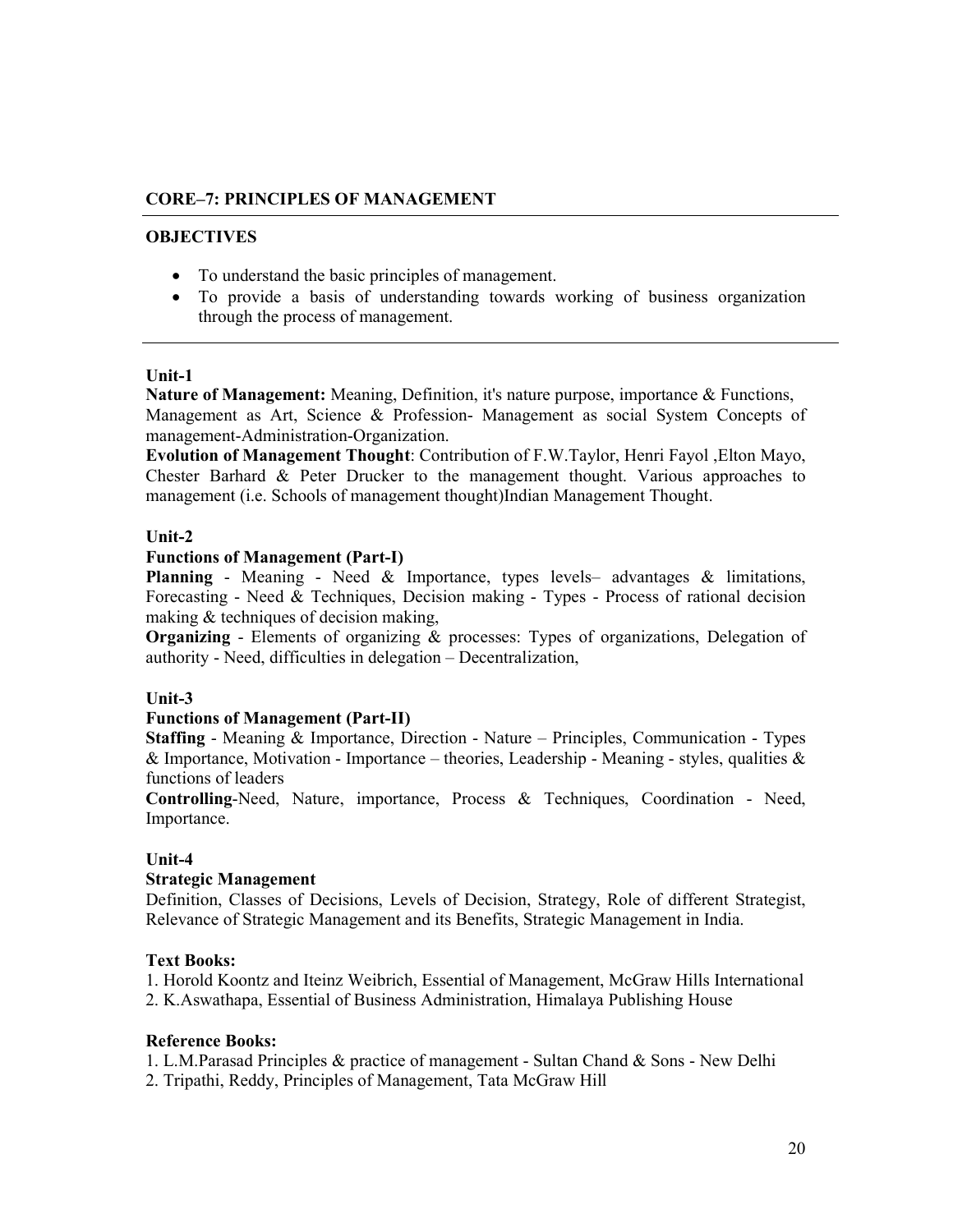# **CORE – 8: JAVA PROGRAMMING**

#### **OBJECTIVES**

- 1. To learn the fundamentals of Object Oriented Programming in Java environment.
- 2. To learn the use of Java language and the Java Virtual Machine.
- 3. To write simple Java programming applications.

#### **Unit-1**

Introduction to Java: Java History, Architecture and Features, Understanding the semantic and syntax differences between C++ and Java, Compiling and Executing a Java Program, Variables, Constants, Keywords (super, this, final, abstract, static, extends, implements, interface) , Data Types, Wrapper class, Operators (Arithmetic, Logical and Bitwise) and Expressions, Comments, Doing Basic Program Output, Decision Making Constructs (conditional statements and loops) and Nesting, Java Methods (Defining, Scope, Passing and Returning Arguments, Type Conversion and Type and Checking, Built-in Java Class Methods). Input through keyboard using Command line Argument, the Scanner class, Buffered Reader class.

#### **Unit-2**

Object-Oriented Programming Overview: Principles of Object-Oriented Programming, Defining & Using Classes, Class Variables & Methods, Objects, Object reference, Objects as parameters, final classes, Garbage Collection.

Constructor- types of constructor, this keyword, super keyword. Method overloading and Constructor overloading. Aggregation vs Inheritance, Inheritance: extends vs implements, types of Inheritance, Interface, Up-Casting, Down-Casting, Auto-Boxing, Enumerations, Polymorphism, Method Overriding and restrictions. Package: Pre-defined packages and Custom packages.

#### **Unit-3**

Arrays: Creating & Using Arrays ( 1D, 2D, 3D and Jagged Array), Array of Object, Referencing Arrays Dynamically. Strings and I/O: Java Strings: The Java String class, Creating & Using String Objects, Manipulating Strings, String Immutability& Equality, Passing Strings To & From Methods, String Buffer Classes and StringBuilder Classes. IO package: Understanding Streams File class and its methods, Creating, Reading, Writing using classes: Byte and Character streams, File Output Stream, File Input Stream, File Writer, File Reader, Input Stream Reader, Print Stream, Print Writer. Compressing and Uncompressing File.

#### **Unit-4**

Exception Handling, Threading, Networking and Database Connectivity: Exception types, uncaught exceptions, throw, built-in exceptions, Creating your own exceptions; Multithreading: The Thread class and Runnable interface, creating single and multiple threads, Thread prioritization, synchronization and communication, suspending/resuming threads.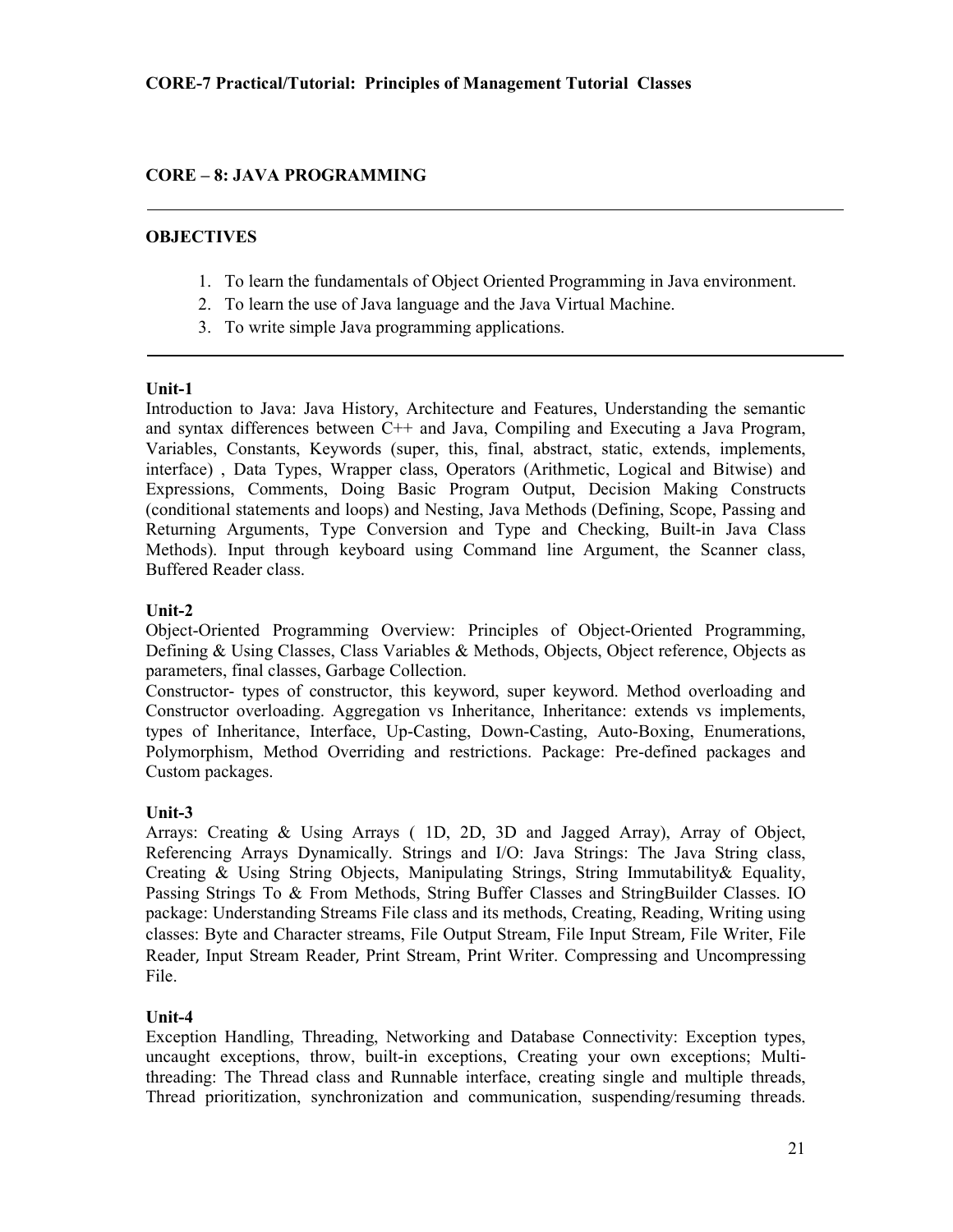Using java.net package, Overview of TCP/IP and Datagram programming. Accessing and manipulating databases using JDBC.

# **Text Books:**

1. E. Balagurusamy, "Programming with Java", TMH, 4/Ed,

# **Reference books:**

1. Herbert Schildt, "The Complete Reference to Java", TMH, 10/Ed.

# **CORE – 8 Practical/Tutorial: Java Programming Lab**

- 1. To find the sum of any number of integers entered as command line arguments.
- 2. To find the factorial of a given number.
- 3. To convert a decimal to binary number.
- 4. To check if a number is prime or not, by taking the number as input from the keyboard.
- 5. To find the sum of any number of integers interactively, i.e., entering every number from the keyboard, whereas the total number of integers is given as a command line argument
- 6. Write a program that show working of different functions of String and StringBufferclasss like set Char At( ), set Length( ), append( ), insert( ), concat ( )and equals( ).
- 7. Write a program to create a "distance" class with methods where distance is computed in terms of feet and inches, how to create objects of a class and to see the use of this pointer
- 8. Modify the "distance" class by creating constructor for assigning values (feet and inches) to the distance object. Create another object and assign second object as reference variable to another object reference variable. Further create a third object which is a clone of the first object.
- 9. Write a program to show that during function overloading, if no matching argument is found, then Java will apply automatic type conversions (from lower to higher data type)
- 10. Write a program to show the difference between public and private access specifiers. The program should also show that primitive data types are passed by value and objects are passed by reference and to learn use of final keyword.
- 11. Write a program to show the use of static functions and to pass variable length arguments in a function.
- 14. Write a program to demonstrate the concept of boxing and unboxing.
- 15. Create a multi-file program where in one file a string message is taken as input from the user and the function to display the message on the screen is given in another file (make use of Scanner package in this program).
- 16. Write a program to create a multilevel package and also creates a reusable class to generate Fibonacci series, where the function to generate Fibonacci series is given in a different file belonging to the same package.
- 17. Write a program that creates illustrates different levels of protection in classes/subclasses belonging to same package or different packages
- 18. Write a program "Divide By Zero" that takes two numbers a and b as input, computes a/b, and invokes Arithmetic Exception to generate a message when the denominator is zero.
- 19. Write a program to show the use of nested try statements that emphasizes the sequence of checking for catch handler statements.
- 20. Write a program to create your own exception types to handle situation specific to your application (Hint: Define a subclass of Exception which itself is a subclass of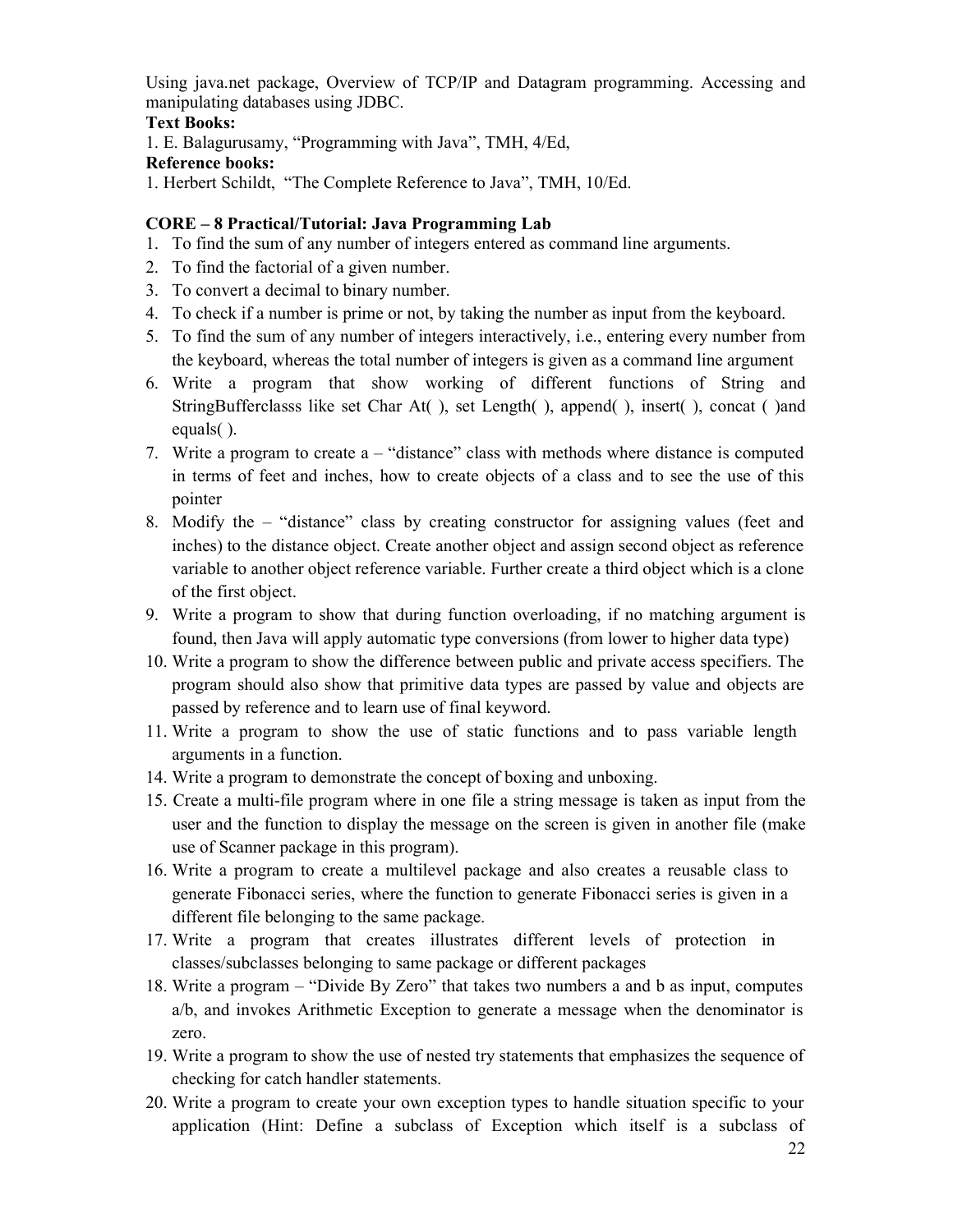Throwable).

- 21. Write a program to demonstrate priorities among multiple threads.
- 22. Write a program to demonstrate different mouse handling events like mouse Clicked( ), mouse Entered( ), mouse Exited( ), mouse Pressed( ), mouse Released( ) & mouse Dragged( ).
- 23. Write a program to demonstrate different keyboard handling events.

# **CORE – 9: BUSINESS ACCOUNTING**

# **OBJECTIVES**

• To impart the basic business accounting knowledge.

#### **Unit-1**

**Introduction:** Financial Accounting-definition and Scope, objectives of Financial Accounting, Accounting v/s Book Keeping terms used in accounting, users of accounting information and limitations of Financial Accounting.

**Conceptual Framework:** Accounting Concepts, Principles and Conventions, Accounting Standards concept, objectives, benefits, brief review of Accounting Standards in India, Accounting Policies, Accounting as a measurement discipline, valuation Principles, accounting estimates

#### **Unit-2**

**Recording of transactions:** Voucher system; Accounting Process, Journals, Subsidiary Books, Ledger, Cash Book, Bank Reconciliation Statement, Trial Balance.

**Depreciation:** Meaning, need & importance of depreciation, methods of charging depreciation.

#### **Unit-3**

**Preparation of final accounts:** Preparation of Trading and Profit & Loss Account and Balance Sheet of sole proprietary business

#### **Unit-4**

**Introduction to Company Final Accounts:** Important provisions of Companies Act, 1956 in respect of preparation of Final Accounts, Understanding of final accounts of a Company.

**Computerized Accounting:** Computers and Financial application, Accounting Software packages, An overview of computerized accounting system - Salient features and significance, Concept of grouping of accounts, Codification of accounts, Maintaining the hierarchy of ledger, Generating Accounting Reports.

# **Text Books :**

1. Anil Chowdhry, "Fundamentals of Accounting & Financial Analysis", Pearson Education 2. Rajesh Agarwal, R. Srinivasan, "Accounting Made Easy", TMH

#### **Reference Books:**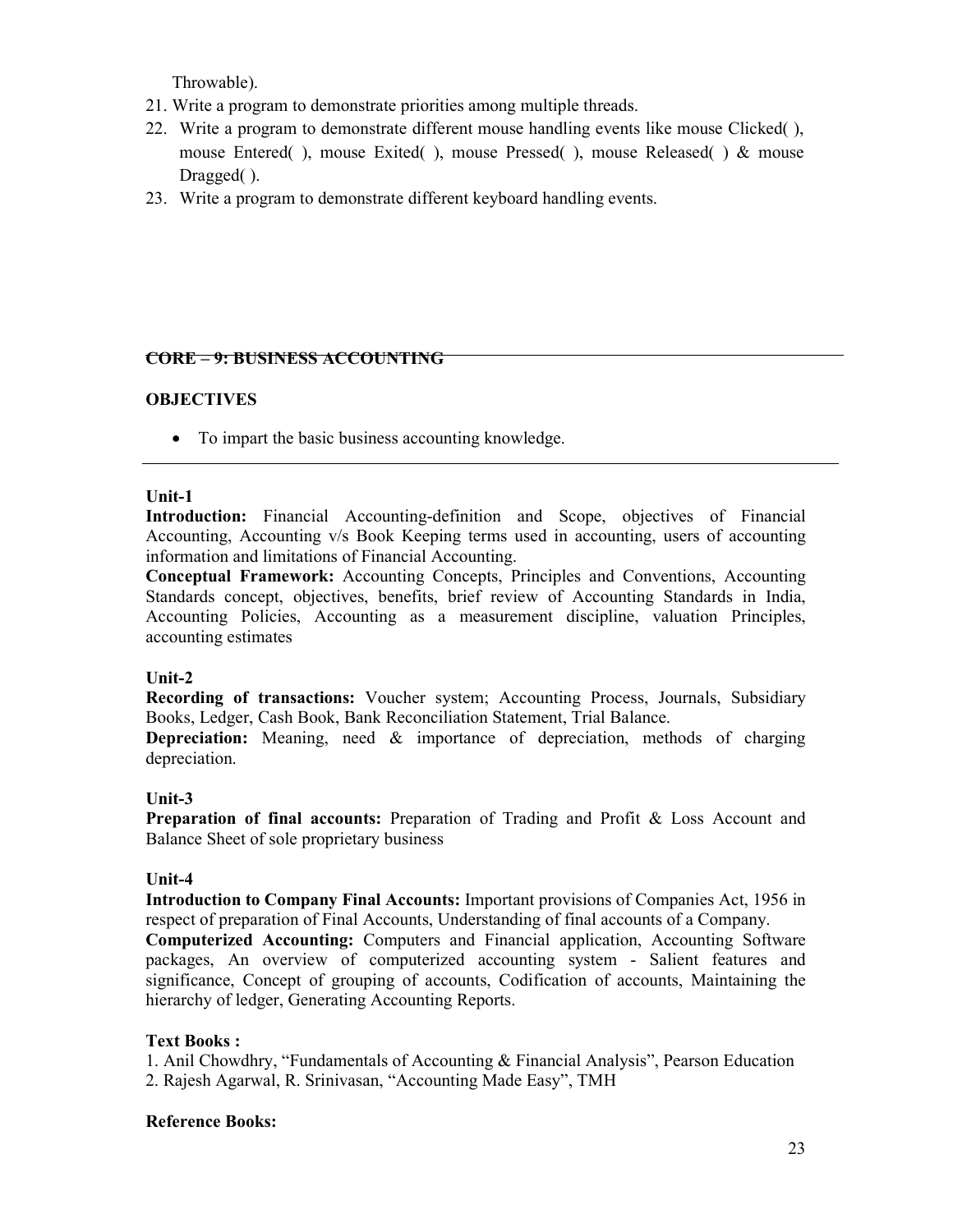- 1. Amrish Gupta, "Financial Accounting for Management", Pearson Education
- 2. S. N. Maheshwari, "Financial Accounting for Management: Vikas Publishing House

#### **CORE-9 Practical/Tutorial: Business Accounting Tutorial**

#### **CORE–10: OPERATING SYSTEM**

#### **OBJECTIVES**

- To understand Operating system structure and services.
- To understand the concept of a Process, memory, storage and I/O management.

#### **Unit–1**

Introduction to Operating System, System Structures: Operating system services, system calls, system programs, Operating system design and implementation, Operating system structure.

# **Unit–2**

Process Management: Process Concept, Operations on processes, Process scheduling and algorithms, Inter-process Communication, Concepts on Thread and Process, Deadlocks: Deadlock detection, deadlock prevention, and deadlock avoidance fundamentals.

# **Unit-3**

Memory Management Strategies: Swapping, Contiguous Memory Allocation, Paging, Segmentation, Virtual Memory Management: Concepts, implementation (Demand Paging), Page Replacement, Thrashing.

#### **Unit–4**

Storage Management: File System concept, Access Methods, File System Mounting, File Sharing and File Protection, Implementing File Systems, Kernel I/O Systems.

# **Text book:**

1. Operating System Concepts, Abraham Silberschatz, Peter B. Galvin, and Greg Gagne, Eighth Edition, Wiley Student Edition 2009.

#### **Reference book:**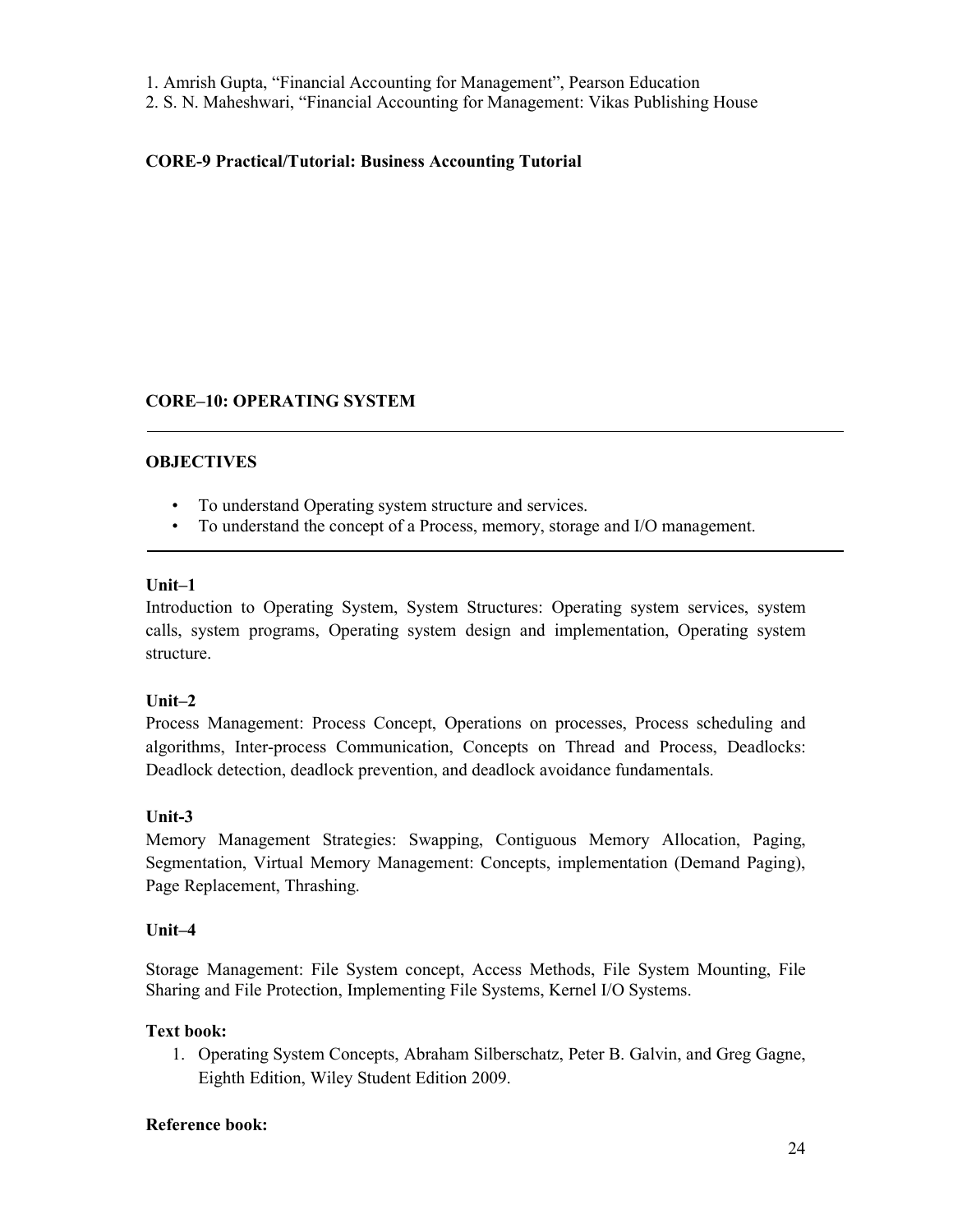- 1. Modern Operating System, Tanenbaum, Pearson, 4/Ed. 2014
- 2. Richard F Ashley, Linux with Operating System Concepts, Chapman and Hall/CRC Published August 26, 2014
- 3. Richard Blum, Linux Command Line and Shell Scripting Bible, O' Reilly

# **CORE-10 Practical/Tutorial: Operating System Lab**

- 1. Write a program (using *fork()* and/or *exec()* commands) where parent and child execute:
	- a) same program, same code.
	- b) same program, different code.
	- c) before terminating, the parent waits for the child to finish its task.
- 2. Write a program to report behavior of Linux kernel including kernel version, CPU type and model. (CPU information)
- 3. Write a program to report behavior of Linux kernel including information on configured memory, amount of free and used memory. (memory information)
- 4. Write a program to print file details including owner access permissions, file access time, where file name is given as argument.
- 5. Write a program to copy files using system calls.
- 6. Write a program using C to implement FCFS scheduling algorithm.
- 7. Write a program using C to implement Round Robin scheduling algorithm.
- 8. Write a program using C to implement SJF scheduling algorithm.
- 9. Write a program using C to implement non-preemptive priority based scheduling algorithm.
- 10. Write a program using C to implement preemptive priority based scheduling algorithm.
- 11. Write a program using C to implement SRTF scheduling algorithm.
- 12. Write a program using C to implement first-fit, best-fit and worst-fit allocation strategies.

#### **CORE – 11: WEB TECHNOLOGY**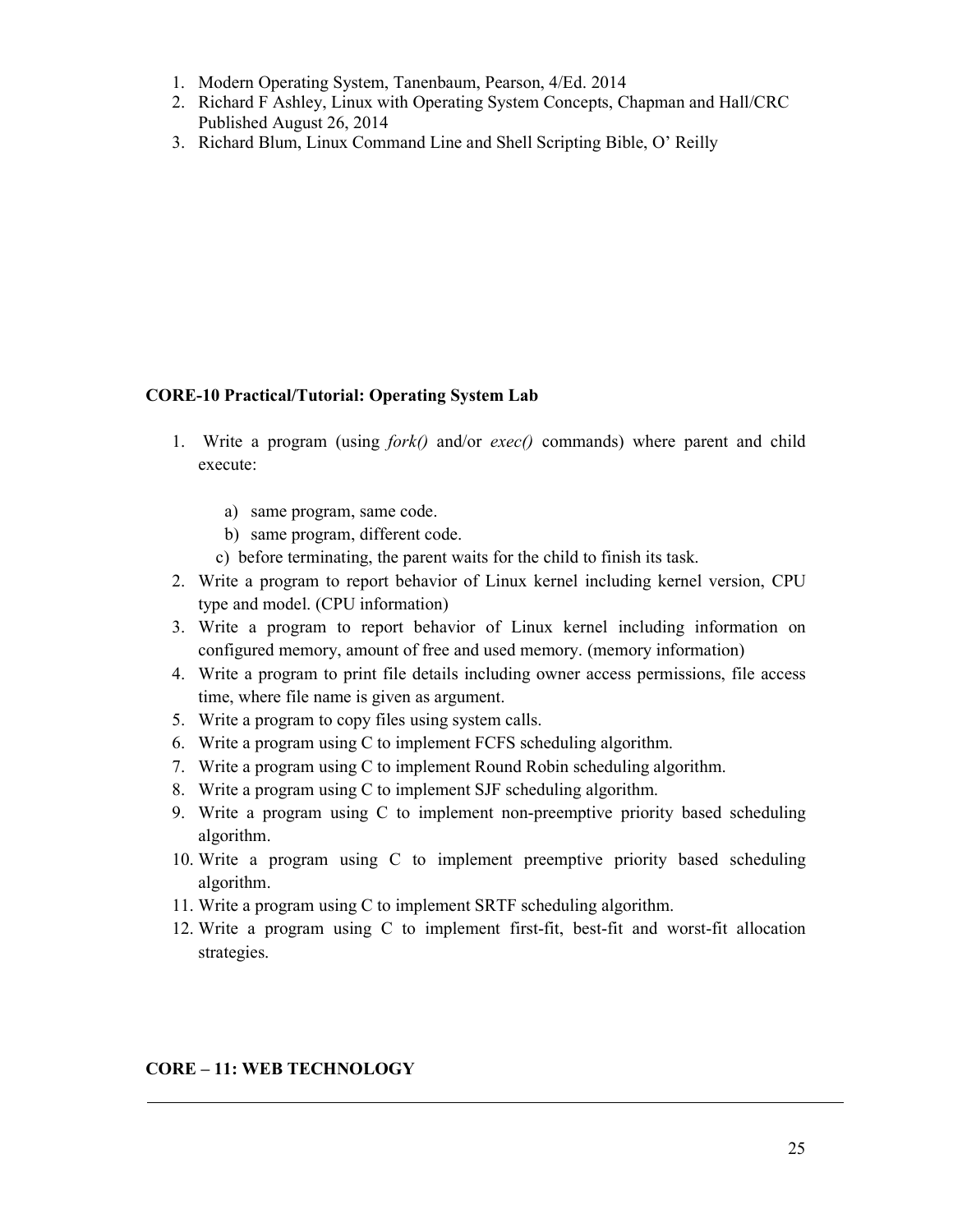#### **OBJECTIVES**

- To learn the fundamentals of web designing.
- To design and develop standard and interactive web pages.
- To learn some popular web scripting languages.

#### **Unit-1**

Web Essentials: Clients, Servers and Communication:

The Internet – Basic Internet protocols – The WWW, HTTP request message – response message, web clients web servers – case study.

Introduction to HTML: HTML, HTML domains, basic structure of an HTML document – creating an HTML document, mark up tags, heading, paragraphs, line breaks, HTML tags. Elements of HTML, working with text, lists, tables and frames, working with hyperlink, images and multimedia, forms and controls

# **Unit-2**

Introduction to cascading style sheets: Concepts of CSS, creating style sheet, CSS properties, CSS styling (background, text format, controlling fonts), working with the block elements and objects. Working who lists and tables, CSS ID and class. Box model (introduction, border properties, padding properties, margin properties), CSS colour, groping, Dimensions, display, positioning, floating, align, pseudo class, Navigation bar, image sprites.

#### **Unit-3**

Java scripts: Client side scripting, what is java script, simple java script, variables, functions, conditions, loops and repetitions. Java scripts and objects, java script own objects, the DOM and web browser environment, forms and validations.

DHTML: Combining HTML, CSS, java scripts, events and buttons, controlling your browser.

# **Unit-4**

PHP: Starting to script on server side, PHP basics, variables, data types, operators, expressions, constants, decisions and loop making decisions. Strings – creating, accessing strings, searching, replacing and formatting strings. Arrays: Creation, accessing array, multidimensional arrays, PHP with Database.

#### **Text Book:**

- 1. Web Technologies Black Book DreamTech Press
- 2. Matt Doyle, Beginning PHP 5.3 (wrox-Willey publishing)
- 3. John Duckett, Beginning HTML, XHTML, CSS and Java script.

#### **Reference Book**:

1. HTML, XHTML and CSS Bible, 5ed, Willey India-Steven M. Schafer.

#### **CORE – 11 Practical/Tutorial: Web Technology Lab**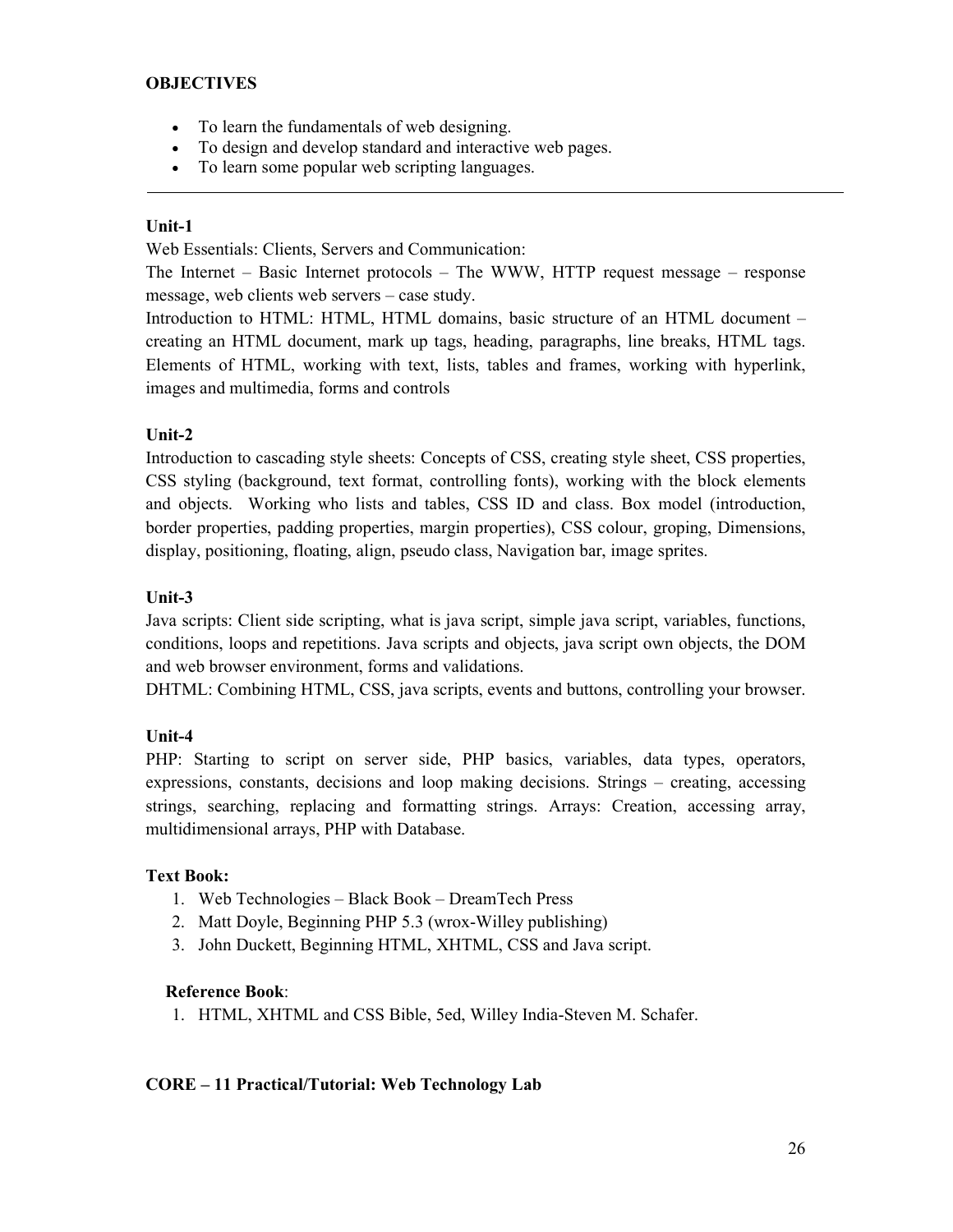- 1. Acquaintance with elements, tags and basic structure of HTML files.
- 2. Practicing basic and advanced text for formatting.
- 3. Practice use of image, video and sound in HTML documents.
- 4. Designing of web pages- Document layout, list, tables.
- 5. Practicing Hyperlink of web pages, working with frames.
- 6. Working with forms and controls.
- 7. Acquaintance with creating style sheet, CSS properties and styling.
- 8. Working with background, text, font, list properties.
- 9. Working with HTML elements box properties in CSS.
- 10. Develop simple calculator for addition, subtraction, multiplication and division operation using java script.
- 11. Create HTML page with java script which takes integer number as a input and tells whether the number is odd or even.
- 12. Create HTML page that contains form with fields name, Email, mobile number, gender, favorite colour and button; now write a java script code to validate each entry. Also write a code to combine and display the information in text box when button is clicked.
- 13. Write a PHP program to check if number is prime or not.
- 14. Write a PHP program to print first ten Fibonacci numbers.
- 15. Create a MySQL data base and connect with PHP.
- 16. Write PHP script for string and retrieving user information from my SQL table.
	- a. Write a HTML page which takes Name, Address, Email and Mobile number from user (register PHP).
	- b. Store this data in MySQL data base.
	- c. Next page display all user in HTML table using PHP (display .PHP).
- 17. Using HTML, CSS, Javascript, PHP, MySQL, design a authentication module of a web page.

# **CORE – 12: SOFTWARE ENGINEERING**

# **OBJECTIVES:**

- To learn the way of developing software with high quality and the relevant techniques.
- To introduce software engineering principles for industry standard.
- To focus on Project management domain and Software risks management.

# **Unit-1**

Introduction: Evolution of Software to an Engineering Discipline, Software Development Projects, Exploratory Style of Software Development, Emergence of Software Engineering, Changes in Software Development Practices, Computer Systems Engineering.

Software Lifecycle Models: Waterfall Model and its Extensions, Rapid Application Development (RAD), Agile Development Models, Spiral Model.

# **Unit-2**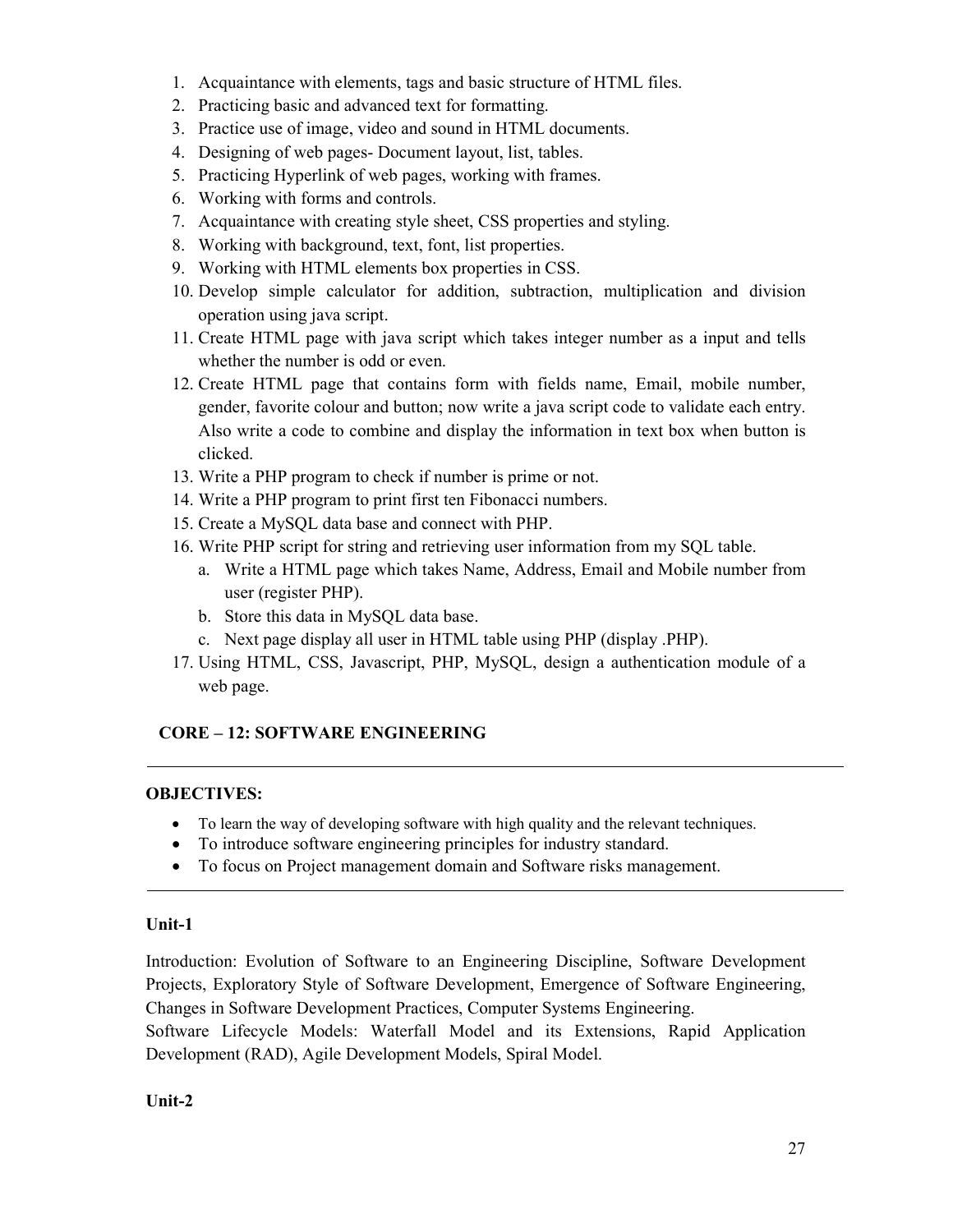Software Project Management: Software Project Management Complexities, Responsibilities of a Software Project Manager, Project Planning, Metrics for Project Size Estimation, Project Estimation Techniques, Empirical Estimation Techniques, COCOMO, Halstead's Software Science, Staffing Level Estimation, Scheduling, Organization and Team Structures, Staffing, Risk Management, Software Configuration Management.

# **Unit-3**

Requirement Analysis and Specification: Requirements Gathering and Analysis, Software Requirement Specifications, Formal System Specification Axiomatic Specification, Algebraic Specification, Executable Specification and 4GL.

Software Design: Design Process, Characterize a Good Software Design, Cohesion and Coupling, Layered Arrangements of Modules, Approaches to Software Design (Function Oriented & Object-Oriented).

# **Unit-4**

Coding and Testing: Coding: Code Review, Software Documentation, Testing, Unit Testing, Black Box and White Box Testing, Debugging, Program Analysis Tools, Integration Testing, System Testing, Software Maintenance.

# **Text Book**:

1. Fundamental of Software Engineering, Rajib Mall, Fifth Edition, PHI Publication, India.

# **Reference Books:**

- 1. Software Engineering– Ian Sommerville, 10/Ed, Pearson.
- 2. Software Engineering Concepts and Practice Ugrasen Suman, Cengage Learning India Pvt, Ltd.

# **CORE – 12 Practical/Tutorial: Software Engineering Lab**

| S. No. | <b>Practical Title</b>               |  |
|--------|--------------------------------------|--|
| 1.     | Problem Statement,<br>$\bullet$      |  |
|        | Process Model                        |  |
| 2      | Requirement Analysis:                |  |
|        | Creating a Data Flow                 |  |
|        | Data Dictionary, Use Cases           |  |
| 3.     | Project Management:                  |  |
|        | Computing FP                         |  |
|        | Effort<br>$\bullet$                  |  |
|        | Schedule, Risk Table, Timeline chart |  |
| 4.     | Design Engineering:                  |  |
|        | Architectural Design                 |  |
|        | Data Design, Component Level Design  |  |
| 5.     | Testing:                             |  |
|        | <b>Basis Path Testing</b>            |  |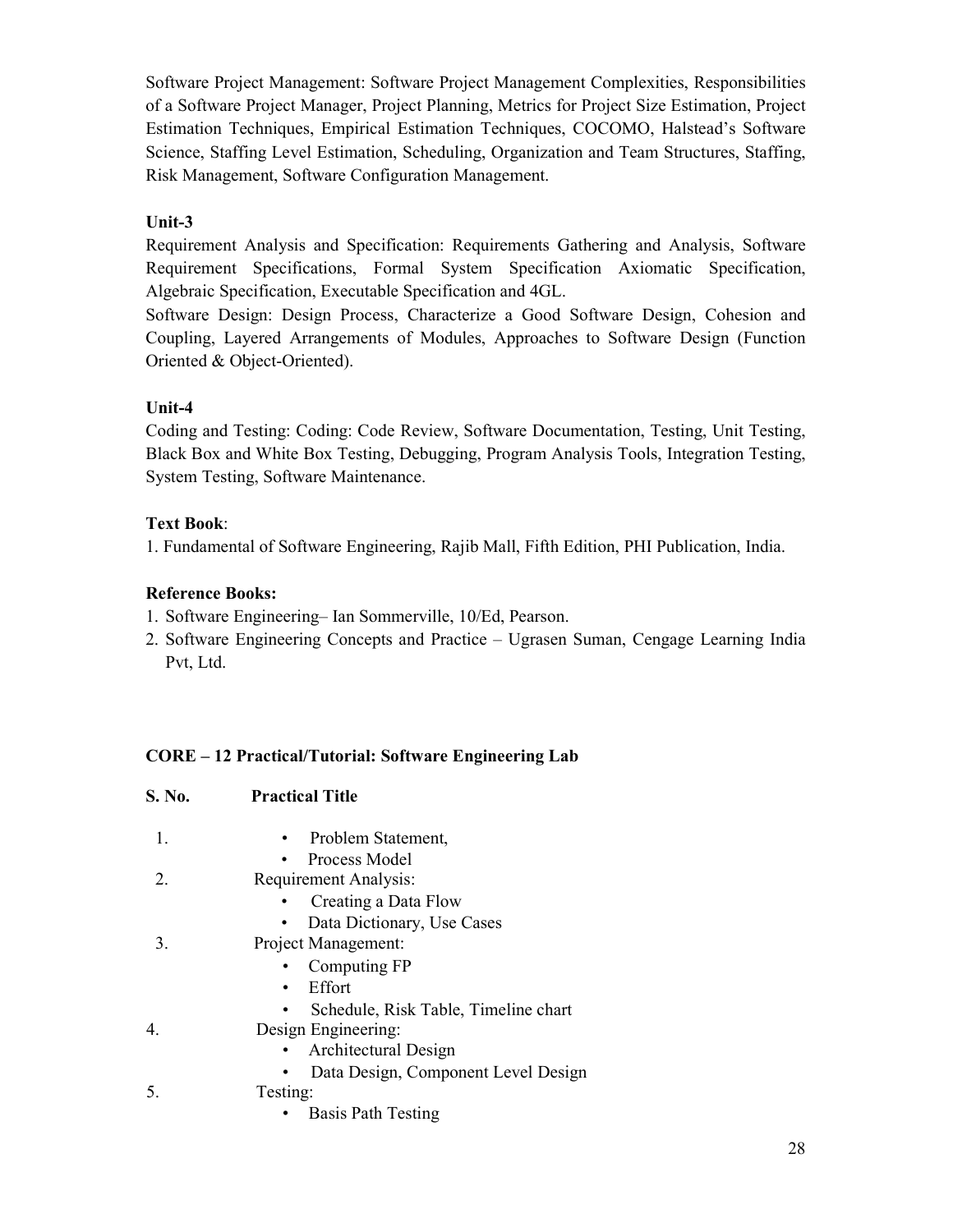#### **Sample Projects:**

- 1. **Criminal Record Management:** Implement a criminal record management system for jailers, police officers and CBI officers.
- 2. **Route Information**: Online information about the bus routes and their frequency and fares
- 3. **Car Pooling**: To maintain a web based intranet application that enables the corporate employees within an organization to avail the facility of carpooling effectively.
- 4. Patient Appointment and Prescription Management System
- 5. Organized Retail Shopping Management Software
- 6. Online Hotel Reservation Service System
- 7. Examination and Result computation system
- 8. Automatic Internal Assessment System
- 9. Parking Allocation System
- 10. Wholesale Management System

# **CORE – 13: MANAGEMENT ACCOUNTING OBJECTIVES**

- To encourage the acquisition of knowledge and skills relating to the application of management accounting concepts and techniques for business decisions.
- To introduce the short-term and long-term strategic decision-making models.

# **Unit-1**

Nature, Scope of Management Accounting: Meaning, definition, nature and scope of Management Accounting; Comparison of Management Accounting with Cost Accounting and Financial Accounting. Cost concepts: Meaning, Scope, Objectives, and Importance of Cost Accounting; Cost, Costing, Cost Control, and Cost Reduction; Elements of Cost, Components of total Cost, Cost Sheet. Classification of Costs: Fixed, Variable, Semivariable, and Step Costs; Product, and Period Costs; Direct, and Indirect Costs; Relevant, and Irrelevant Costs; Shut-down, and Sunk Costs; Controllable, and Uncontrollable Costs; Avoidable, and Unavoidable Costs; Imputed / Hypothetical Costs; Out-of-pocket Costs; Opportunity Costs; Expired, and Unexpired Costs; Conversion Cost. Cost Ascertainment: Cost Unit and Cost Center. Introduction to Overhead allocation, Overhead apportionment, and Overhead absorption.

# **Unit-2**

Cost-Volume-Profit Analysis: Contribution, Profit-Volume Ratio, Margin of safety, Cost Break-even Point, Composite Break-even Point, Cash Break-even Point, Key Factor, Breakeven Analysis. Relevant Costs and Decision Making: Pricing, Product Profitability, Make or Buy, Exploring new markets, Export Order, Sell or Process Further, Shut down vs. Continue.

# **Unit-3**

Budgets and Budgetary Control: Meaning, Types of Budgets, Steps in Budgetary Control, Fixed and Flexible Budgeting, Cash Budget. Responsibility Accounting: Concept,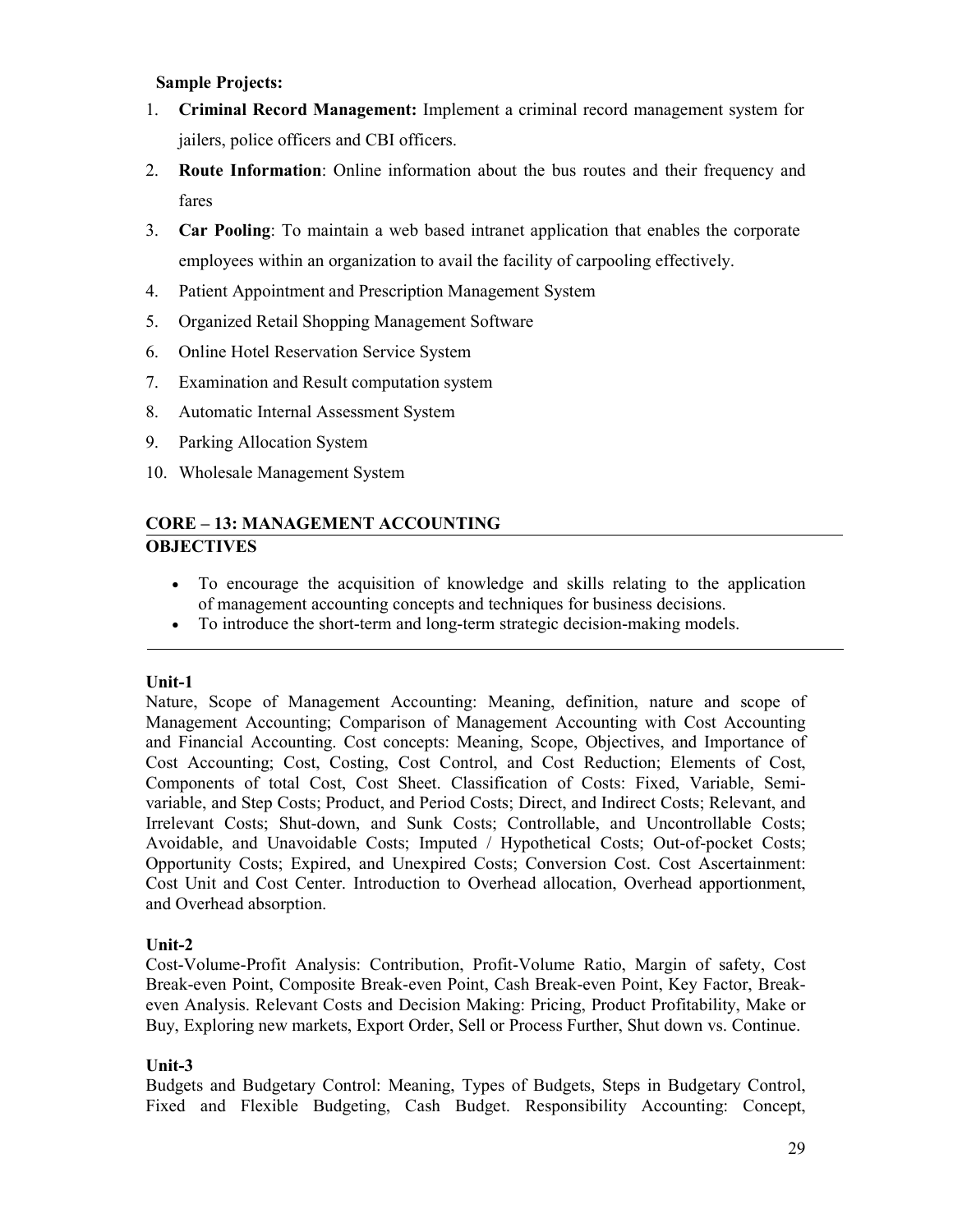Significance, Different responsibility centers, Divisional performance – Financial measures, Transfer pricing.

# **Unit-4**

Standard Costing and Variance Analysis: Meaning of Standard Cost and Standard Costing, Advantages, Limitations and Applications; Material, Labor, Overhead and Sales variances. Introduction to Target Costing, Life Cycle Costing, Quality Costing, and Activity based Costing.

# **Text Books:**

- 1. C.T. Horngren, Gary L. Sundem, Jeff O. Schatzberg, and Dave Burgstahler: Introduction to Management Accounting, Pearson
- 2. M.N. Arora: A Textbook of Cost and Management Accounting, Vikas Publishing House Pvt. Ltd.

# **Reference Books:**

1. M.Y. Khan, and P.K. Jain, Management Accounting: Text Problems and Cases, McGraw Hill Education (India) Pvt. Ltd.

# **CORE – 13 Practical/Tutorial: Management Accounting Tutorial**

# **CORE – 14: COMPUTER NETWORKS OBJECTIVES**

- To learn how do computers and terminals actually communicate with each other.
- To understand the parts of a communication network and how they work together.

#### **Unit-1**

Introduction to Data Communications and Network Models: Protocols and Standards, Layers in OSI Models, Analog and Digital Signals, Transmission Modes, Transmission Impairment, Data Rate Limits, Performance, Digital Transmission, Network Devices & Drivers: Router, Modem, Repeater, Hub, Switch, Bridge (fundamental concepts only).

# **Unit-2**

Signal Conversion: Digital-to-Digital Conversion, Analog-to-Digital Conversion, Digital-toanalog Conversion, Analog-to-analog Conversion.

Transmission Media: Guided Media, Unguided Media, Switching Techniques: Packet Switching, Circuit Switching, Datagram Networks, Virtual-Circuit Networks, and Structure of a Switch.

# **Unit-3**

Error Detection and Correction: Checksum, CRC, Data Link Control: Framing, Flow and Error Control, Noiseless Channels, Noisy channels, (Stop and Wait ARQ, Slidding Window Protocol , Go Back N, Selective Repeat) HDLC, Point-to-Point Protocol. Access Control: TDM, CSMA/CD, and Channelization (FDMA, TDMA, and CDMA).

# **Unit-4**

Network Layer: Logical Addressing, IPv4 Addresses, IPv6 Addresses, Virtual-Circuit Networks: Frame Relay and ATM, Transport Layer: Process-Process Delivery: UDP, TCP. Application layers: DNS, SMTP, POP, FTP, HTTP, Basics of WiFi (Fundamental concepts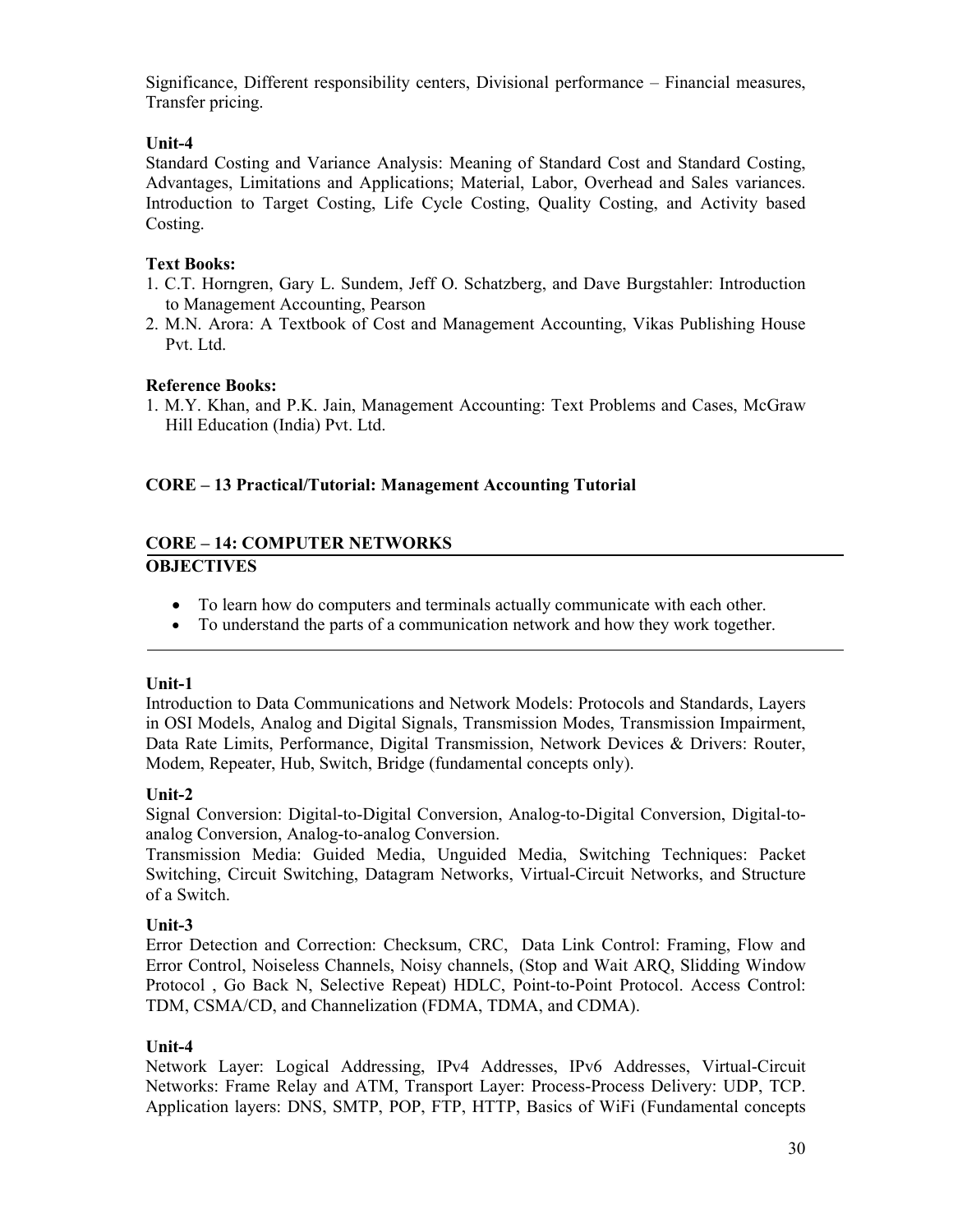only), Network Security: Authentication, Basics of Public Key and Private Key, Digital Signatures and Certificates (Fundamental concepts only).

# **Text Books:**

1. Data Communications and Networking, Fourth Edition by Behrouza A. Forouzan,TMH.

#### **Reference Books:**

1. Computer Networks, A. S. Tanenbaum, 4th edition, Pearson Education.

# **CORE – 14 Practical/Tutorial: Computer Networks Lab**

#### **Use C/C++/ any Network Simulator**

- 1. Simulate Even Parity generator and checker.
- 2. Simulate two dimensional Parity generator and checker.
- 3. Simulate checksum generator and checker.
- 4. Simulate Hamming code method.
- 5. Simulate Cyclic Redundancy Check (CRC) error detection algorithm for noisy channel.
- 6. Simulate and implement stop and wait protocol for noisy channel.
- 7. Simulate and implement go back n sliding window protocol.
- 8. Simulate and implement selective repeat sliding window protocol.
- 9. Simulate and implement distance vector routing algorithm.

# **DSE-1: DATA SCIENCE**

#### **OBJECTIVES:**

- To learn emerging issues related to various fields of data science.
- To understand the underlying principles of data science, exploring data analysis.
- To learn the basics of R Programming.

#### **Unit-1**

Data Scientist's Tool Box: Turning data into actionable knowledge, introduction to the tools that will be used in building data analysis software: version control, markdown, git, GitHub, R, and RStudio.

# **Unit-2**

**R Programming Basics**: Overview of R, R data types and objects, reading and writing data, Control structures, functions, scoping rules, dates and times, Loop functions, debugging tools, Simulation, code profiling.

# **Unit-3**

**Getting and Cleaning Data**: Obtaining data from the web, from APIs, from databases and from colleagues in various formats, basics of data cleaning and making data "tidy".

# **Unit-4**

**Exploratory Data Analysis**: Essential exploratory techniques for summarizing data, applied before formal modeling commences, eliminating or sharpening potential hypotheses about the world that can be addressed by the data, common multivariate statistical techniques used to visualize high-dimensional data.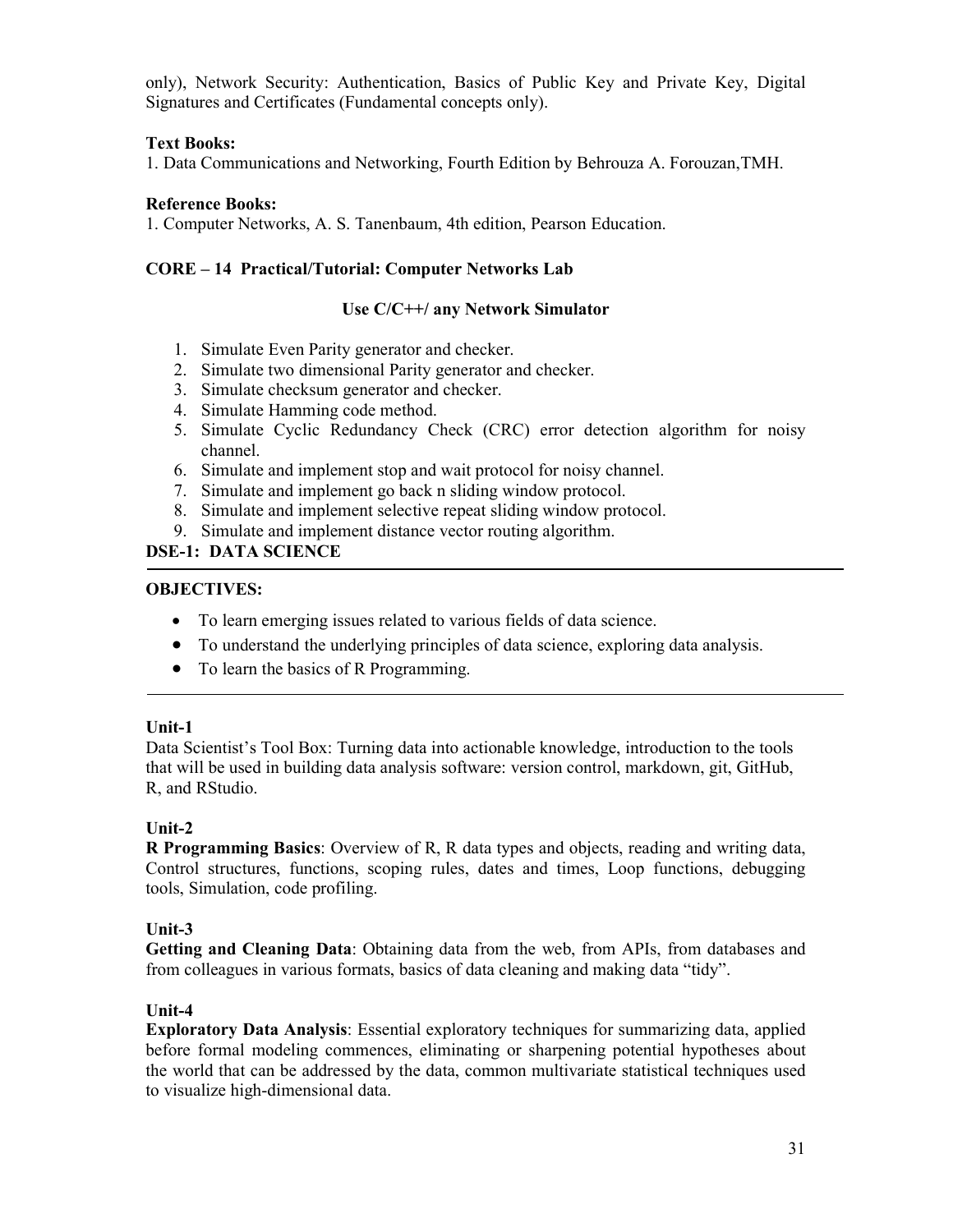#### **Text Books:**

1. Rachel Schutt, Cathy O'Neil, "Doing Data Science: Straight Talk from the Frontiline" : Schroff/O'Reilly, 2013.

#### **Reference Books:**

- 1. Foster Provost, Tom Fawcett, "Data Science for Business" What You Need to Know About Data Mining and Data-Analytic Thinking by O'Reilly, 2013.
- 2. John W. Foreman, "Data Smart: Using Data Science to Transform Information into Insight" : John Wiley & Sons, 2013.
- 3. Eric Seigel, "Predictive Analytics: The Power to Predict who Will Click, Buy, Lie, or Die", 1<sup>st</sup> Edition, by Wiley, 2013.

#### **DSE-1 Practical/Tutorial: Data Science Lab**

- 1. Write a program that prints "Hello World" to the screen.
- 2. Write a program that asks the user for a number n and prints the sum of the numbers 1 to n
- 3. Write a program that prints a multiplication table for numbers up to 12.
- 4. Write a function that returns the largest element in a list.
- 5. Write a function that computes the running total of a list.
- 6. Write a function that tests whether a string is a palindrome.
- 7. Implement linear search.
- 8. Implement binary search.
- 9. Implement matrices addition, subtraction and Multiplication
- 10. Fifteen students were enrolled in a course. There ages were:

20 20 20 20 20 21 21 21 22 22 22 22 23 23 23

i. Find the median age of all students under 22 years

- ii. Find the median age of all students
- iii. Find the mean age of all students
- iv. Find the modal age for all students

v. Two more students enter the class. The age of both students is 23. What is now mean, mode and median?

#### **DSE–2: MANAGERIAL ECONOMICS**

#### **OBJECTIVES:**

- To introduce the economic concepts.
- To familiarize with the students the importance of economic approaches in managerial decision making.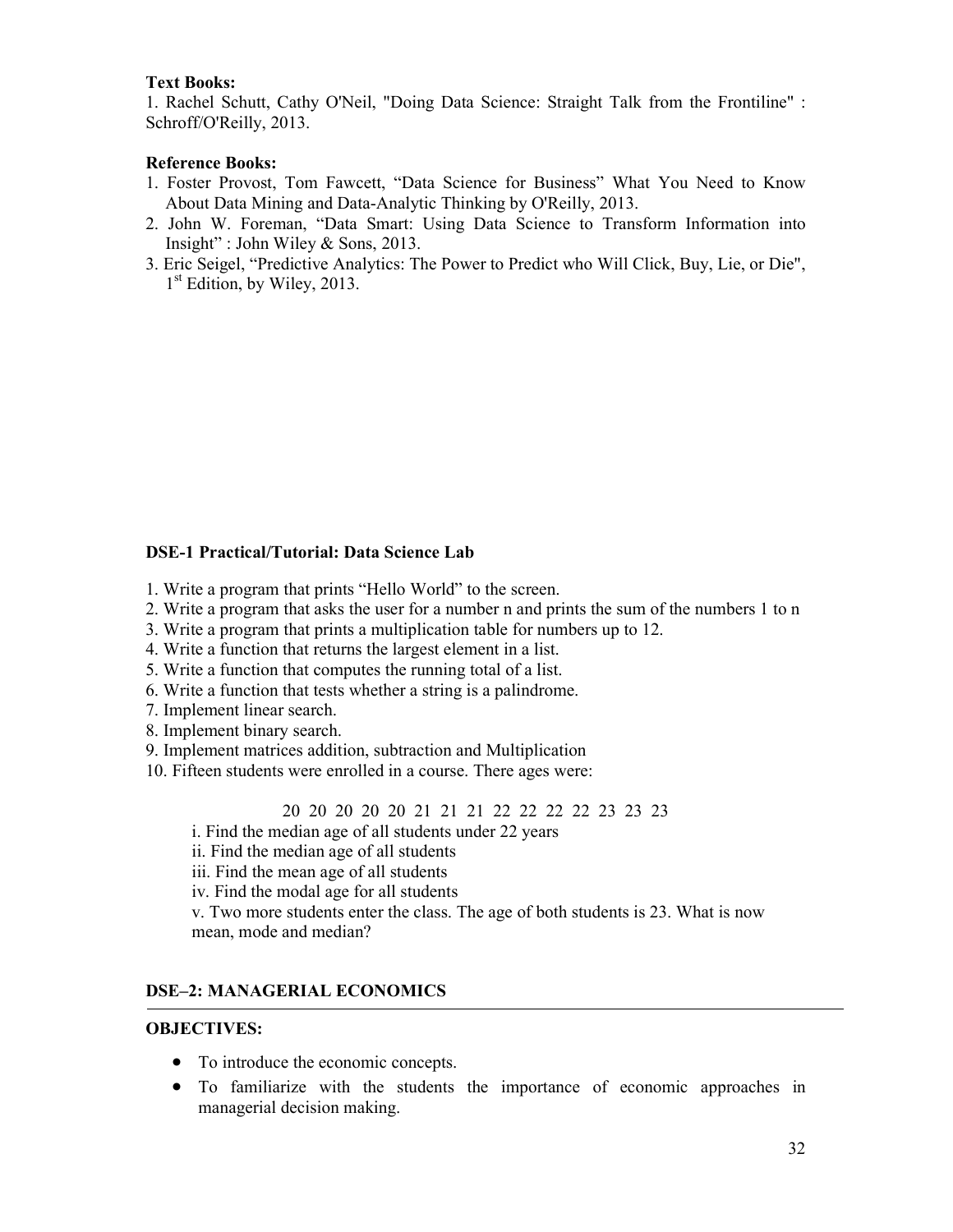• To understand the applications of economic theories in business decisions.

# **Unit-1:**

Demand, Supply and Market equilibrium: individual demand, market demand, individual supply, market supply, market equilibrium; Elasticity of demand and supply: Price elasticity of demand, income elasticity of demand, cross price elasticity of demand, elasticity of supply; Theory of consumer behavior: cardinal utility theory, ordinal utility theory (indifference curves, budget line, consumer choice, price effect, substitution effect, income effect for normal, inferior and giffen goods), revealed preference theory.

# **Unit-2:**

Producer and optimal production choice: optimizing behavior in short run (geometry of product curves, law of diminishing margin productivity, three stages of production), optimizing behavior in long run (isoquants, isocost line, optimal combination of resources) Costs and scale: traditional theory of cost (short run and long run, geometry of cot curves, envelope curves), modern theory of cost (short run and long run), economies of scale, economies of scope.

# **Unit-3:**

Theory of firm and market organization: perfect competition (basic features, short run equilibrium of firm/industry, long run equilibrium of firm/industry, effect of changes in demand, cost and imposition of taxes); monopoly (basic features, short run equilibrium, long run equilibrium, effect of changes in demand, cost and imposition of taxes, comparison with perfect competition, welfare cost of monopoly), price discrimination, multiplant monopoly; monopolistic competition (basic features, demand and cost, short run equilibrium, long run equilibrium, excess capacity); oligopoly (Cournot's model, kinked demand curve model, dominant price leadership model, prisoner's dilemma)

# **Unit-4:**

Factor market: demand for a factor by a firm under marginal productivity theory (perfect competition in the product market, monopoly in the product market), market demand for a factor, supply of labour, market supply of labour, factor market equilibrium.

# **Text Books:**

- 1. Yogesh Maheswari, Managerial Economics, PHI Learning, New Delhi.
- 2. G. S. Gupta, Managerial Economics, Tata Mcgraw-Hill, New Delhi.

# **Reference Books:**

- 1. Moyer &Harris, Managerial Economics, Cengage Learning, New Delhi.
- 2. Geetika, Ghosh & Choudhury, Managerial Economics, Tata Mcgrawhill, New Delhi.
- 3. Dominick Salvatore, Principles of Microeconomics, Oxford University Press, (5th Ed.)

# **DSE-2 Practical/Tutorial: Managerial Economics Tutorial**

# **DSE-3: FINANCIAL MANAGEMENT**

# **OBJECTIVES:**

• To introduce students to financial planning, its objectives, its benefits, its stages, and the factors that help towards the success of financial planning.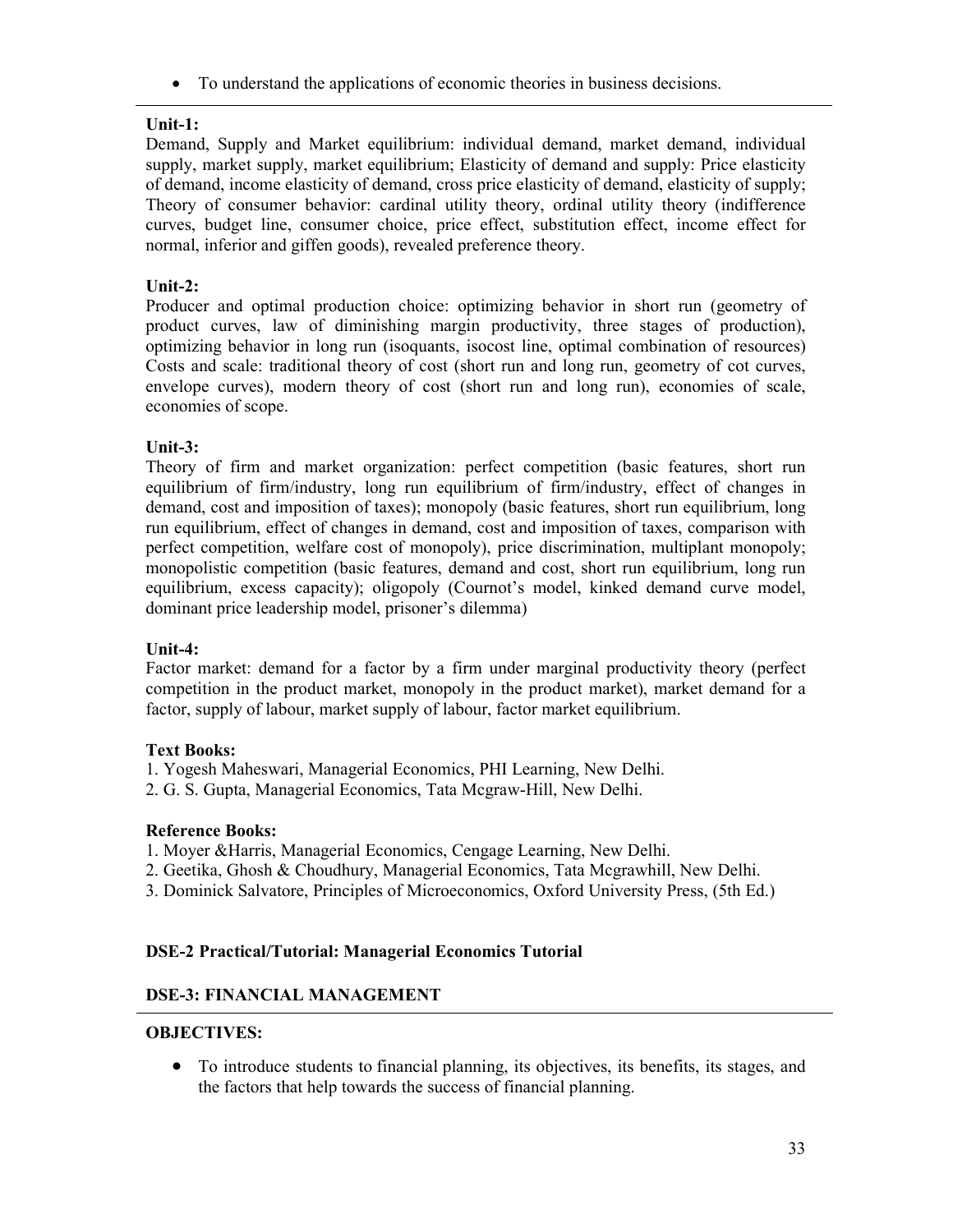• To introduce students about the methods used in financial planning to assess the short-term financial needs.

#### **Unit-1**

Nature of Financial Management: Finance and related disciplines; Scope of Financial Management; Profit Maximization, Wealth Maximization - Traditional and Modern Approach; Functions of finance – Finance Decision, Investment Decision, Dividend Decision; Objectives of Financial Management; Organization of finance function; Concept of Time Value of Money, present value, future value, and annuity; Risk & Return: Historical return, expected return, absolute return, holding period return, annualized return, arithmetic  $\&$ geometric return; Risk - Systematic & unsystematic risk – their sources and measures.

# **Unit-2**

Long -term investment decisions: Capital Budgeting - Principles and Techniques; Nature and meaning of capital budgeting; Estimation of relevant cash flows and terminal value; Evaluation techniques - Accounting Rate of Return, Net Present Value, Internal Rate of Return & MIRR, Net Terminal Value, Profitably Index Method. Concept and Measurement of Cost of Capital: Explicit and Implicit costs; Measurement of cost of capital; Cost of debt; Cost of perpetual debt; Cost of Equity Share; Cost of Preference Share; Cost of Retained Earning; Computation of over-all cost of capital based on Historical and Market weights.

#### **Unit-3**

Capital Structures: Approaches to Capital Structure Theories - Net Income approach, Net Operating Income approach, Modigliani-Miller (MM) approach, Traditional approach, Capital Structure and Financial Distress, Trade-Off Theory. Dividend Policy Decision - Dividend and Capital; The irrelevance of dividends: General, MM hypothesis; Relevance of dividends: Walter's model, Gordon's model; Leverage Analysis: Operating and Financial Leverage; EBIT -EPS analysis; Combined leverage.

#### **Unit-4**

Working Capital Management: Management of Cash - Preparation of Cash Budgets (Receipts and Payment Method only); Cash management technique, Receivables Management-Objectives; Credit Policy, Cash Discount, Debtors Outstanding and Ageing Analysis; Costs - Collection Cost, Capital Cost, Default Cost, Delinquency Cost, Inventory Management (Very Briefly) - ABC Analysis; Minimum Level; Maximum Level; Reorder Level; Safety Stock; EOQ, Determination of Working Capital.

# **Text Books:**

1. M. Y. Khan, P. K. Jain, Financial Management Text Problem and Cases, TMH.

2. I. M. Pandey, Financial Management, Theory and Practices, Vikas Publishing House.

# **Reference Books:**

- 1. R. A. Brealey, S. C. Myers, F. Allen, P. Mohanty: Principles of Corporate Finance, McGraw Hill Higher Education.
- 2. J. V. Horne, J. M. Wachowicz, Fundamentals of Financial Management, Prentice Hall.

# **DSE-3 Practical/Tutorial: Financial Management Tutorial**

# **DSE-4: SOFTWARE PROJECT WORK / E-COMMERCE**

#### **DSE-4: E-COMMERCE**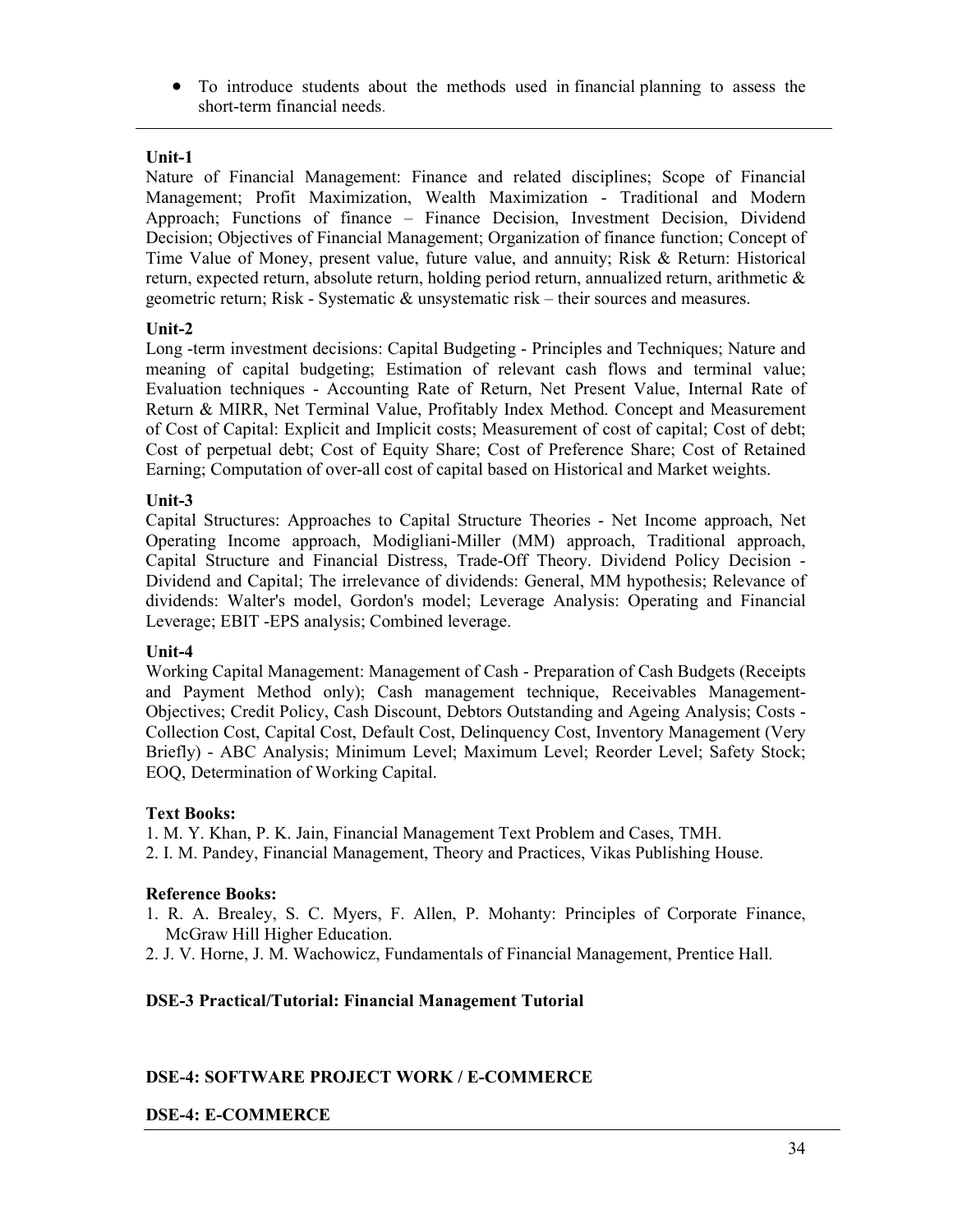#### **OBJECTIVES**

- To introduce the concepts of electronic commerce.
- To make the user understand how electronic commerce is affecting business enterprises, governments, consumers and people in general.

#### **Unit-1**

**Introduction to E-Commerce:** Definition and scope of E-Commerce and M-Commerce, E-Commerce trade cycle, Electronic Markets, Internet Commerce, Benefits and Impacts of E-Commerce.

**Elements of E-Commerce:** Various elements, e-visibility, e-shops, Delivery of goods and services, Online payments, After- sales services, Internet E-Commerce security.

#### **Unit-2**

**EDI and Electronic Payment Systems:** Introduction and definition of EDI, EDI layered Architecture, EDI technology and standards, EDI communications and transactions, Benefits and applications of EDI with example, Electronic Payment Systems: credit/debit/smart cards, e-credit accounts, e-money.

#### **Unit-3**

**Introduction to EC models:** Inter-organization and intra-organization E-Commerce, E-Commerce Models: B2B, B2C, C2B, C2C, G2C, C2G

**E-Business:** Introduction to Internet bookshops, Grocery Suppliers, Software Supplies and support, Electronic newspapers, Virtual auctions, Online share dealing, e-diversity.

#### **Unit-4**

**E-Security and Legal Issues:** Security concerns in E-Commerce, Privacy, integrity, authenticity, non-repudiation, confidentiality, SSL, Digital Signatures and fire walls, IT Act 2000, Cyber-crimes and cyber laws

**Mobile Commerce and Future of E-Commerce:** Introduction to Mobile Commerce, Benefits of Mobile Commerce, Impediments of M-Commerce, M-Commerce framework, Emerging and future trends.

# **Text Books:**

1. G.S.V.Murthy, E-Commerce Concepts, Models, Strategies, Himalaya Publishing House.

2. Henry Chan, Raymond Lee, Tharam Dillon, Elizabeth Chang, "E-Commerce Fundamentals and Applications, Wiley Student Edition.

# **Reference Books:**

1. Gray P. Schneider , Electronic commerce, International Student Edition.

# **DSE-4 Practical/Tutorial: E-Commerce Tutorial**

# **SEC – 1: PYTHON PROGRAMMING**

#### **OBJECTIVES:**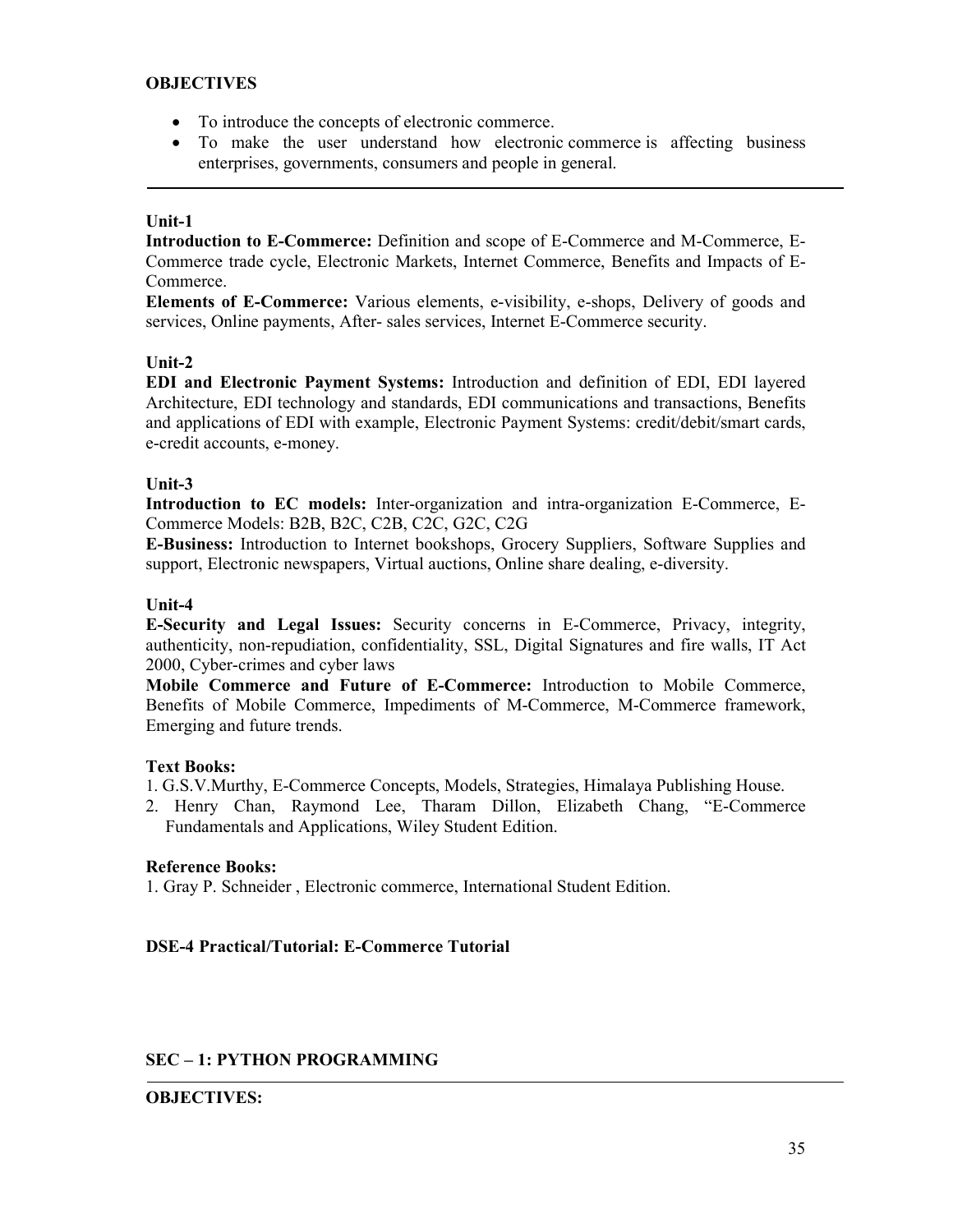- To enable the students to understand the basic principles of the Python Language.
- To use the tools to do simple programs in python.

#### **Unit-1**

**Planning the Computer Program:** Concept of problem solving, Problem definition, Program design, Debugging, Types of errors in programming, Documentation.

#### **Unit-2**

**Techniques of Problem Solving:** Flowcharting, decision table, algorithms, Structured programming concepts, Programming methodologies viz. top-down and bottom-up programming.

#### **Unit-3**

**Overview of Programming:** Structure of a Python Program, Elements of Python

**Introduction to Python:** Python Interpreter, Using Python as calculator, Python shell, Indentation. Atoms, Identifiers and keywords, Literals, Strings, Operators (Arithmetic operator, Relational operator, Logical or Boolean operator, Assignment, Operator, Ternary operator, Bit wise operator, Increment or Decrement operator)

#### **Unit-4**

**Creating Python Programs:** Input and Output Statements, Control statements (Branching, Looping, Conditional Statement, Exit function, Difference between break, continue and pass.), Defining Functions, default arguments.

#### **Text Books**

1. T. Budd, Exploring Python, TMH, 1st Ed, 2011

#### **Reference Books**

1. Allen Downey, Jeffrey Elkner, Chris Meyers , How to think like a computer scientist : learning with Python , Freely available online.2012

#### **Online References:**

- 1. Python Tutorial/Documentation www.python.or 2015
- 2. http://docs.python.org/3/tutorial/index.html
- 3. http://interactivepython.org/courselib/static/pythonds
- 4. http://www.ibiblio.org/g2swap/byteofpython/read/

# **Software Lab based on Python Programming:**

- 1. Write a menu driven program to convert the given temperature from Fahrenheit to Celsius and vice versa depending upon users choice.
- 2. Write a Program to calculate total marks, percentage and grade of a student. Marks obtained in each of the three subjects are to be input by the user. Assign grades according to the following criteria:

Grade A: Percentage >=80

Grade B: Percentage>=70 and <80

Grade C: Percentage>=60 and <70

Grade D: Percentage>=40 and <60

- Grade E: Percentage<40
- 3. Write a menu-driven program, using user-defined functions to find the area of rectangle, square, circle and triangle by accepting suitable input parameters from user.
- 4. Write a Program to display the first n terms of Fibonacci series.
- 5. Write a Program to find factorial of the given number.
- 6. Write a Program to find sum of the following series for n terms:  $1 2/2! + 3/3! - - n/n!$
- 7. Write a Program to calculate the sum and product of two compatible matrices.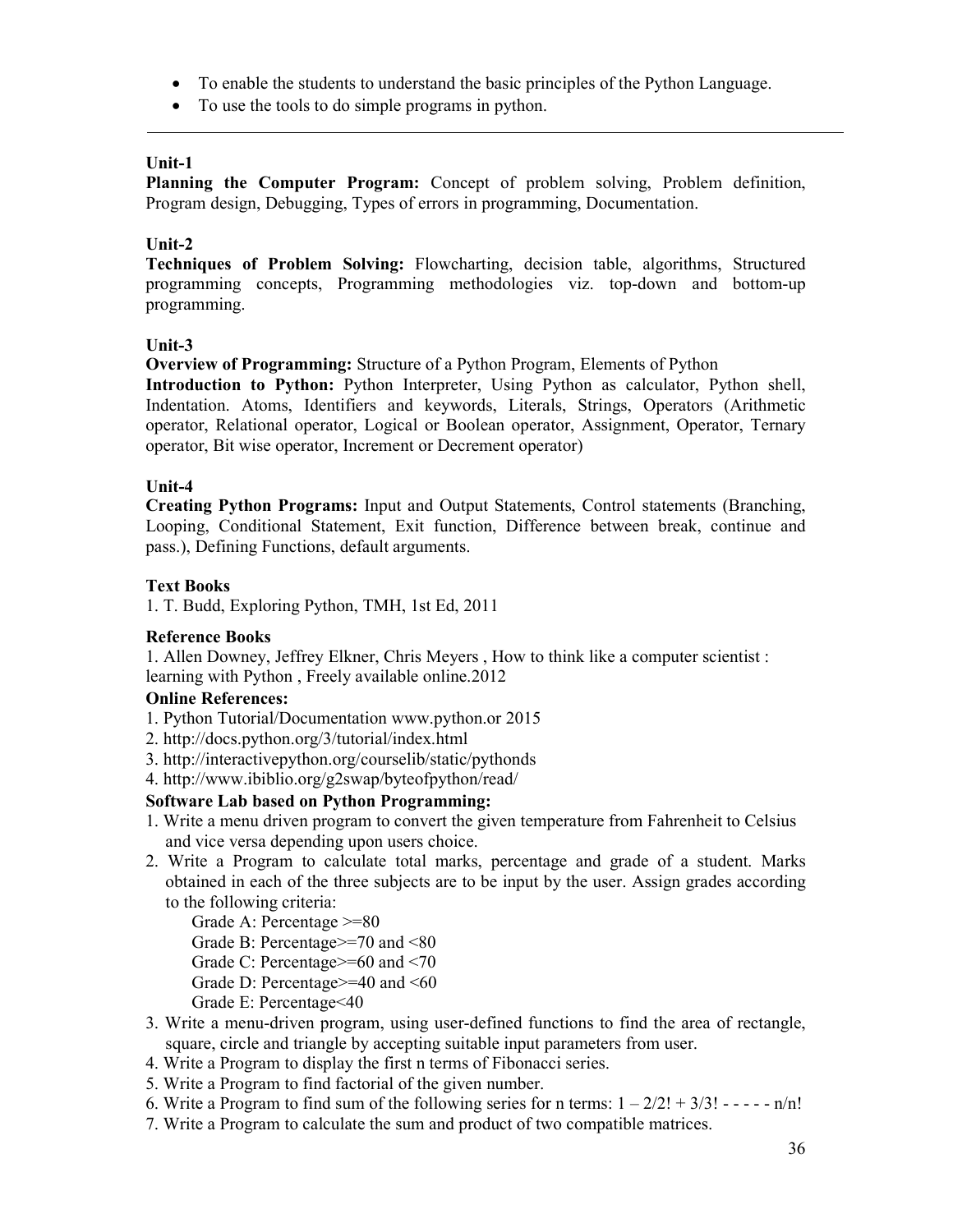# **SEC-2: ANDROID PROGRAMMING**

#### **Assessment: 10)**

# **OBJECTIVES:**

- To learn the basics of Android Programming.
- To develop simple Android applications.

#### **Unit-1**

**Introduction:** History of Android, Introduction to Android Operating Systems, Android Development Tools, Android Architecture.

#### **Unit-2**

**Overview of Object Oriented programming using Java:** OOPs Concepts: Inheritance, Polymorphism, Interfaces, Abstract class, Threads, Overloading and Overriding, Java Virtual Machine.

#### **Unit-3**

**Development Tools:** Installing and using Eclipse with ADT plug-in, Installing Virtual machine for Android sandwich/Jelly bean (Emulator), configuring the installed tools, creating an android project – Hello Word, run on emulator, Deploy it on USB-connected Android device.

**User Interface Architecture:** Application context, intents, Activity life cycle, multiple screen sizes.

#### **Unit-4**

**User Interface Design:** Form widgets, Text Fields, Layouts, Button control, toggle buttons, Spinners (Combo boxes), Images, Menu, Dialog.

**Database**: Understanding of SQLite database, connecting with the database.

#### **Text Books:**

1. Android application development for java programmers. By James C. Sheusi. Publisher: Cengage Learning, 2013.

#### **Reference Book:**

- 1. James C. Sheusi, "Android application Development for Java Programmers", Cengage Learning, 2013.
- 2. M. Burton, & D. Felker, "Android Application Development for Dummies", 2/e, Wiley India.

#### **Online References:**

- 1. http://www.developer.android.com
- 2. http://docs.oracle.com/javase/tutorial/index.htm (Available in the form of free downloadable ebooks also).
- 3. http://developer.android.com/guide/components/fundamentals.html
- 4. http://developer.android.com/training/multiscreen/screensizes.html
- 5. http://developer.android.com/guide/topics/ui/controls.html

#### **Software Lab based on Android Programming:**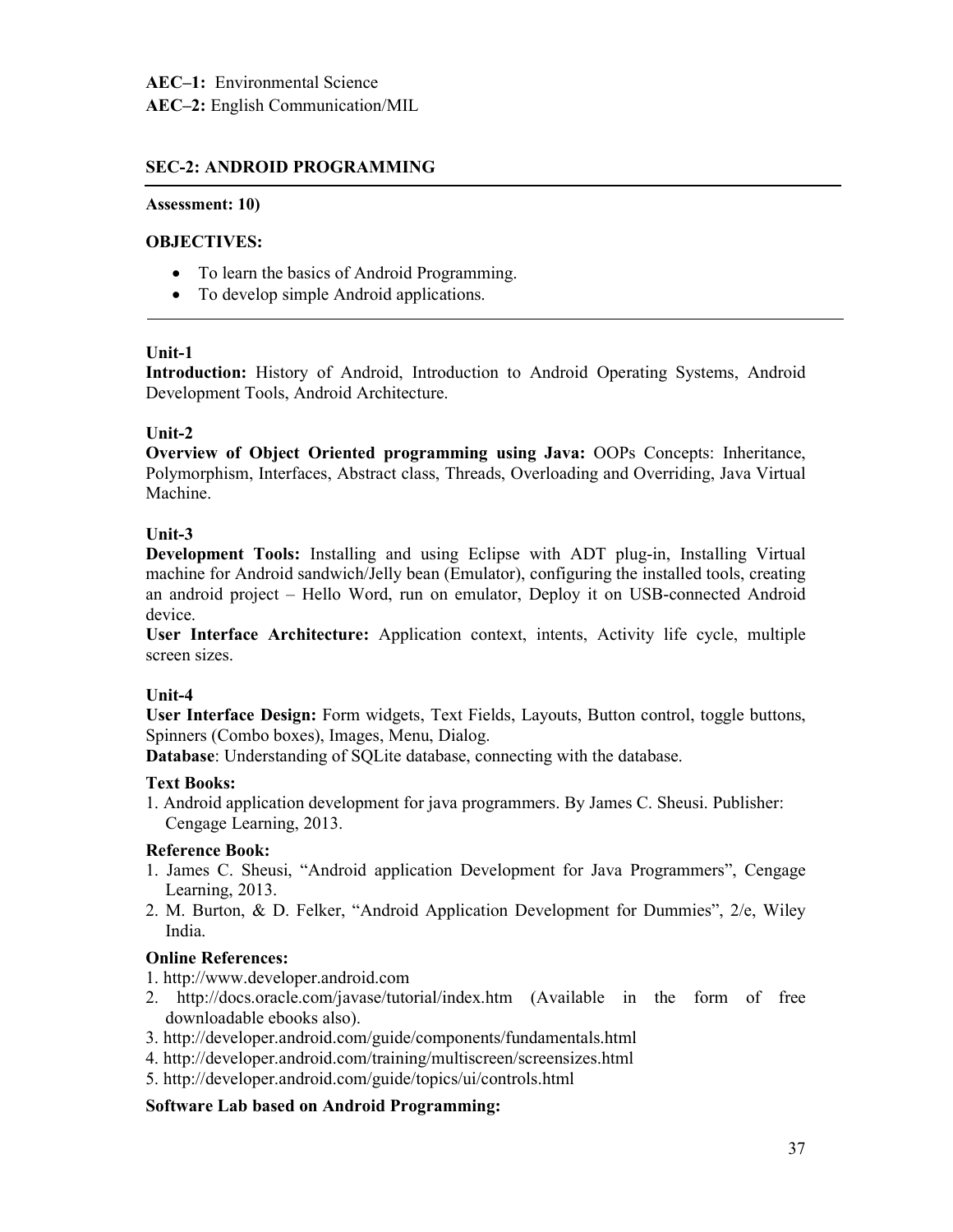- 1. Create "Hello World" application. That will display "Hello World" in the middle of the screen in the emulator. Also display "Hello World" in the middle of the screen in the Android Phone.
- 2. Create an application with login module. (Check username and password).
- 3. Create spinner with strings taken from resource folder (res >> value folder) and on changing the spinner value, Image will change.
- 4. Create a menu with 5 options and selected option should appear in text box.
- 5. Create a list of all courses in your college and on selecting a particular course teacher-incharge of that course should appear at the bottom of the screen.
- 6. Create an application with three option buttons, on selecting a button colour of the screen will change.
- 7. Create and Login application as above. On successful login, pop up the message.
- 8. Create an application to Create, Insert, update, Delete and retrieve operation on the database.

# **GE/IC–1: DISCRETE MATHEMATICAL STRUCTURES**

#### **OBJECTIVES**

- To learn the mathematical foundations for Computer Science.
- Topics covered essential for understanding various courses.

#### **Unit-1**

**Logics and Proof:** Propositional Logic, Propositional Equivalences, Predicates and Quantifiers Nested Quantifiers, Rules inference, Mathematical Induction.

**Sets and Functions:** Sets, Relations, Functions, Closures of Equivalence Relations, Partial ordering well ordering, Lattice, Sum of products and product of sums principle of Inclusions and Exclusions

#### **Unit-2**

**Combinatory**: Permutations, Combinations, Pigeonhole principle

**Recurrence Relation:** Linear and Non-linear Recurrence Relations, Solving Recurrence Relation using Generating Functions.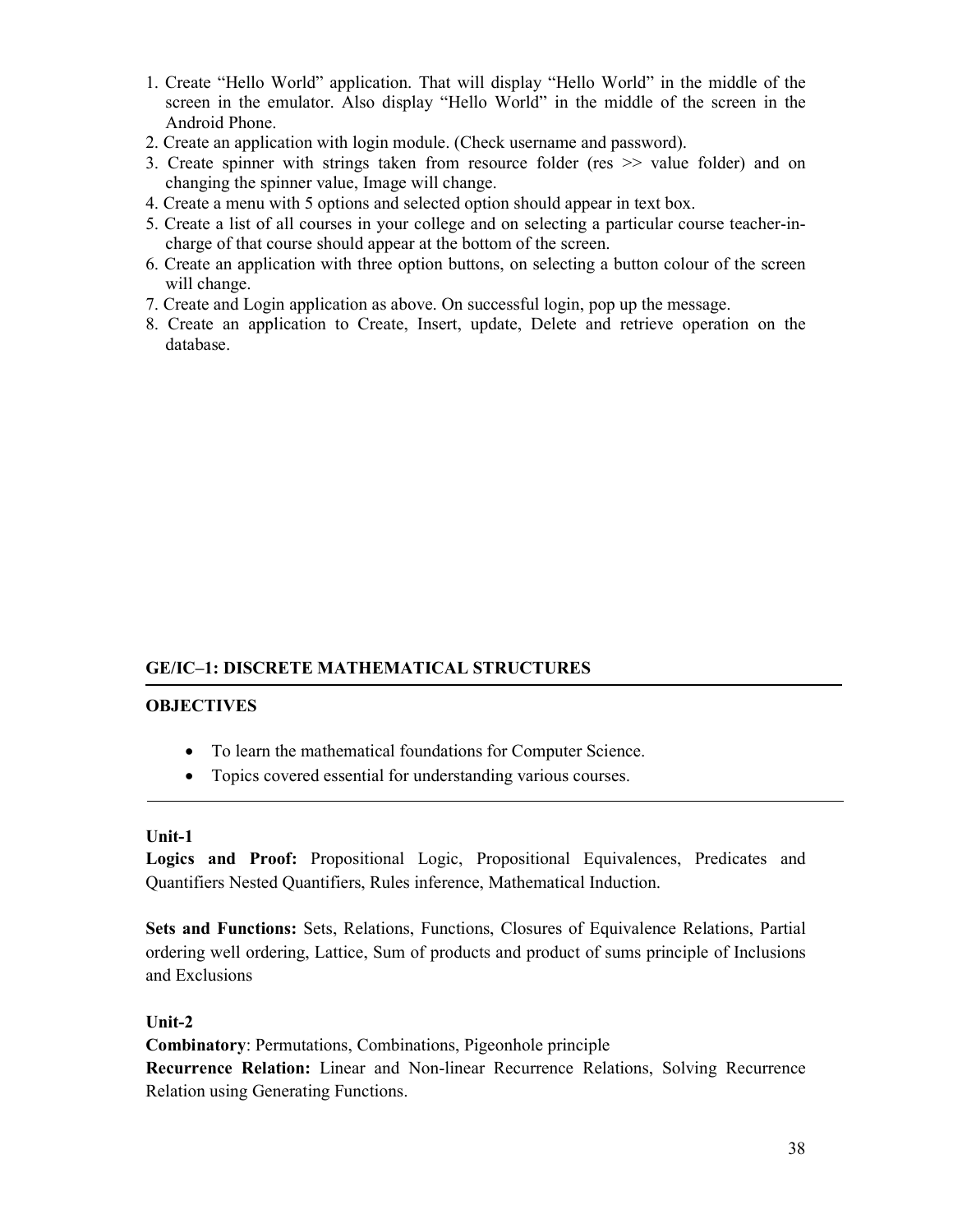# **Unit-3**

**Graphs**: Introduction to graphs, graphs terminologies, Representation of graphs, Isomorphism,

**Connectivity & Paths:** Connectivity, Euler and Hamiltonian Paths, Introduction to tree, tree traversals, spanning tree and tree search: Breadth first search, Depth first search, cut-set, cutvertex.

# **Unit-4**

**Modeling Computation:** Finite State Machine, Deterministic Finite Automata (DFA), Non-Deterministic Finite Automata (NFA), Grammars and Language, Application of Pumping Lemma for Regular Language.

# **Text Books:**

1. "Discrete Mathematics and its Applications with Combinatory and Graph Theory"  $7<sup>th</sup>$ edition by Kenneth H. Rosen.

# **Reference Books:**

- 1. Elements of Discrete Mathematics by C. L. Liu and D.P. Mohapatra, TMH, 2012
- 2. J. P Tremblay, R. Manohar, "Discrete Mathematical Structures with Applications to Computer Science", TMH, 1997.

# **GE/IC-1 Practical/Tutorial: Discrete Mathematical Structures Lab**

# **Write the following programs using C/ C++**

- 1. Tower of Hanoi
- 2. Graph representation using Adjacency List.
- 3. Graph representation using Adjacency Matrix.
- 4. String Matching using finite state machine.
- 5. Detecting whether a number is even or odd using Finite State Machine.
- 6. To identify keywords such as char, const, continue using Finite State Machine.
- 7. To find the power set for a given set.
- 8. To find GCD of two numbers using recursion.
- 9. To find Binomial coefficients.
- 10. To find Permutation and Combination result for a given pair of values n and r.
- 11. To check a number is prime or not.
- 12. To calculate the Euclidean distance between two points.
- 13. To find the Roots of polynomials.
- 14. Find the shortest path pair in a plane.

# **GE/IC-2: NUMERICAL TECHNIQUES**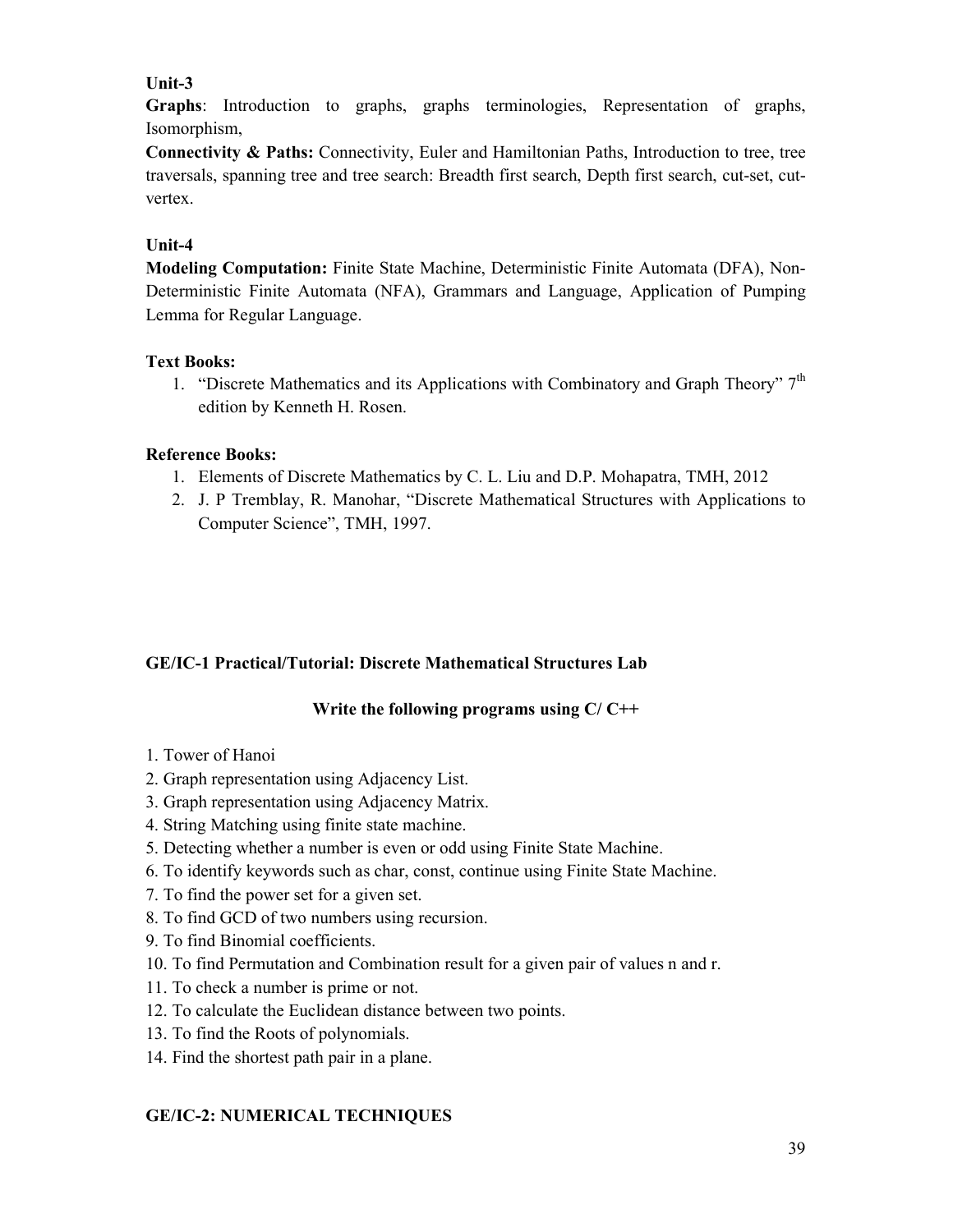#### **OBJECTIVES:**

- To learn various numerical techniques.
- To be able to implement different numerical techniques using programming language.

#### **Unit-1**

Floating point representation and computer arithmetic, Significant digits, Errors: Round-off error, Local truncation error, Global truncation error, Order of a method, Convergence and terminal conditions, Efficient computations.

#### **Unit-2**

Bisection method, Secant method, Regula−Falsi method Newton−Raphson method, Newton's method for solving nonlinear systems.

#### **Unit-3**

Interpolation: Lagrange's form and Newton's form Finite difference operators, Gregory Newton forward and backward differences Interpolation Piecewise polynomial interpolation: Linear interpolation.

#### **Unit-4**

Numerical integration: Trapezoid rule, Simpson's rule (only method), Newton−Cotes formulas, Gaussian quadrature, Ordinary differential equation: Euler's method Modified Euler's methods, Runge-Kutta second methods

#### **Text books**

- 1. S.S. Sastry, "Introductory Methods of Numerical Analysis", EEE , 5/ed.
- 2. M.K. Jain, S.R.K. Iyengar and R.K. Jain, Numerical Methods for Scientific and Engineering Computation, New Age International Publisher, 6/e (2012)

#### **Reference books**

- 1. Numerical Analysis: J. K. Mantri & S. Prahan, Laxmi Publication.
- 2. Introduction to Numerical Analysis, Josef Stoer and Roland Bulirsch, Springer.

# **GE/IC – 2 Practical/Tutorial: Numerical Methods Lab**

#### **Implement using C/ C++ or MATLAB/ Scilab**

- 1. Find the roots of the equation by bisection method.
- 2. Find the roots of the equation by secant/Regula−Falsi method.
- 3. Find the roots of the equation by Newton's method.
- 4. Find the solution of a system of nonlinear equation using Newton's method.
- 5. Find the solution of tri-diagonal system using Gauss Thomas method.
- 6. Find the solution of system of equations using Jacobi/Gauss-Seidel method.
- 7. Find the cubic spline interpolating function.
- 8. Evaluate the approximate value of finite integrals using Gaussian/Romberg integration.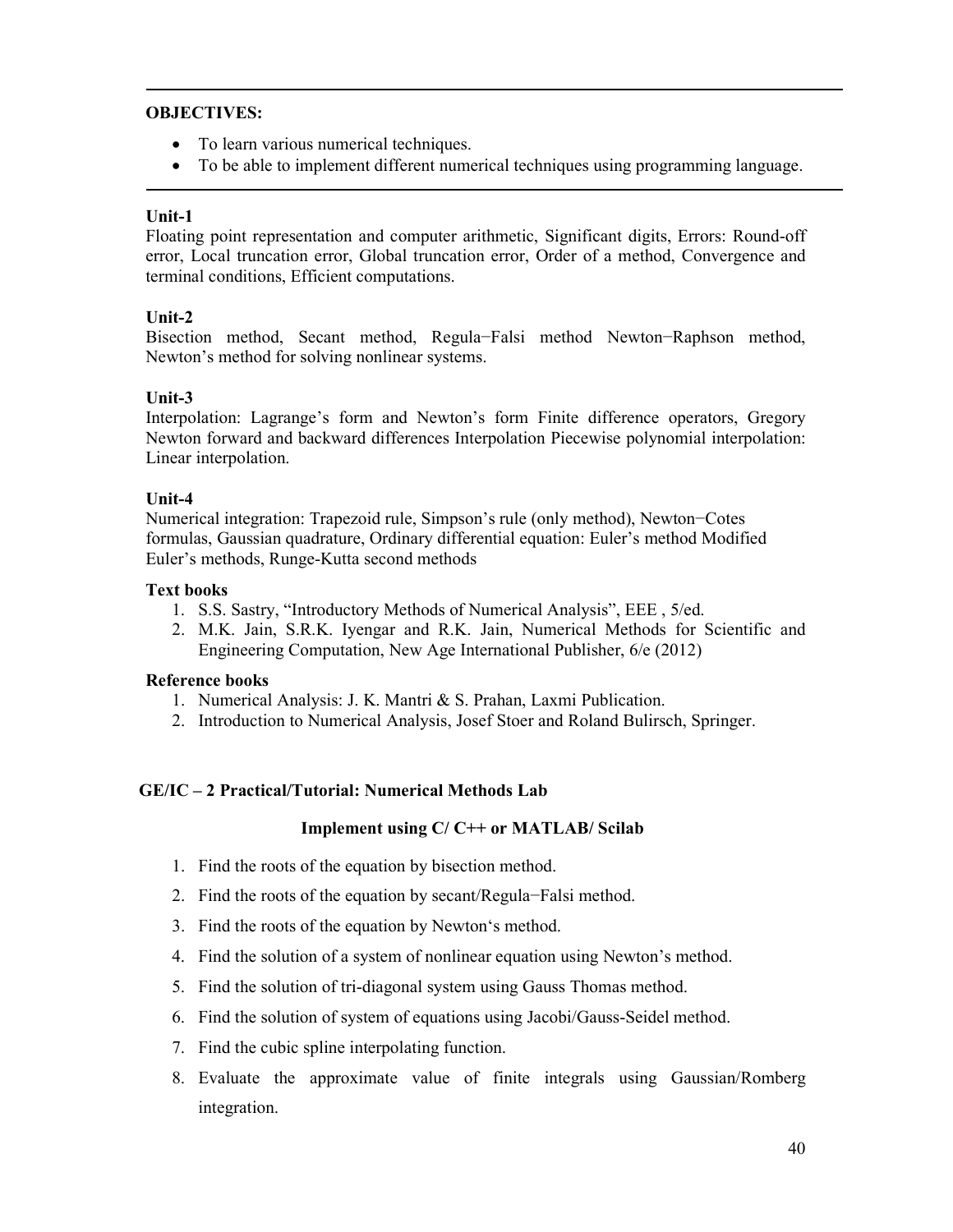9. Solve the boundary value problem using finite difference method.

# **GE/IC–3: STATISTICAL TECHNIQUES**

# **OBJECTIVES**

- To understand the concept of population and sample.
- To use frequency distribution to make decision.
- To understand and to calculate various types of averages and variation.

#### **Unit-1**

**Statistical Methods:** Definition and scope of Statistics, concepts of statistical population and sample. **Data:** quantitative and qualitative, attributes, variables, scales of measurement nominal, ordinal, interval and ratio. **Presentation:** tabular and graphical, including histogram.

#### **Unit-2**

**Measures of Central Tendency:** mathematical and positional. **Measures of Dispersion:**  range, quartile deviation, mean deviation, standard deviation, coefficient of variation, Moments, absolute moments, factorial moments, skewness and kurtosis, Sheppard's corrections.

# **Unit-3**

**Bivariate data:** Definition, scatter diagram, simple, partial and multiple correlation (3 variables only), rank correlation. Simple linear regression.

# **Unit-4**

Principle of least squares and fitting of polynomials and exponential curves. Theory of attributes: Independence and association of attributes, consistency of data, measures of association and contingency, Yule's coefficient of colligation.

# **Text Books:**

- 1. S.C. Gupta, Fundamentals of Statistics, Sultan chand & sons, Delhi.
- 2. A.M.Goon, M.K.Gupta and B. Dasgupta, Fundamentals of Statistics, The World Press, Kolkata.

# **Reference Books:**

1. S.P. Gupta, Statistical Methods, Sultan Chand and sons New Delhi

# **GE/IC–3 Practical/Tutorial: Statistical Techniques Lab**

#### **List of Practical**

- 1. Graphical representation of data.
- 2. Problems based on measures of central tendency.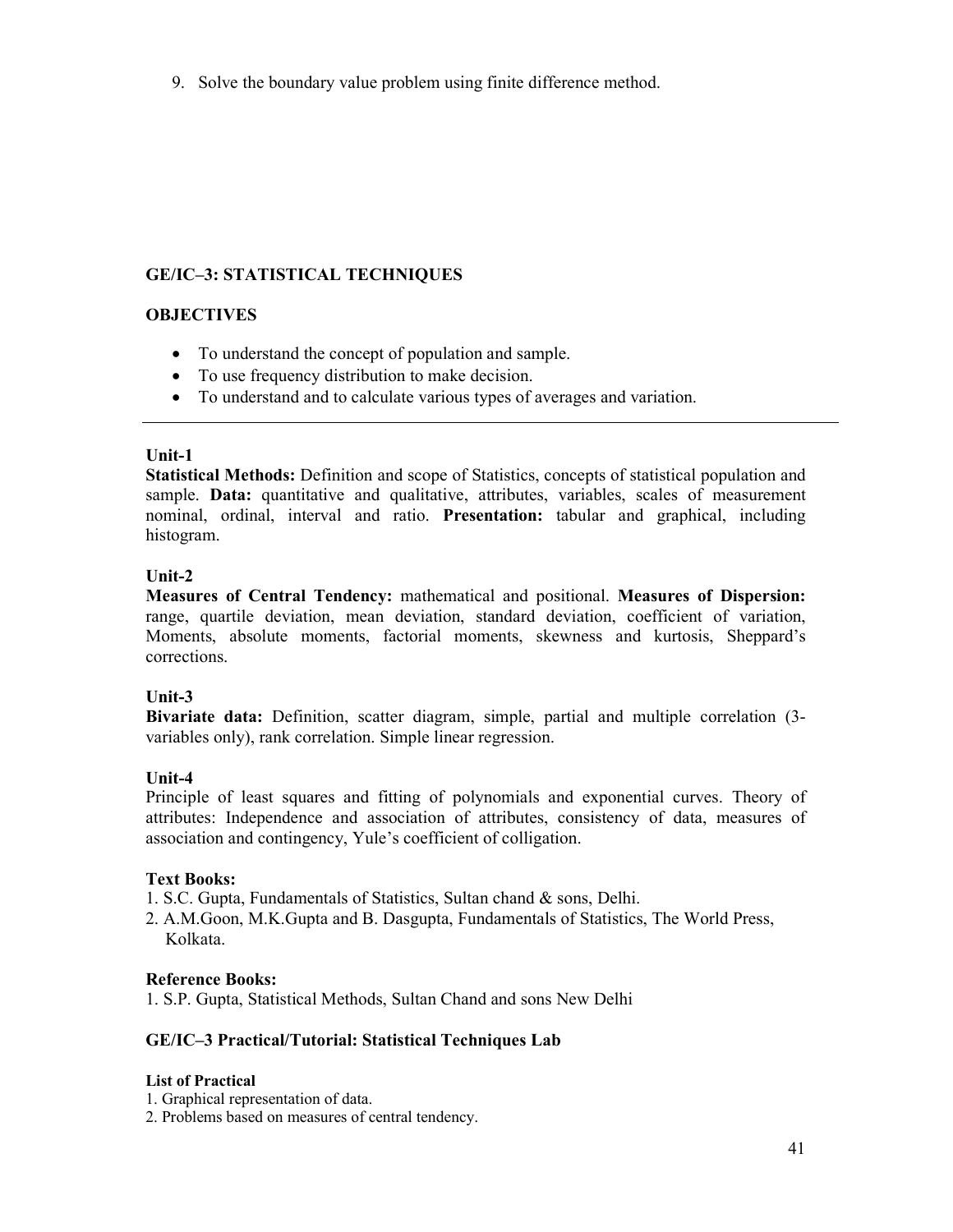- 3. Problems based on measures of dispersion.
- 4. Problems based on combined mean and variance and coefficient of variation.
- 5. Problems based on moments, skewness and kurtosis.
- 6. Fitting of polynomials, exponential curves.
- 7. Karl Pearson's correlation coefficient.
- 8. Correlation coefficient for a bivariate frequency distribution.
- 9. Lines of regression, angle between two lines of regression and estimated values of variables.
- 10. Spearman rank correlation with and without ties.
- 11. Partial and multiple correlations.
- 12. Planes of regression and variances of residuals for given simple correlations.

# **GE/IC-4: OPERATIONS RESEARCH**

#### **OBJECTIVES:**

- To enable the students to understand various operational research methods.
- To learn various methods of solving optimization problems.

#### **Unit-1**

**Linear Programming:** Formulation of L.P. Problems, Graphical Solutions (Special cases: Multiple optimal solution, infeasibility, unbounded solution); Simplex Methods (Special cases: Multiple optimal solution, infeasibility, degeneracy, unbounded solution) Big-M method and Two-phase method; Duality and Sensitivity (emphasis on formulation  $\&$ economic interpretation); Formulation of Integer programming, Zero-one programming, Goal Programming.

#### **Unit-2**

**Elementary Transportation:** Formulation of Transport Problem, Solution by N.W. Corner Rule, Least Cost method, Vogel's Approximation Method (VAM), Modified Distribution Method. (Special cases: Multiple Solutions, Maximization case, Unbalanced case, prohibited routes) Elementary Assignment: Hungarian Method, (Special cases: Multiple Solutions, Maximization case, Unbalanced case, Restrictions on assignment.)

#### **Unit-3**

**Network Analysis:** Construction of the Network diagram, Critical Path - float and slack analysis (Total float, free float, independent float), PERT, Project Time Crashing

#### **Unit-4**

**Decision Theory:** Pay off Table, Opportunity Loss Table, Expected Monetary Value, Expected Opportunity Loss, Expected Value of Perfect Information and Sample Information

# **Text Books:**

1. N. D. Vohra, Quantitative Management, Tata McGraw Hill. 2. P. K. Gupta, Man Mohan, Kanti Swarup, Operations Research, Sultan Chand.

# **Reference Books:**

1. V. K. Kapoor, Operations Research, Sultan Chand & Sons. 2. J. K. Sharma, Operations Research Theory & Applications, Macmillan India Limited.

# **GE/IC-4 Practical/Tutorial: Operations Research Lab**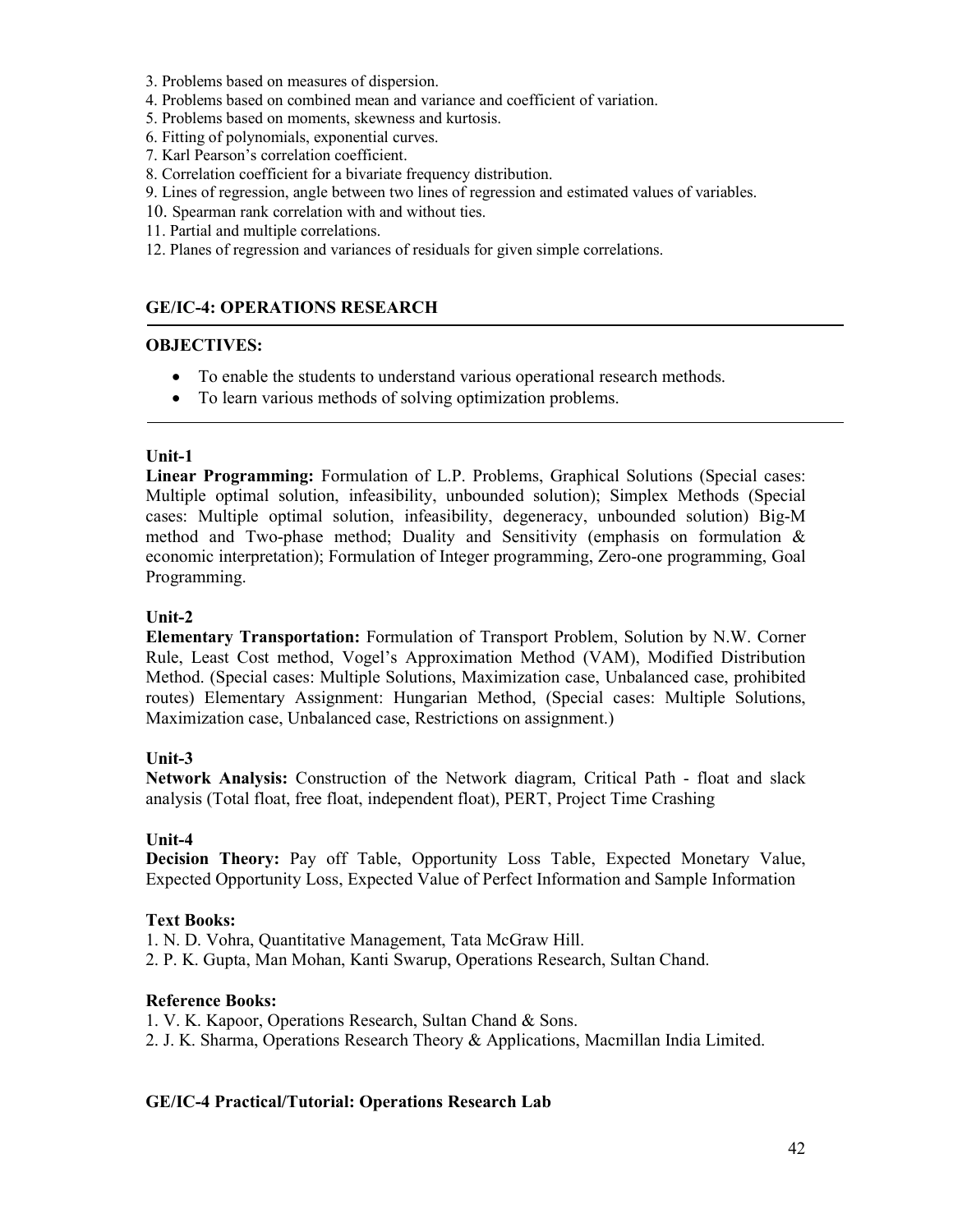#### **Use C/C++ for implantation of the following Problems.**

- 1. Mathematical formulation of L.P.P and solving the problem using graphical method.
- 2. Mathematical formulation of L.P.P and solving the problem using Simplex technique.
- 3. Allocation problem using Transportation model
- 4. Allocation problem using Assignment model
- 5. Networking problem using CPM and PERT

# **Equipment:**

# 1.**Desktop Computer**

Core i5 (minimum 8<sup>th</sup> Generation Processor, 8 GB RAM, 2 TB HDD)

Number of Desktops: 30 (or as per student strength). It must be connected through structured Local Area Network (LAN).